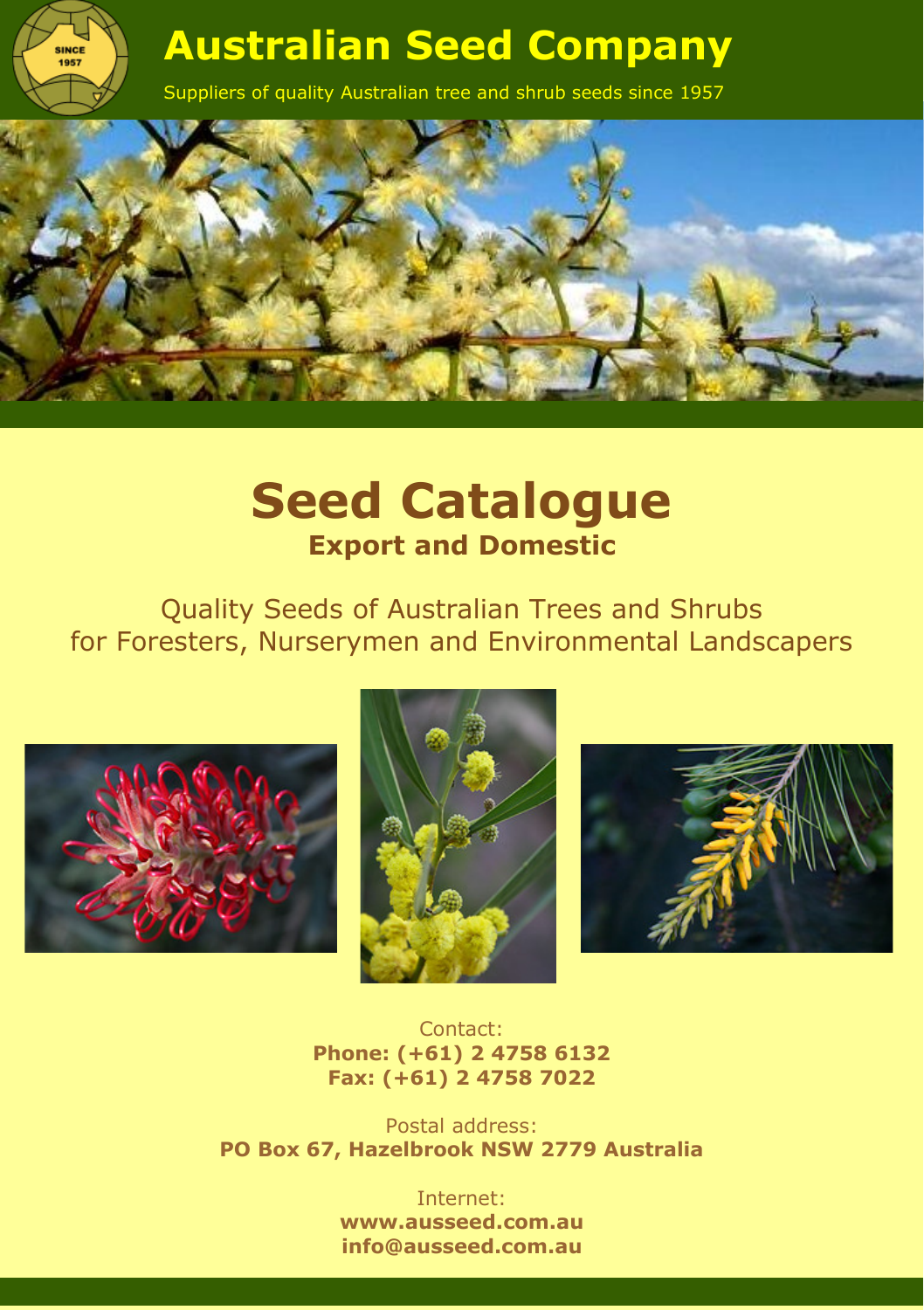Thank you for your interest in our products.

**Australian Seed Company** was established in 1957. We specialise in the collection, processing and sale of tree and shrub seeds, particularly those of Australian origin. We also offer a wide range of Australian wildflower and native grass seeds.

The company is owned by Bourne Forestry Services Pty. Ltd. (ABN 75 001 023 445), forestry consultants and forest managers, having over forty years experience in commercial forestry and the silvicultural requirements of Australian tree and shrub species.

#### **AGENCY**

Our agent in the following region will be pleased to receive your enquiries:

**Hunter District** - Our seeds may be obtained through Kirkwood Produce Co. Pty. Ltd., John Street, Singleton - phone (02) 6572 2766, fax (02) 6571 1799. This well-respected firm has serviced the Upper and Lower Hunter Valley since 1921. Mr. Marcus Kirkwood or his staff will be pleased to advise on the availability and supply of our range of native tree and shrub seeds.



**Drawings courtesy of John Blay.** 

#### **Front Cover**

Top: Acacia genistifolia at 'Lyndfield Park', Gunning. Photo: John Weatherstone.

Left to right: Grevillea banksii, Acacia beckleri and Persoonia pinifolia - Images by Marj. K on Flickr.com

# **TERMS OF TRADE**

**AUSTRALIAN SEED COMPANY ACCEPTS ORDERS FROM PURCHASERS UPON THESE TERMS:** Orders and requests for quotations may be made by phone, mail, fax or e-mail. **Please seek our advice regarding availability of seeds before submitting your order.** 

**Prices: This list supersedes all previous price lists.** All prices in this catalogue are expressed in Australian dollars at seed store, net of Goods and Services Tax. GST is payable on domestic orders upon issue of a Tax Invoice. Prices are reviewed as necessary, and are subject to change without notice.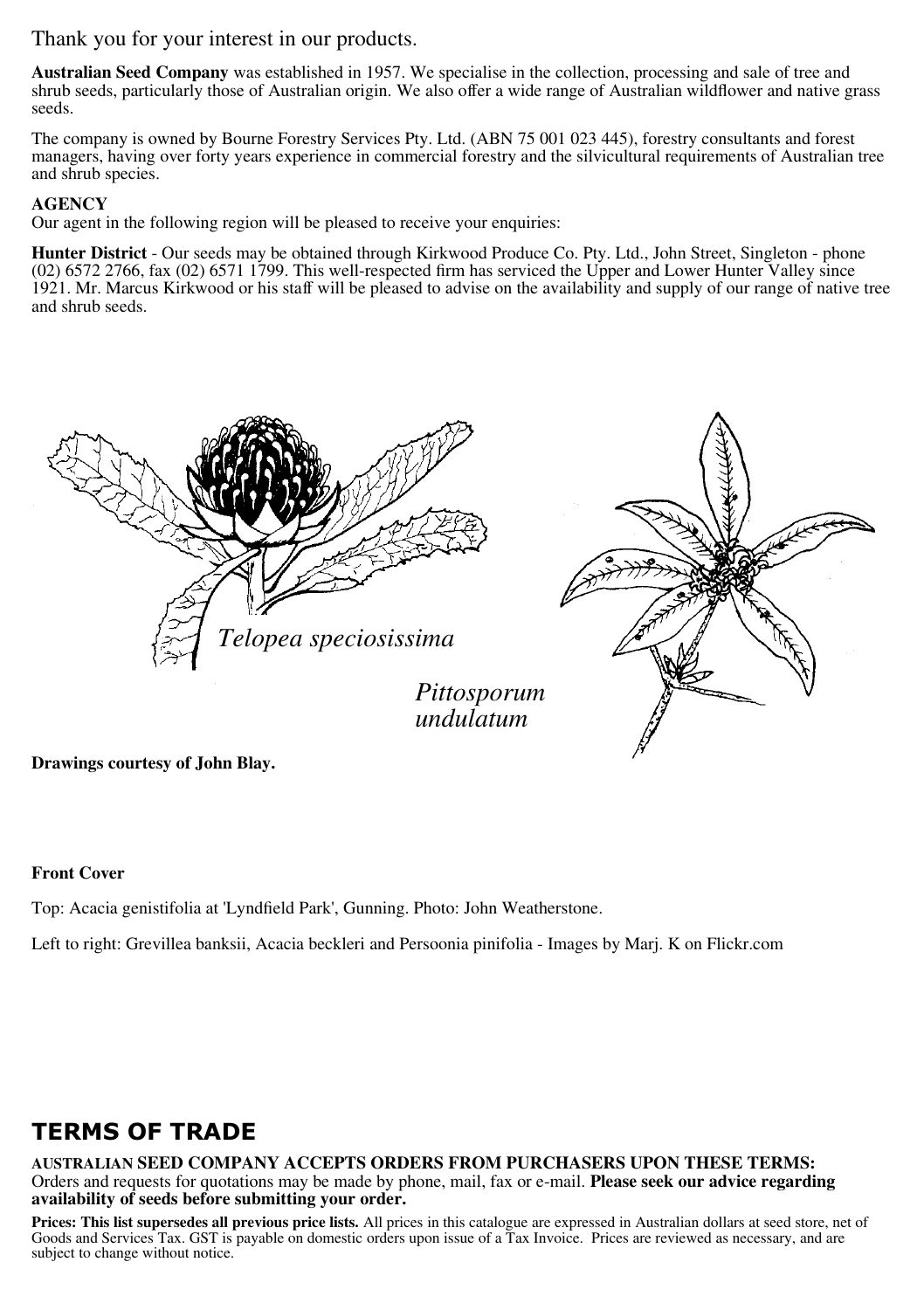Except where otherwise indicated in this catalogue, the following rates apply:

10 gms to 24 gms .. at 10 gm rate 100 gms to 249 gms .. at 100 gm rate 25 gms to 99 gms .. at 25 gm rate 250 gms and above .. at Kilogram rate 250 gms and above ... at Kilogram rate

Weights are net, when packed. The smallest quantity quoted for a species is the minimum order accepted. Where possible we shall be pleased to quote discounted prices for large quantity orders.

**Postage or freight on domestic orders** is charged to the purchaser at cost - minimum \$5 per despatch. Orders of less than \$25 are subject to a handling charge in addition to postage.

Payment: New customers are requested to submit payment with their first order. Established customers may arrange credit account facilities, in which case payment is expected strictly in accordance with arrangements made.

**Bankers:** Our bank details are available on request.

**Despatch:** Orders are despatched by mail unless otherwise arranged. Risk in the seed passes to the purchaser upon our delivery to the Post Office, freight depot or other place of despatch. If required by the purchaser, transit insurance can be arranged by Australian Seed Company when the order is placed.

**Availability of seed:** Seed will often be available ex-stock. However, if requested, those seeds not immediately available may be placed on back-order for supply from the next harvest. Unsupplied back-orders are cancelled after 12 months. Forward orders may be accepted subject to crop success of the next harvest.

Seeds of many Eucalypts and several other native genera are supplied in the natural state, which includes a proportion of chaff, however, as required for automatic sowing equipment, seeds of many Eucalyptus and other native species can be supplied in pure form, subject to the quantity required permitting economic processing. Please enquire regarding prices and availability of this service.

**Grass Seeds:** Most grass seeds are collected from natural stands and may therefore contain a small proportion of other species occurring in the stand. Seeds of native grasses are usually supplied in the floret form, except where availability of pure seed is indicated. The availability and prices of grass seeds often vary as a result of seasonal conditions and other causes. Please therefore regard our catalogue prices of grass seeds as indicative, and obtain an up-to-date quotation before ordering.

**Species Identification:** Parent plants are carefully identified, and independent botanical confirmation is arranged if doubt exists. We shall be pleased to consider the collection of seed from special strains or provenances of listed species.

#### **OVERSEAS CUSTOMERS**

**Payment** is to be submitted with the order unless prior arrangements for credit have been made. Payment should be made in Australian currency by Bank Draft, International Bank Cheque, Telegraphic Transfer or by Internet Banking. If by Telegraphic Transfer, a bank charge or \$25 is payable by the customer, and this amount should be included in the remittance.

**Quotations:** Please enquire regarding availability of seeds and obtain our firm quotation prior to submitting an order. Quotations on an FOB, C&F or CIF basis will be provided as required. It is the customers responsibility to check with your quarantine authority and<br>advise us of your country's import requirements. Documentation such as Import Permits, wher the customer for inclusion with the shipment. If a Phytosanitary Certificate is required, Government fees and associated costs are payable by the customer, minimum charge \$250 AUD.

**Postage or freight on overseas orders** is charged at cost. Overseas orders of less than \$100 are subject to a handling charge of \$10 in addition to postage or freight. If insurance is required, this should be arranged when the order is placed.

#### **LIMITATION OF LIABILITY**

Seeds are supplied for propagation only, and should not be used for consumption by humans or livestock. Propagation is subject to many variables over which we have no control and therefore productiveness cannot be guaranteed. In most cases seeds are collected from natural stands and characteristics can vary because of genetic variability. Impurities may exist in seed supplied, depending upon the practicability of their separation and removal. In all cases, and in any event, our total responsibility is limited to the invoiced value of the seeds supplied, which at our option we may replace with seeds of the same description, or may refund the cost. In no event will we be liable for any special, incidental, indirect or consequential damages or exemplary or punitive damage to persons or property.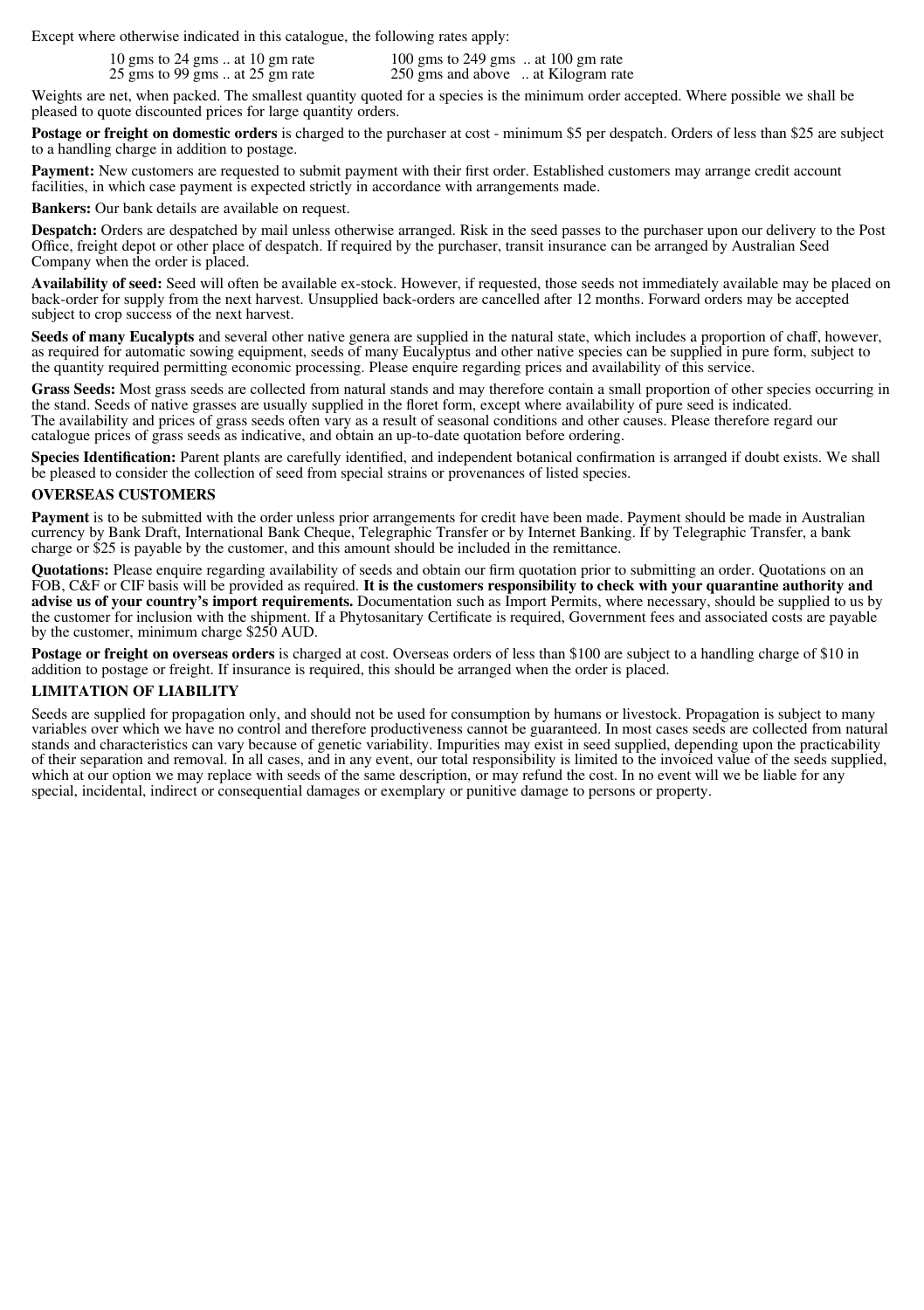## **Seed List Updated 16th September 2021**

| Acacia:<br>FAMILY: Mimosaceae                           |       |       |        |
|---------------------------------------------------------|-------|-------|--------|
| <b>Wattles - Australian flowering shrubs and trees</b>  | 25g   | 100 g | Kg     |
| accola - See adunca                                     |       |       |        |
|                                                         | 11.00 | 34.20 | 280.00 |
|                                                         | 20.10 | 63.00 | 516.00 |
|                                                         | 23.20 | 72.70 | 594.00 |
|                                                         | 5.40  | 16.80 | 138.00 |
|                                                         | 10.50 | 32.60 | 268.00 |
|                                                         | 29.90 |       |        |
|                                                         | 7.60  | 23.90 | 194.00 |
|                                                         | 19.40 | 60.40 | 494.00 |
|                                                         | 36.10 |       |        |
|                                                         | 9.30  | 29.00 | 238.00 |
| armata - See paradoxa                                   |       |       |        |
|                                                         | 15.30 |       |        |
| aulacocarpa - Brown Salwood; Brush Ironbark Wattle      | 15.30 | 47.80 | 392.00 |
|                                                         | 8.10  | 25.40 | 208.00 |
|                                                         | 14.80 |       |        |
|                                                         | 6.30  | 19.60 | 160.00 |
|                                                         | 20.80 | 64.80 | 530.00 |
|                                                         | 14.80 |       |        |
|                                                         | 8.70  | 27.00 | 220.00 |
|                                                         | 10.30 |       |        |
|                                                         | 18.30 | 57.30 | 468.00 |
|                                                         | 18.40 |       |        |
|                                                         | 10.80 | 33.70 | 276.00 |
|                                                         | 13.30 |       |        |
|                                                         | 15.00 | 46.80 | 384.00 |
| botrycephala - See terminalis                           |       |       |        |
|                                                         | 9.30  | 29.00 | 238.00 |
|                                                         | 9.30  | 29.00 | 238.00 |
|                                                         | 18.80 | 58.70 | 482.00 |
|                                                         | 12.00 |       |        |
|                                                         | 10.70 | 33.20 | 272.00 |
|                                                         | 7.60  | 23.90 | 194.00 |
|                                                         | 9.70  | 30.40 | 248.00 |
|                                                         | 12.00 | 37.30 | 306.00 |
|                                                         | 22.20 |       |        |
|                                                         | 29.70 |       |        |
|                                                         | 43.60 |       |        |
|                                                         | 6.70  | 21.00 | 172.00 |
|                                                         | 14.20 | 44.40 | 364.00 |
|                                                         | 11.20 | 35.00 | 286.00 |
|                                                         | 13.20 | 41.10 | 336.00 |
|                                                         | 8.90  | 27.70 | 226.00 |
|                                                         | 8.30  | 26.10 | 214.00 |
|                                                         | 27.80 |       |        |
|                                                         | 7.60  | 23.50 | 192.00 |
|                                                         | 28.10 | 87.70 | 720.00 |
|                                                         | 9.30  | 29.00 | 238.00 |
| cuneata - See truncata                                  |       |       |        |
| cunninghamii - See concurrens                           |       |       |        |
| cyanophylla - See saligna                               |       |       |        |
|                                                         | 9.20  | 28.50 | 234.00 |
|                                                         | 20.00 |       |        |
|                                                         | 7.30  | 22.80 | 186.00 |
|                                                         | 7.30  | 22.50 | 184.00 |
|                                                         | 11.90 | 37.10 | 304.00 |
| decurrens (normalis) - Green Wattle; Early Black Wattle | 6.50  | 20.40 | 166.00 |
|                                                         |       |       |        |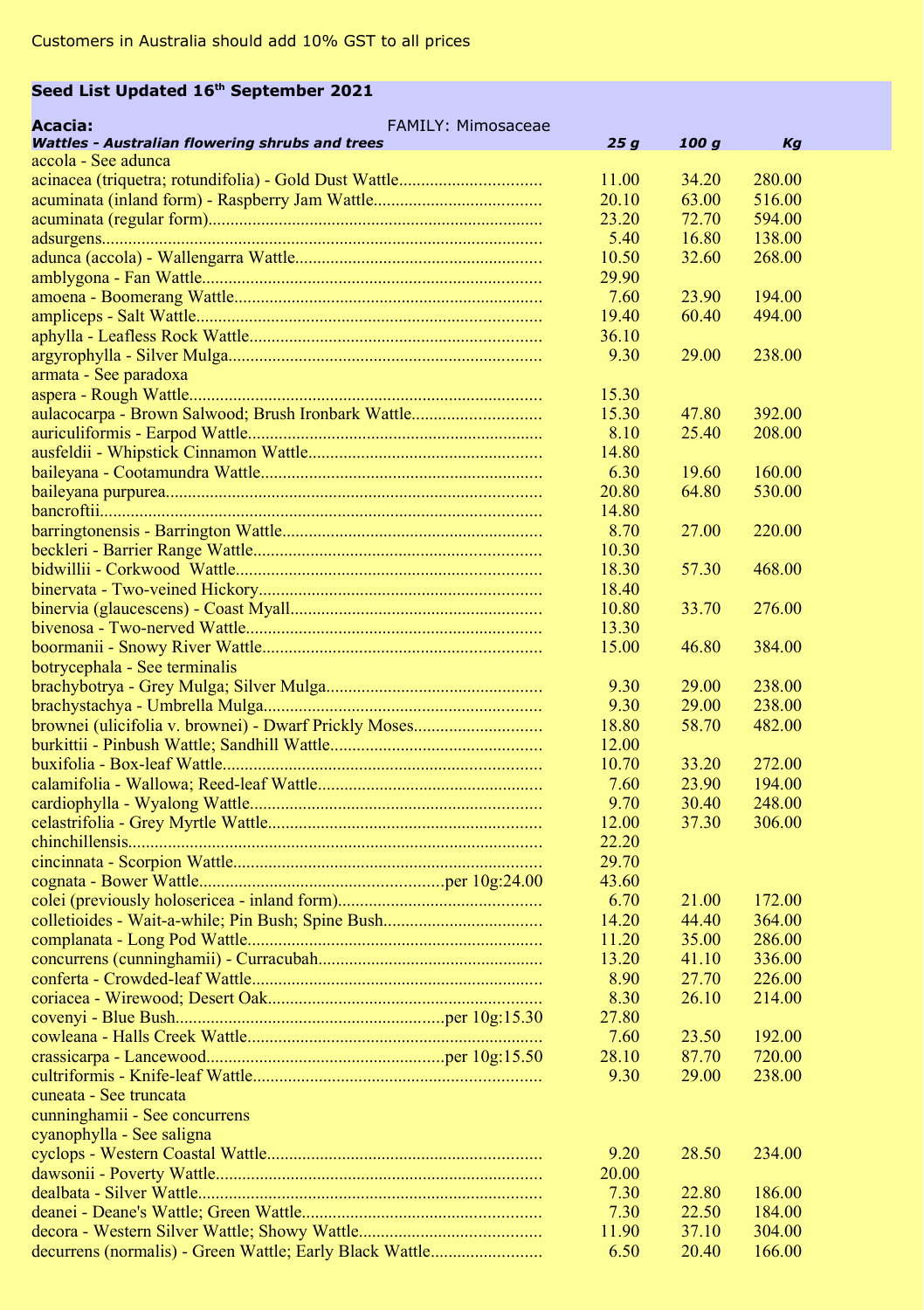| Acacia                                                         | 25g   | 100 g | Kg     |  |
|----------------------------------------------------------------|-------|-------|--------|--|
|                                                                | 30.90 |       |        |  |
|                                                                | 12.70 | 39.70 | 326.00 |  |
|                                                                | 5.40  | 16.80 | 138.00 |  |
| diffusa - See genistifolia                                     |       |       |        |  |
| discolor - See terminalis                                      |       |       |        |  |
|                                                                | 16.80 |       |        |  |
|                                                                |       | 26.60 |        |  |
|                                                                | 8.60  |       | 218.00 |  |
| drummondii ssp. drummondii - Dwarf Golden Wattleper 10g:30.00  |       |       |        |  |
| drummondii ssp. affinis - Miniature Golden Wattleper 10g:45.40 |       |       |        |  |
|                                                                |       |       |        |  |
|                                                                | 12.10 | 37.80 | 310.00 |  |
|                                                                | 10.60 | 33.00 | 270.00 |  |
|                                                                | 7.60  | 23.90 | 194.00 |  |
|                                                                | 36.30 |       |        |  |
|                                                                | 13.10 |       |        |  |
|                                                                | 8.20  | 25.70 | 210.00 |  |
|                                                                | 6.80  | 21.50 | 176.00 |  |
|                                                                | 7.60  | 23.50 | 192.00 |  |
|                                                                | 10.00 | 30.80 | 252.00 |  |
|                                                                | 9.30  | 29.00 | 238.00 |  |
| fimbriata v. perangusta - Narrow-leaved Fringed Wattle         | 9.30  | 29.00 | 238.00 |  |
|                                                                | 21.40 |       |        |  |
|                                                                | 10.10 | 31.40 | 256.00 |  |
|                                                                | 24.60 |       |        |  |
|                                                                |       | 76.80 | 630.00 |  |
|                                                                | 10.70 | 33.50 | 274.00 |  |
|                                                                | 8.60  | 26.60 | 218.00 |  |
|                                                                | 8.30  | 26.10 | 214.00 |  |
| glaucescens - See binervia                                     |       |       |        |  |
|                                                                | 22.40 |       |        |  |
|                                                                | 25.90 |       |        |  |
|                                                                | 14.30 |       |        |  |
|                                                                | 14.30 |       |        |  |
|                                                                | 38.50 |       |        |  |
|                                                                | 21.50 |       |        |  |
| hakeoides - Hakea-leaf Wattle; Western Black Wattle            | 9.40  | 29.30 | 240.00 |  |
|                                                                | 14.10 |       |        |  |
|                                                                | 17.90 | 55.60 | 456.00 |  |
|                                                                | 16.50 | 51.50 | 422.00 |  |
|                                                                | 12.00 |       |        |  |
|                                                                | 12.00 |       |        |  |
|                                                                |       |       |        |  |
| homalophylla - See omalophylla                                 |       |       |        |  |
|                                                                | 24.20 | 75.50 | 618.00 |  |
|                                                                | 19.50 |       |        |  |
|                                                                | 16.80 | 52.50 | 430.00 |  |
|                                                                | 9.70  | 30.40 | 248.00 |  |
|                                                                | 6.70  | 21.00 | 172.00 |  |
|                                                                | 7.50  | 23.30 | 190.00 |  |
|                                                                | 14.10 | 44.20 | 362.00 |  |
|                                                                | 7.60  | 23.90 | 194.00 |  |
|                                                                | 9.70  |       |        |  |
| juniperina - See ulicifolia                                    |       |       |        |  |
|                                                                | 5.40  | 14.70 | 120.00 |  |
|                                                                | 14.10 | 44.20 | 362.00 |  |
|                                                                | 14.20 | 44.40 | 364.00 |  |
|                                                                | 16.70 |       |        |  |
|                                                                | 13.50 |       |        |  |
|                                                                |       |       |        |  |
|                                                                | 12.80 |       |        |  |
|                                                                | 10.30 | 31.90 | 262.00 |  |
|                                                                | 8.30  | 26.10 | 214.00 |  |
|                                                                |       |       |        |  |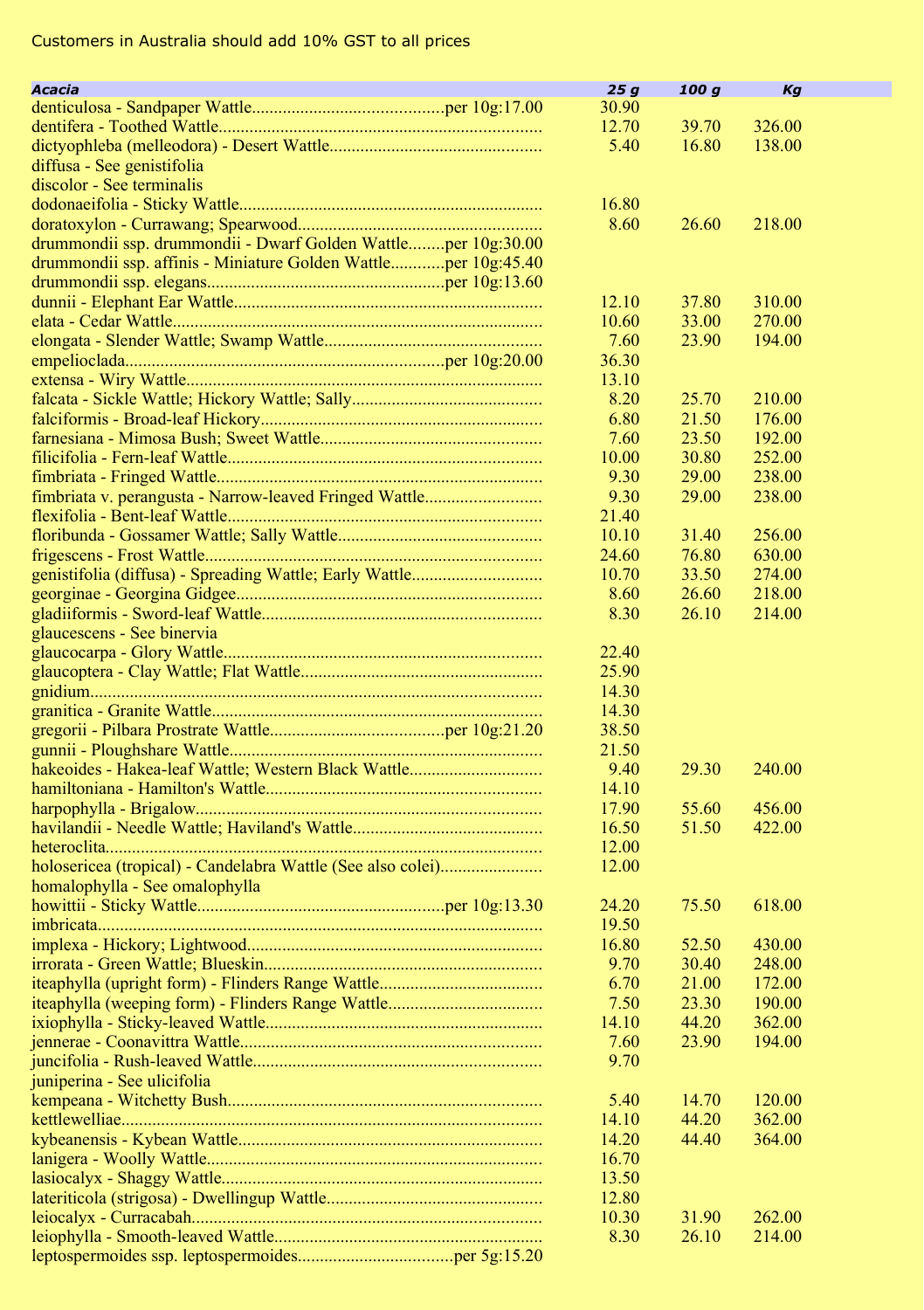| Acacia                                                    | 25g   | 100g           | Kg     |  |
|-----------------------------------------------------------|-------|----------------|--------|--|
|                                                           | 16.10 | 50.20          | 410.00 |  |
|                                                           | 9.10  | 28.30          | 232.00 |  |
|                                                           | 8.70  | 27.00          | 220.00 |  |
|                                                           | 14.20 | 44.40          | 364.00 |  |
|                                                           | 9.70  | 30.40          | 248.00 |  |
|                                                           | 19.70 |                |        |  |
|                                                           | 8.30  | 26.10          | 214.00 |  |
|                                                           | 16.80 |                |        |  |
|                                                           | 7.90  | 24.60          | 202.00 |  |
|                                                           | 13.20 | 41.10          | 336.00 |  |
|                                                           | 19.70 | 61.40          | 502.00 |  |
|                                                           | 6.70  | 21.00          | 172.00 |  |
|                                                           | 11.80 | 36.90          | 302.00 |  |
|                                                           | 11.70 | 36.40          | 298.00 |  |
| melanoxylon - Various provenances - Prices on application |       |                |        |  |
|                                                           | 8.30  | 26.10          | 214.00 |  |
|                                                           | 11.70 | 36.40          | 298.00 |  |
|                                                           | 11.60 | 36.10          | 296.00 |  |
| mollissima - See mearnsii                                 |       |                |        |  |
|                                                           | 15.40 | 48.00          | 394.00 |  |
|                                                           | 33.80 | 105.50         | 864.00 |  |
|                                                           | 8.30  | 26.10          | 214.00 |  |
|                                                           | 16.70 | 52.20          | 428.00 |  |
|                                                           | 9.70  | 30.40          | 248.00 |  |
| normalis - See decurrens                                  |       |                |        |  |
|                                                           | 10.50 | 32.60          | 268.00 |  |
|                                                           | 9.00  | 28.00          | 230.00 |  |
|                                                           | 13.60 | 42.40          | 346.00 |  |
|                                                           | 10.00 | 30.80          | 252.00 |  |
|                                                           | 15.30 | 47.80          | 392.00 |  |
|                                                           | 17.70 | 55.10          | 452.00 |  |
|                                                           | 22.90 |                |        |  |
|                                                           | 14.30 | 44.70          | 366.00 |  |
|                                                           |       |                |        |  |
|                                                           | 9.80  | 30.60          | 250.00 |  |
|                                                           | 22.90 |                |        |  |
| paradoxa (armata) - Kangaroo Thorn; Hedge Wattle          | 14.30 | 44.70          | 366.00 |  |
| parramattensis - Sydney Green Wattle; Parramatta Wattle   | 9.70  | 30.40<br>34.60 | 248.00 |  |
|                                                           | 11.00 |                | 282.00 |  |
|                                                           | 18.40 | 57.60          | 216.00 |  |
|                                                           | 8.50  | 26.40          |        |  |
| perangusta - See fimbriata v. perangusta                  |       |                |        |  |
|                                                           | 9.40  | 29.30          | 240.00 |  |
|                                                           | 7.60  | 23.90          | 194.00 |  |
|                                                           | 8.80  | 27.50          | 224.00 |  |
|                                                           | 8.10  | 25.40          | 208.00 |  |
|                                                           | 11.20 | 35.00          | 286.00 |  |
|                                                           | 11.00 | 34.60          | 282.00 |  |
|                                                           | 24.50 |                |        |  |
|                                                           | 23.90 |                |        |  |
|                                                           | 12.70 |                |        |  |
|                                                           | 14.80 |                |        |  |
|                                                           | 7.60  | 23.90          | 194.00 |  |
|                                                           | 10.30 | 32.20          | 264.00 |  |
|                                                           | 18.60 | 58.00          | 476.00 |  |
|                                                           | 8.20  | 25.70          | 210.00 |  |
|                                                           | 15.10 | 47.10          | 386.00 |  |
|                                                           | 19.30 |                |        |  |
|                                                           | 20.90 |                |        |  |
|                                                           | 9.70  | 30.40          | 248.00 |  |
|                                                           | 22.50 | 70.00          | 574.00 |  |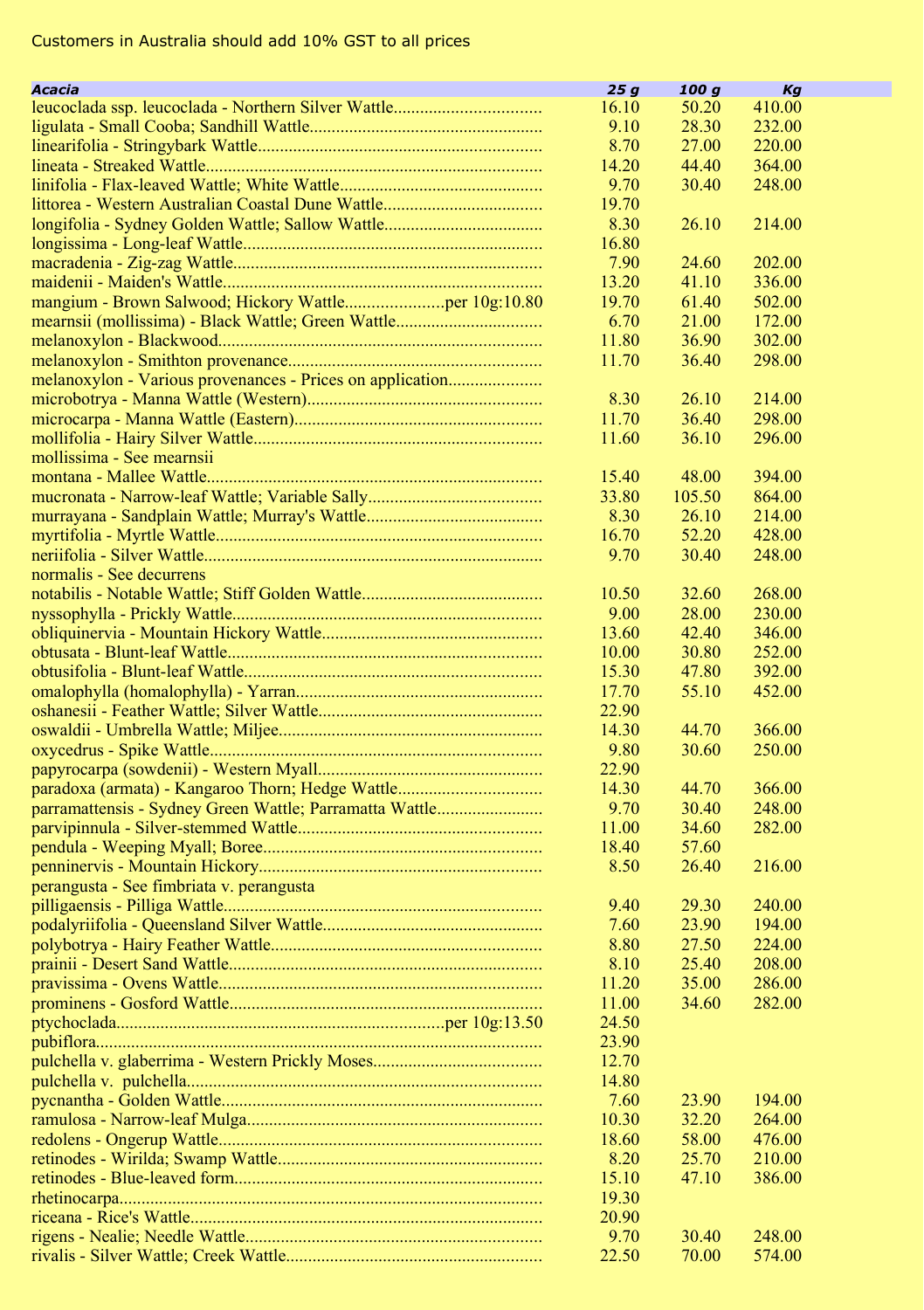| Acacia                                                      | 25g   | 100 g | Kg     |
|-------------------------------------------------------------|-------|-------|--------|
|                                                             | 11.70 |       |        |
|                                                             | 13.50 | 42.10 | 344.00 |
| rotundifolia - See acinacea                                 |       |       |        |
|                                                             | 8.00  | 25.20 | 206.00 |
|                                                             | 27.70 | 86.80 | 710.00 |
|                                                             | 6.30  | 19.60 | 160.00 |
|                                                             | 20.50 | 64.30 | 526.00 |
| saligna (cyanophylla) - Golden Wreath Wattle; Orange Wattle | 5.40  | 11.20 | 92.00  |
|                                                             | 11.10 |       |        |
|                                                             | 15.40 |       |        |
|                                                             | 10.10 | 31.40 | 256.00 |
|                                                             | 10.70 | 33.50 | 274.00 |
|                                                             | 14.00 | 43.70 | 358.00 |
|                                                             | 8.00  | 25.20 | 206.00 |
|                                                             | 6.80  | 21.50 | 176.00 |
| sowdenii - See papyrocarpa                                  |       |       |        |
|                                                             | 9.00  | 28.00 | 230.00 |
|                                                             | 20.70 |       |        |
|                                                             | 7.90  |       |        |
|                                                             | 18.80 | 58.70 | 482.00 |
|                                                             | 8.60  |       |        |
| strigosa - See lateriticola                                 |       |       |        |
|                                                             | 12.90 | 40.20 | 330.00 |
|                                                             | 11.70 |       |        |
|                                                             | 8.00  | 25.20 | 206.00 |
| terminalis (botrycephala; discolor) - Sunshine Wattle       | 7.90  | 24.60 | 202.00 |
|                                                             | 8.80  | 27.50 | 224.00 |
|                                                             | 5.70  | 17.60 | 144.00 |
|                                                             | 9.40  |       |        |
|                                                             | 14.70 |       |        |
|                                                             |       |       |        |
|                                                             | 6.70  | 21.00 | 172.00 |
|                                                             | 9.80  | 30.60 | 250.00 |
|                                                             | 8.00  | 25.20 | 206.00 |
|                                                             |       |       |        |
| triquetra - See acinacea                                    | 16.80 |       |        |
|                                                             |       |       |        |
|                                                             | 10.80 |       |        |
|                                                             | 21.00 | 65.60 | 538.00 |
| ulicifolia v. brownei - See brownei                         |       |       |        |
|                                                             | 11.00 | 34.20 | 280.00 |
|                                                             | 11.20 | 35.00 | 286.00 |
|                                                             | 13.10 |       |        |
|                                                             | 8.70  | 27.00 | 220.00 |
|                                                             | 6.50  | 20.10 | 164.00 |
| vomeriformis - See gunnii                                   |       |       |        |
|                                                             | 18.50 |       |        |
|                                                             | 19.30 |       |        |
|                                                             | 13.40 | 41.50 | 340.00 |
|                                                             | 11.00 | 34.20 | 280.00 |
| <b>FAMILY: Aceraceae</b><br>Acer:                           |       |       |        |
| <b>Deciduous trees</b>                                      | 25g   |       |        |
|                                                             | 12.00 |       |        |
|                                                             | 11.50 |       |        |
|                                                             | 13.70 |       |        |
|                                                             | 16.40 |       |        |
|                                                             | 25.10 |       |        |
|                                                             | 9.70  |       |        |

pseudoplatanus - Sycamore........................................................................ 9.20 rubrum - Red Maple; Canadian Maple....................................................... 24.50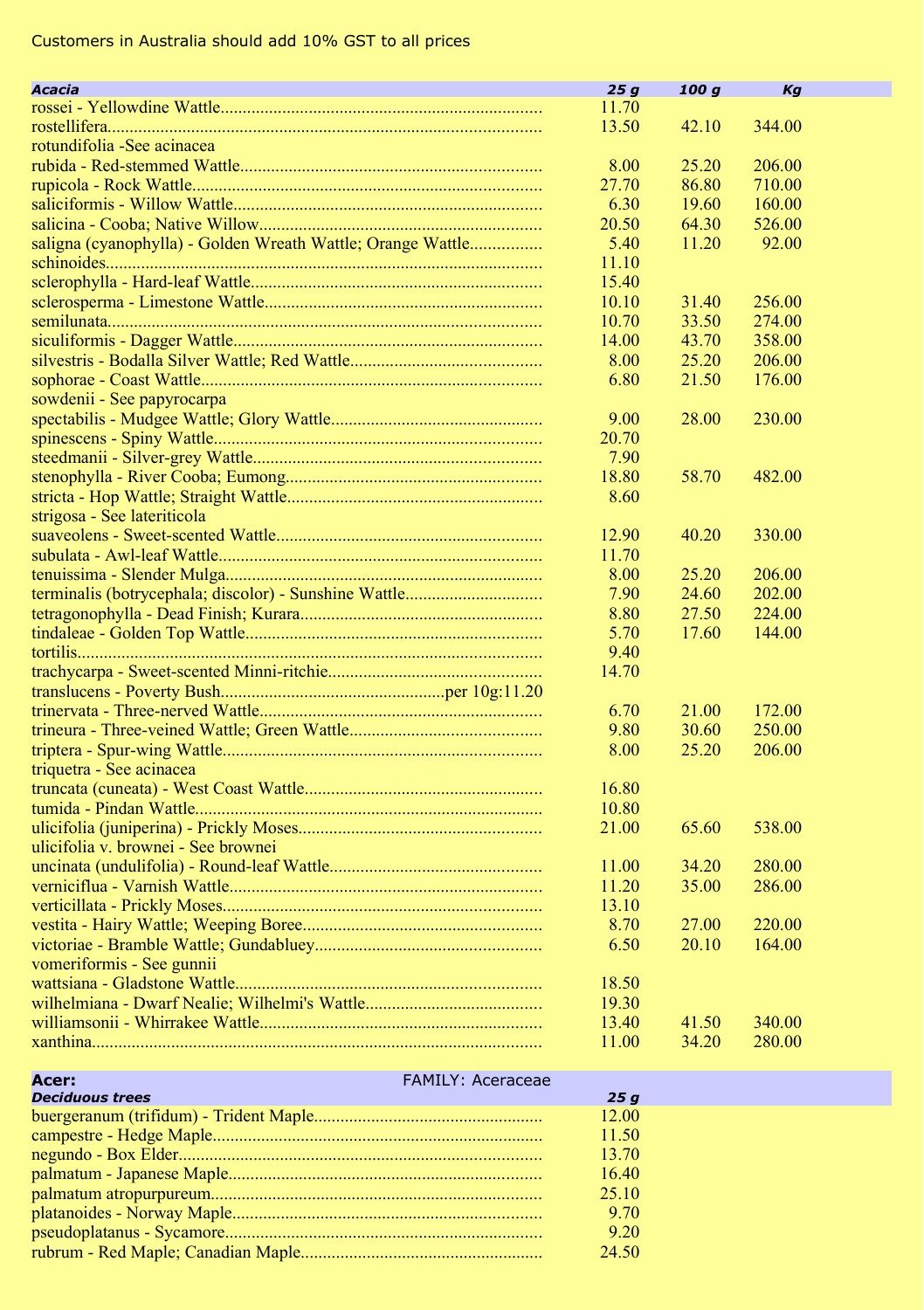|                                                               |                             | 25g                      |              |                            |  |
|---------------------------------------------------------------|-----------------------------|--------------------------|--------------|----------------------------|--|
| Acer                                                          |                             | 11.50                    |              |                            |  |
|                                                               |                             |                          |              |                            |  |
| Acmena: (See also Syzygium)                                   | FAMILY: Myrtaceae           |                          |              |                            |  |
| Australian temperate rainforest tree                          |                             |                          |              |                            |  |
|                                                               |                             | 22.00                    | 40.00        | 66.00                      |  |
|                                                               |                             |                          |              |                            |  |
| <b>Actinostrobus:</b>                                         | FAMILY: Cupressaceae        |                          |              |                            |  |
| <b>Australian conifer</b>                                     |                             | 25q                      |              |                            |  |
| pyramidalis - Swamp Cypress; Swan River Cypress               |                             | 21.40                    |              |                            |  |
|                                                               |                             |                          |              |                            |  |
| <b>Actinotus:</b>                                             | <b>FAMILY: Apiaceae</b>     |                          |              |                            |  |
| Australian perennial wildflower                               |                             | 25g                      |              |                            |  |
|                                                               |                             | 52.90                    |              |                            |  |
|                                                               |                             |                          |              |                            |  |
| <b>Adansonia:</b>                                             | FAMILY: Bombacaceae         |                          |              |                            |  |
| Australian deciduous trees                                    |                             | 25g                      | 100q         | Kg                         |  |
|                                                               |                             | 14.10                    | 44.20        | 362.00                     |  |
|                                                               |                             | 12.00                    | 37.30        | 306.00                     |  |
|                                                               |                             |                          |              |                            |  |
| <b>Agapanthus:</b>                                            | FAMILY: Liliaceae           |                          |              |                            |  |
| <b>Flowering perennials</b>                                   |                             | 25g                      | 100q         | Kg                         |  |
|                                                               |                             | 15.60                    | 48.90        | 400.00                     |  |
|                                                               |                             | 19.50                    | 60.90        | 498.00                     |  |
|                                                               |                             | <b>100 sds</b>           |              | 500 sds 1000 sds           |  |
|                                                               |                             | 7.30                     | 34.50        | 58.00                      |  |
|                                                               |                             | 16.40                    | 78.50        | 131.00                     |  |
|                                                               |                             | 5.40                     | 25.00        | 42.00                      |  |
|                                                               |                             | 6.30                     | 30.00        | 50.00                      |  |
|                                                               |                             |                          |              |                            |  |
| <b>Agathis:</b>                                               | FAMILY: Araucariaceae       |                          |              |                            |  |
| <b>Evergreen coniferous tree</b>                              |                             | 10 <sub>g</sub><br>32.50 | 25g<br>59.00 |                            |  |
|                                                               |                             |                          |              |                            |  |
|                                                               |                             |                          |              |                            |  |
|                                                               |                             |                          |              |                            |  |
| <b>Agonis:</b>                                                | FAMILY: Myrtaceae           |                          |              |                            |  |
| Willow Myrtles - Australian evergreen trees and shrubs        |                             | 10g                      | 25g          |                            |  |
|                                                               |                             | 12.60                    |              |                            |  |
|                                                               |                             | 11.70                    | 21.10        |                            |  |
|                                                               |                             | 13.50                    | 24.50        |                            |  |
|                                                               |                             | 10.80                    | 19.60        |                            |  |
|                                                               |                             | 10.60                    | 19.30        |                            |  |
|                                                               |                             |                          |              |                            |  |
| Albizia:                                                      | FAMILY: Mimosaceae          |                          |              |                            |  |
| <b>Small flowering trees</b>                                  |                             | 25g                      | 100g         | Kg                         |  |
|                                                               |                             | 5.40                     | 15.40        | 126.00                     |  |
|                                                               |                             | 5.40                     | 15.40        | 126.00                     |  |
| lophantha - See Paraserianthes lophantha                      |                             |                          |              |                            |  |
|                                                               |                             |                          |              |                            |  |
| Alectryon:<br>Australian evergreen tree                       | FAMILY: Sapindaceae         | 25g                      |              |                            |  |
|                                                               |                             | 24.10                    |              |                            |  |
| oleifolium (Heterodendron oleifolium) - Cattle-bush; Rosewood |                             |                          |              |                            |  |
| Alisma:                                                       | <b>FAMILY: Alismataceae</b> |                          |              |                            |  |
| <b>Wetland flowering perennial</b>                            |                             | 5 g                      | 10q          |                            |  |
|                                                               |                             | 15.90                    | 26.40        |                            |  |
|                                                               |                             |                          |              |                            |  |
| Allamanda:                                                    | FAMILY: Apocynaceae         |                          |              |                            |  |
| <b>Sub-tropical flowering shrub</b>                           |                             | 100 sds<br>26.80         | 128.50       | 500 sds 1000 sds<br>214.00 |  |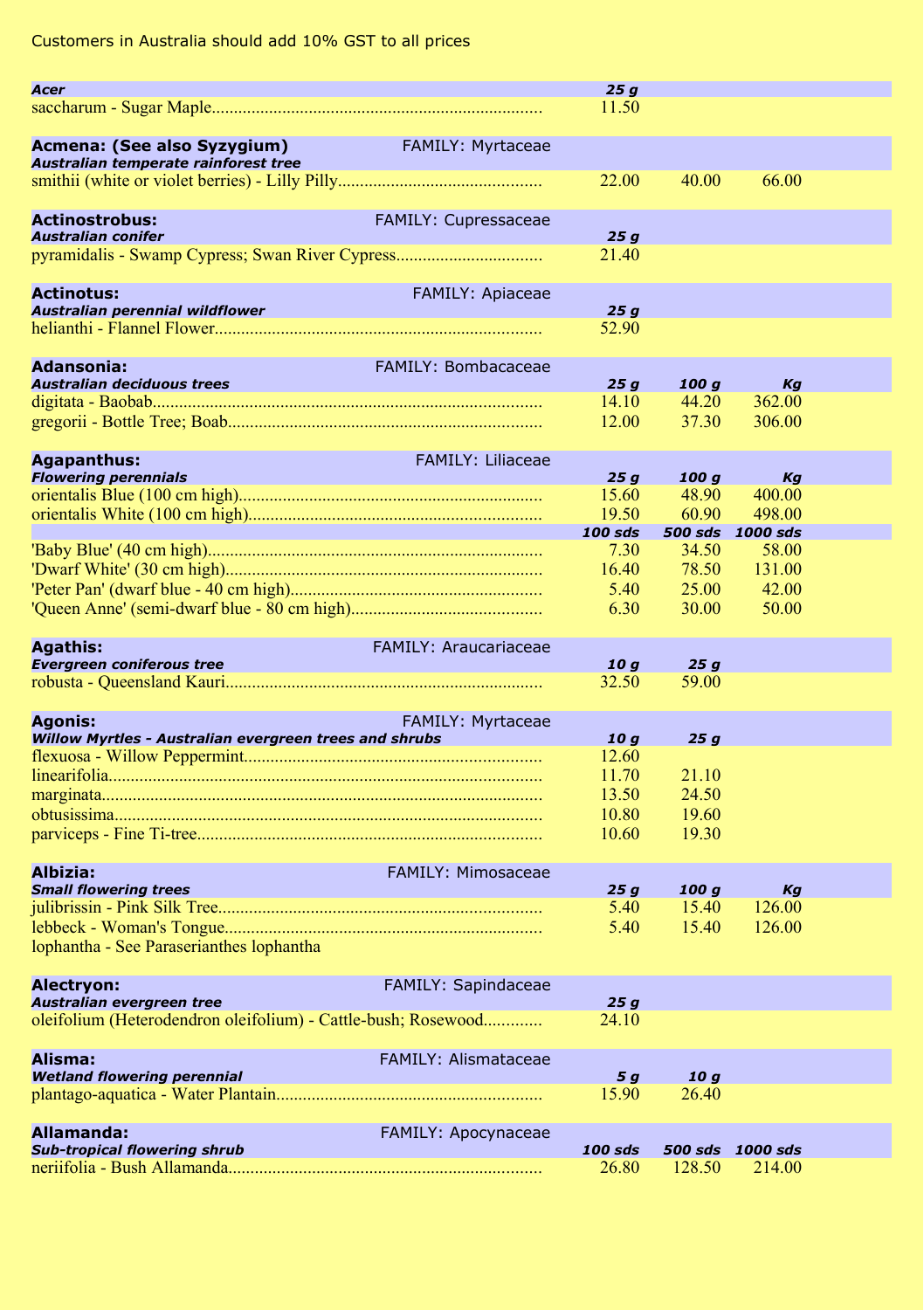| Allocasuarina: (See also Casuarina) FAMILY: Casuarinace  |                              |                  |                          |                  |  |
|----------------------------------------------------------|------------------------------|------------------|--------------------------|------------------|--|
| She-oaks - Australian evergreen trees and shrubs         |                              | 25 g             | 100 g                    | Кg               |  |
|                                                          |                              | 13.50            |                          |                  |  |
|                                                          |                              | 11.00            | 34.60                    | 282.00           |  |
|                                                          |                              | 14.40            |                          |                  |  |
|                                                          |                              | 14.40            |                          |                  |  |
|                                                          |                              | 9.10             | 28.30                    | 232.00           |  |
|                                                          |                              | 14.40            |                          |                  |  |
|                                                          |                              | 13.90            | 43.40                    | 356.00           |  |
|                                                          |                              | 13.10            |                          |                  |  |
|                                                          |                              | 10.20<br>26.30   | 31.70<br>82.30           | 258.00<br>674.00 |  |
|                                                          |                              | 19.30            |                          |                  |  |
|                                                          |                              | 13.50            |                          |                  |  |
|                                                          |                              | 12.70            | 39.70                    | 326.00           |  |
|                                                          |                              | 10.10            | 31.40                    | 256.00           |  |
|                                                          |                              | 17.10            | 53.30                    | 436.00           |  |
|                                                          |                              | 11.50            | 35.50                    | 292.00           |  |
|                                                          |                              |                  |                          |                  |  |
| Alnus:                                                   | <b>FAMILY: Betulaceae</b>    |                  |                          |                  |  |
| <b>Evergreen tree</b>                                    |                              | 25g              |                          |                  |  |
|                                                          |                              | 19.30            |                          |                  |  |
| <b>Alphitonia:</b>                                       | <b>FAMILY: Rhamnaceae</b>    |                  |                          |                  |  |
| Australian sub-tropical rainforest trees                 |                              | 25g              |                          |                  |  |
|                                                          |                              | 13.40            |                          |                  |  |
|                                                          |                              | 35.00            |                          |                  |  |
|                                                          |                              |                  |                          |                  |  |
| Alyogyne:                                                | FAMILY: Malvaceae            |                  |                          |                  |  |
| Australian evergreen flowering shrubs                    |                              | 10 g             |                          |                  |  |
|                                                          |                              | 14.80            |                          |                  |  |
|                                                          |                              | 13.40            |                          |                  |  |
| Angophora:                                               | FAMILY: Myrtaceae            |                  |                          |                  |  |
| Apple Gums - Australian evergreen trees                  |                              | 10g              | 25g                      |                  |  |
|                                                          |                              | 15.70            |                          |                  |  |
|                                                          |                              | 13.50            | 24.50                    |                  |  |
|                                                          |                              | 17.10            | 31.00                    |                  |  |
|                                                          |                              | 21.60            | 39.30                    |                  |  |
|                                                          |                              | 22.60            | 40.90                    |                  |  |
|                                                          |                              |                  |                          |                  |  |
| Anigozanthos:                                            | FAMILY: Haemodoracea         |                  |                          |                  |  |
| Kangaroo Paws - Australian perennial wildflowers         |                              | 5 g<br>13.80     | 10 <sub>g</sub><br>22.90 |                  |  |
|                                                          |                              | 19.50            | 32.40                    |                  |  |
|                                                          |                              |                  |                          |                  |  |
|                                                          |                              | 17.70            | 29.30                    |                  |  |
|                                                          |                              |                  |                          |                  |  |
|                                                          |                              |                  |                          |                  |  |
|                                                          |                              |                  |                          |                  |  |
| Aotus:                                                   | <b>FAMILY: Fabaceae</b>      |                  |                          |                  |  |
| <b>Australian heath shrub</b>                            |                              | 10 g             | 25g                      |                  |  |
|                                                          |                              | 19.30            | 35.00                    |                  |  |
| Araucaria:                                               | <b>FAMILY: Araucariaceae</b> |                  |                          |                  |  |
| <b>Australian conifers</b>                               |                              | 500 sds 1000 sds |                          |                  |  |
|                                                          |                              | 147.00           | 245.00                   |                  |  |
|                                                          |                              | 79.50            | 133.00                   |                  |  |
| excelsa (heterophylla) - Norfolk Island Pine (June-July) |                              | 88.50            | 148.00                   |                  |  |
|                                                          |                              |                  |                          |                  |  |
| <b>Arbutus:</b>                                          | <b>FAMILY: Ericaceae</b>     |                  |                          |                  |  |
| <b>Flowering evergreen tree</b>                          |                              | 25g              |                          |                  |  |
|                                                          |                              | 23.30            |                          |                  |  |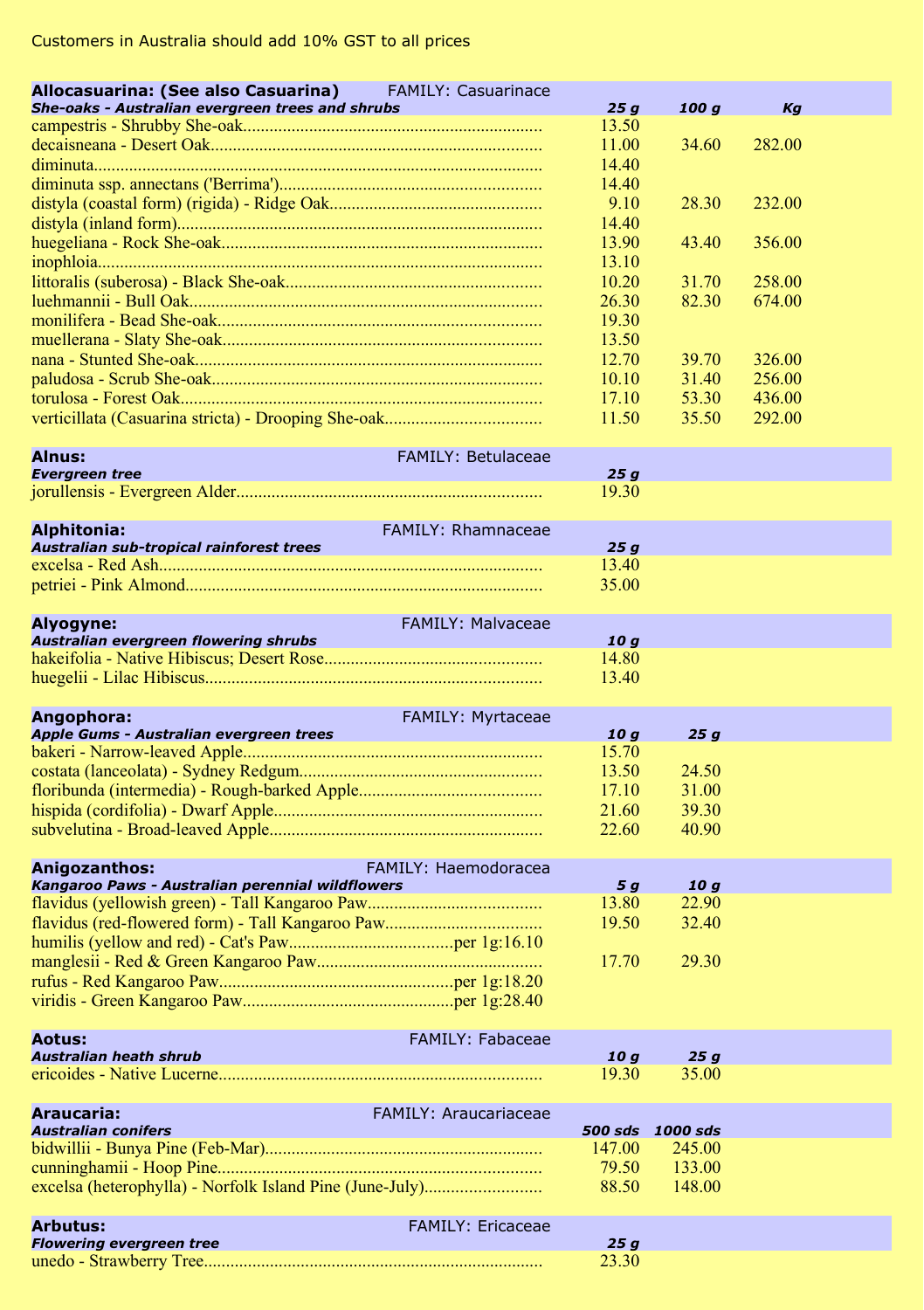| Archontophoenix:<br>Palm                                              | <b>FAMILY: Arecaceae</b> | 1000 sds 10000 sds |                 |                  |        |
|-----------------------------------------------------------------------|--------------------------|--------------------|-----------------|------------------|--------|
|                                                                       |                          | 36.00              | 291.00          |                  |        |
|                                                                       |                          |                    |                 |                  |        |
| Aristida:                                                             | <b>FAMILY: Poaceae</b>   |                    |                 |                  |        |
| Australian annual and perennial grasses                               |                          | 25g                | 100g            | Kg               |        |
|                                                                       |                          | 11.50              | 35.50           | 292.00           |        |
|                                                                       |                          |                    |                 |                  |        |
| <b>Astartea:</b><br><b>Australian flowering shrub</b>                 | FAMILY: Myrtaceae        | 5 g                | 10 <sub>g</sub> |                  |        |
|                                                                       |                          | 13.10              | 21.70           |                  |        |
|                                                                       |                          |                    |                 |                  |        |
| Atalaya:                                                              | FAMILY: Sapindaceae      |                    |                 |                  |        |
| Australian evergreen tree                                             |                          | 25g                | 100q            | Kg               |        |
|                                                                       |                          | 10.00              | 30.80           | 252.00           |        |
| <b>Atriplex:</b>                                                      | FAMILY: Chenopodiaceae   |                    |                 |                  |        |
| Saltbushes - Australian and introduced evergreen shrubs               |                          | 25g                | 100q            | Kg               |        |
|                                                                       |                          | 8.30               | 26.10           | 214.00           |        |
|                                                                       |                          | 11.50              | 35.50           | 292.00           |        |
|                                                                       |                          | 9.00               | 28.00           | 230.00           |        |
|                                                                       |                          | 12.90              |                 |                  |        |
|                                                                       |                          | 17.50              |                 |                  |        |
|                                                                       |                          | 8.30               | 26.10           | 214.00           |        |
|                                                                       |                          | 7.60               | 23.50           | 192.00           |        |
| rhagodioides - See amnicola                                           |                          |                    |                 |                  |        |
|                                                                       |                          | 11.50              | 35.50<br>26.10  | 292.00           |        |
|                                                                       |                          | 8.30<br>9.80       | 30.60           | 214.00<br>250.00 |        |
|                                                                       |                          |                    |                 |                  |        |
| <b>Austrodanthonia:</b>                                               | <b>FAMILY: Poaceae</b>   |                    |                 |                  |        |
| <b>Wallaby Grasses - Australian tufted perennial grasses</b>          |                          | 25g                | 100q            | Кą               |        |
|                                                                       |                          | 12.80              | 40.00           | 328.00           |        |
|                                                                       |                          | 17.40              | 54.40           | 446.00           |        |
|                                                                       |                          | 12.50              | 39.20           | 322.00           |        |
| pallida (Chionochloa pallida; Joycea pallida)                         |                          |                    |                 |                  |        |
|                                                                       |                          | 17.40              | 54.40           | 446.00           |        |
|                                                                       |                          | 18.40              | 57.50           | 470.00           |        |
| Austrostipa: (Stipa)                                                  | <b>FAMILY: Poaceae</b>   |                    |                 |                  |        |
| Speargrasses - Australian tufted perennial grasses                    |                          | 10g                | 25g             | 100 g            | Kg     |
|                                                                       |                          | 12.50              | 22.60           |                  |        |
|                                                                       |                          | 16.80              | 30.40           |                  |        |
|                                                                       |                          | 13.20              | 23.80           |                  |        |
|                                                                       |                          | 10.00              | 18.10           |                  |        |
|                                                                       |                          | 12.50              | 22.60           |                  |        |
|                                                                       |                          | 5.80               | 10.40           | 32.40            | 266.00 |
|                                                                       |                          | 10.20<br>8.70      | 18.40<br>15.70  |                  |        |
|                                                                       |                          | 13.20              | 23.80           |                  |        |
|                                                                       |                          |                    |                 |                  |        |
| <b>Backhousia:</b>                                                    | FAMILY: Myrtaceae        |                    |                 |                  |        |
| Australian rainforest trees                                           |                          | 10 g               | 25g             |                  |        |
|                                                                       |                          | 24.60              | 44.60           |                  |        |
|                                                                       |                          | 17.30              | 31.50           |                  |        |
|                                                                       |                          |                    |                 |                  |        |
| <b>Baeckea:</b><br><b>Heath Myrtles - Australian flowering shrubs</b> | FAMILY: Myrtaceae        | 10g                | 25g             | 100 g            | Кg     |
|                                                                       |                          | 26.10              |                 |                  |        |
|                                                                       |                          | 18.10              |                 |                  |        |
|                                                                       |                          | 13.40              | 24.30           | 75.80            | 620.00 |
|                                                                       |                          |                    |                 |                  |        |

#### **Baloskion: See Restio**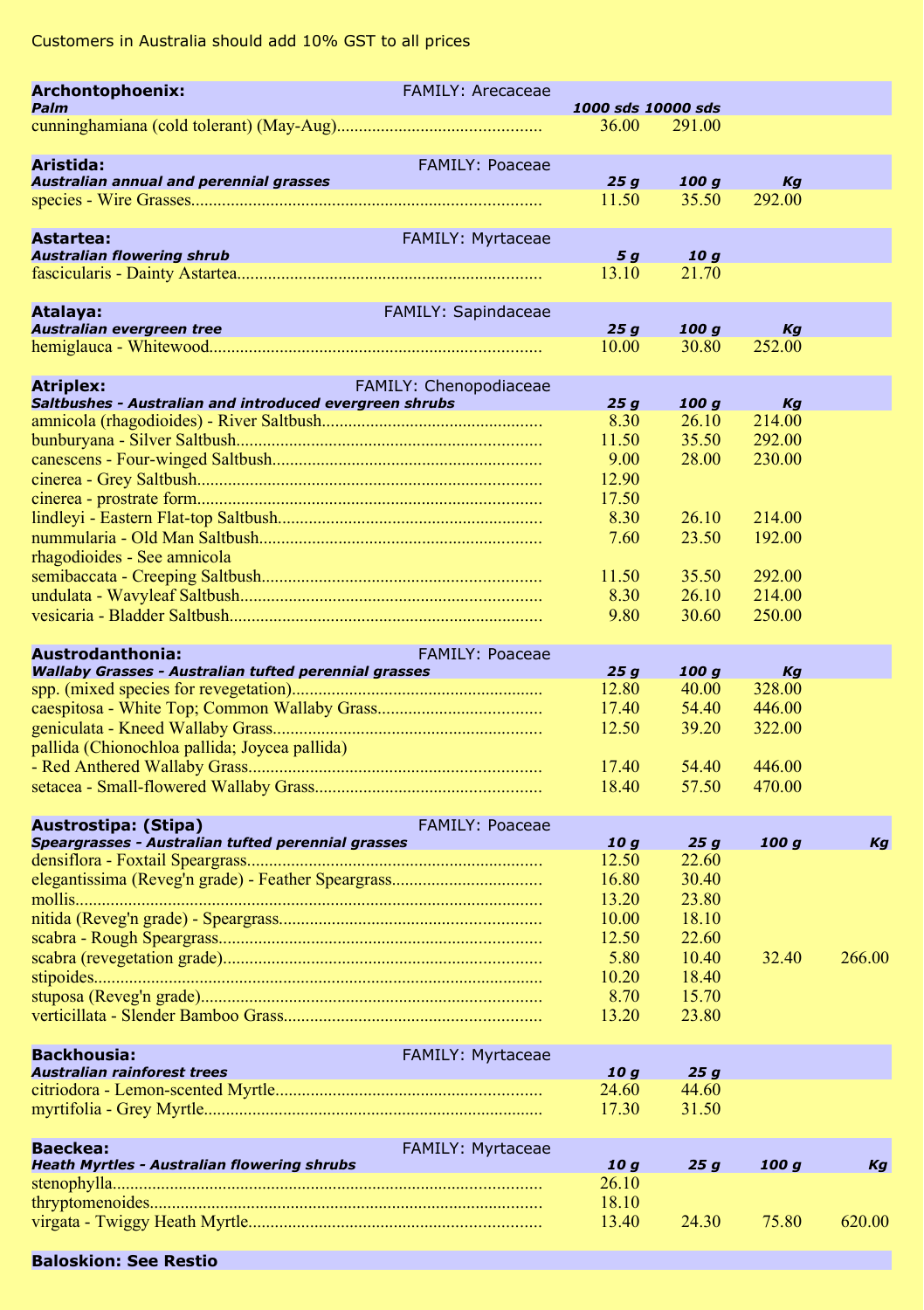| <b>Banksia:</b><br><b>FAMILY: Proteaceae</b>                 |                |                  |  |
|--------------------------------------------------------------|----------------|------------------|--|
| Australian flowering shrubs and trees. ALL SPECIES PURE SEED |                | 100 sds 1000 sds |  |
|                                                              | 34.10          | 273.00           |  |
|                                                              | 11.80          | 94.00            |  |
|                                                              | 26.80          | 214.00           |  |
| asplenifolia - See oblongifolia                              |                |                  |  |
|                                                              | 48.50          | 387.00           |  |
|                                                              | 48.70          | 390.00           |  |
|                                                              | 14.50          | 116.00           |  |
|                                                              | 21.90<br>20.00 | 176.00<br>159.00 |  |
|                                                              |                |                  |  |
|                                                              | 12.10          | 96.00            |  |
|                                                              | 35.90          | 287.00           |  |
|                                                              | 36.10<br>34.40 |                  |  |
|                                                              | 19.80          | 158.00           |  |
|                                                              | 83.50          |                  |  |
|                                                              | 23.30          |                  |  |
|                                                              | 10.90          | 186.00<br>87.00  |  |
|                                                              | 17.60          | 140.00           |  |
|                                                              |                |                  |  |
| collina - See spinulosa v. collina                           |                |                  |  |
|                                                              | 21.30          | 170.00           |  |
|                                                              | 8.40           | 66.00            |  |
|                                                              | 5.20           | 42.00            |  |
|                                                              | 22.80          | 182.00<br>140.00 |  |
|                                                              | 17.60          |                  |  |
|                                                              | 7.90           | 63.00            |  |
|                                                              | 8.20           | 65.00            |  |
|                                                              | 21.60          | 172.00           |  |
|                                                              | 18.50          | 148.00           |  |
|                                                              | 17.10          | 137.00           |  |
|                                                              | 10.90          | 87.00            |  |
|                                                              | 12.30          | 98.00            |  |
|                                                              | 41.50          | 332.00           |  |
|                                                              | 41.50          | 332.00           |  |
|                                                              | 22.80          | 182.00           |  |
|                                                              | 7.50           | 60.00            |  |
|                                                              | 7.90<br>20.30  | 63.00            |  |
|                                                              |                | 163.00           |  |
|                                                              | 8.80           | 70.00            |  |
|                                                              | 28.70          | 229.00           |  |
|                                                              | 13.60<br>20.90 | 108.00           |  |
|                                                              |                | 167.00           |  |
|                                                              | 20.90          | 167.00<br>109.00 |  |
|                                                              | 13.70          | 152.00           |  |
|                                                              | 19.10<br>20.50 | 164.00           |  |
|                                                              | 8.40           | 66.00            |  |
|                                                              | 17.40          |                  |  |
|                                                              | 19.80          | 139.00           |  |
|                                                              |                | 158.00           |  |
| serratifolia - See aemula                                    |                |                  |  |
|                                                              | 27.80          | 223.00           |  |
|                                                              | 26.50          |                  |  |
|                                                              | 6.60           | 52.00            |  |
|                                                              | 5.80           | 46.00            |  |
|                                                              | 7.50           | 60.00            |  |
|                                                              | 19.30          |                  |  |
|                                                              | 23.30          | 186.00           |  |
|                                                              | 15.50          | 124.00           |  |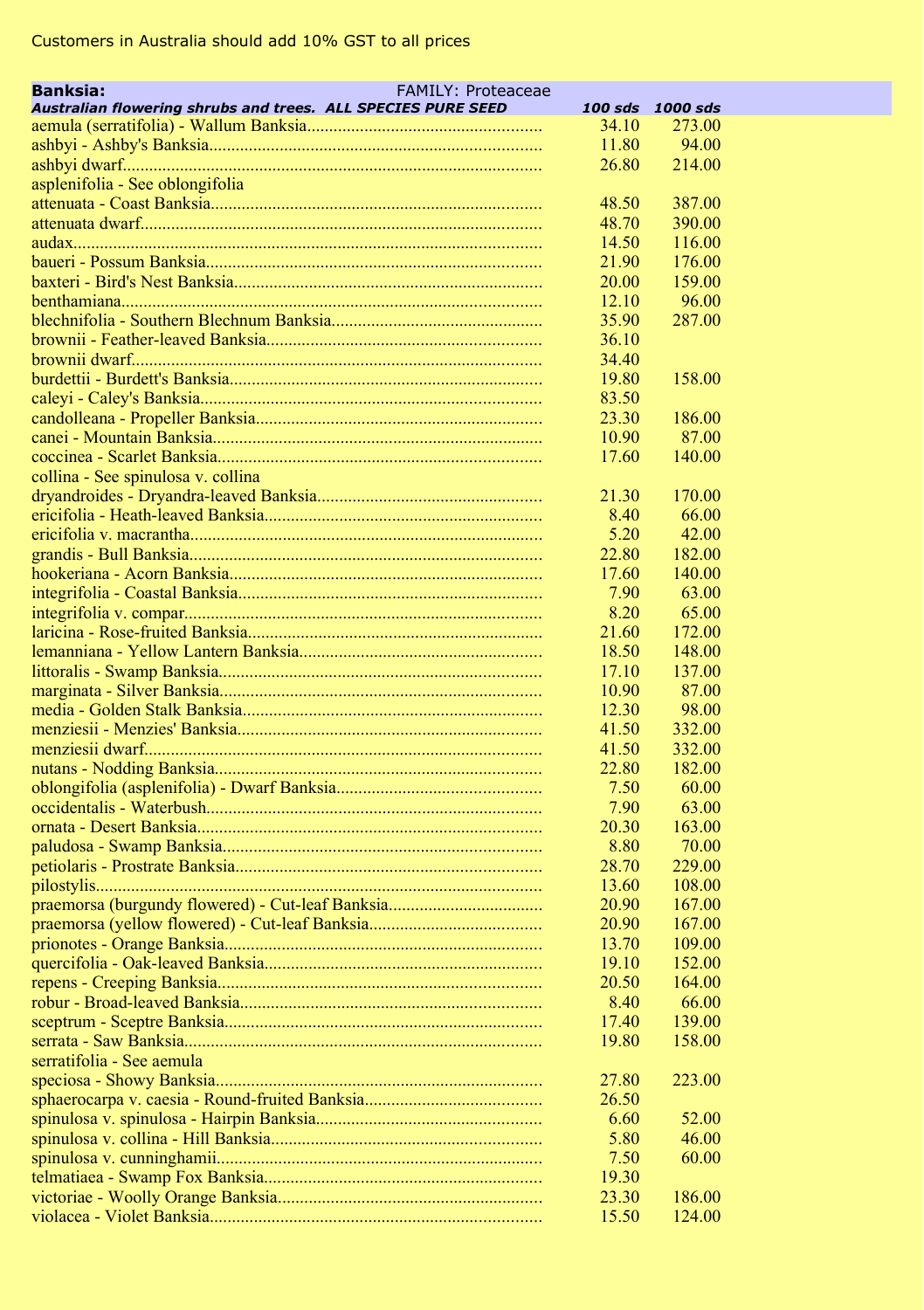| <b>Barklya:</b>                                         | FAMILY: Caesalpiniaceae      |                 |                           |              |  |
|---------------------------------------------------------|------------------------------|-----------------|---------------------------|--------------|--|
| Australian flowering rainforest tree                    |                              | 25g             |                           |              |  |
|                                                         |                              | 23.20           |                           |              |  |
| <b>Bauhinia:</b>                                        | FAMILY: Caesalpiniaceae      |                 |                           |              |  |
| <b>Evergreen flowering trees and shrubs</b>             |                              | 25g             | 100 g                     | Kg           |  |
|                                                         |                              | 11.50           |                           |              |  |
|                                                         |                              | 9.00            | 28.00                     | 230.00       |  |
|                                                         |                              | 8.60            | 26.60                     | 218.00       |  |
| <b>Baumea:</b>                                          | FAMILY: Cyperaceae           |                 |                           |              |  |
| Twig-rush - Australian rhizomatous sedges               |                              | 10 <sub>g</sub> | 25g                       |              |  |
|                                                         |                              | 21.30           | 38.60                     |              |  |
|                                                         |                              | 15.60           | 28.20                     |              |  |
|                                                         |                              | 16.10           | 29.10                     |              |  |
|                                                         |                              |                 |                           |              |  |
| <b>Beaucarnea:</b>                                      | FAMILY: Agavaceae            |                 |                           |              |  |
| <b>Evergreen shrub</b>                                  |                              | 20.50           | 500 sds 1000 sds<br>34.00 |              |  |
|                                                         |                              |                 |                           |              |  |
| <b>Betula:</b>                                          | <b>FAMILY: Betulaceae</b>    |                 |                           |              |  |
| <b>Deciduous ornamental tree</b>                        |                              | 10g             | 25g                       |              |  |
|                                                         |                              | 11.40           | 20.80                     |              |  |
|                                                         |                              |                 |                           |              |  |
| <b>Bignonia:</b>                                        | FAMILY: Bignoniaceae         |                 |                           |              |  |
| <b>Evergreen flowering climber</b>                      |                              | 25g<br>11.00    | 100q<br>34.60             | Kg<br>282.00 |  |
|                                                         |                              |                 |                           |              |  |
| <b>Bolboschoenus:</b>                                   | FAMILY: Cyperaceae           |                 |                           |              |  |
| Club-rush - Australian tufted perennial sedge           |                              | 10g             | 25g                       |              |  |
|                                                         |                              | 17.20           | 31.20                     |              |  |
|                                                         |                              |                 |                           |              |  |
| <b>Bossiaea:</b>                                        | <b>FAMILY: Fabaceae</b>      |                 |                           |              |  |
| <b>Australian flowering shrubs</b>                      |                              | 10g<br>10.00    | 25g<br>18.10              |              |  |
|                                                         |                              | 16.70           | 30.20                     |              |  |
|                                                         |                              | 15.90           | 28.90                     |              |  |
|                                                         |                              | 11.40           | 20.70                     |              |  |
|                                                         |                              | 14.40           | 26.10                     |              |  |
|                                                         |                              | 24.40           | 44.20                     |              |  |
|                                                         |                              |                 |                           |              |  |
| <b>Bothriochloa:</b>                                    | <b>FAMILY: Poaceae</b>       |                 |                           |              |  |
| Australian tufted perennial grass                       |                              | 25 g<br>6.70    | 100 g<br>20.80            | Kg<br>170.00 |  |
|                                                         |                              |                 |                           |              |  |
| <b>Brachychiton:</b>                                    | <b>FAMILY: Sterculiaceae</b> |                 |                           |              |  |
| <b>Australian flowering trees</b>                       |                              | 25g             | 100 g                     | Kg           |  |
|                                                         |                              | 8.10            | 25.40                     | 208.00       |  |
|                                                         |                              | 12.20           | 38.20                     | 312.00       |  |
|                                                         |                              | 16.80           |                           |              |  |
|                                                         |                              | 10.40           | 32.40                     | 266.00       |  |
|                                                         |                              | 27.50<br>7.60   | 23.90                     | 194.00       |  |
|                                                         |                              | 13.70           | 42.90                     | 352.00       |  |
|                                                         |                              |                 |                           |              |  |
| <b>Brachycome:</b>                                      | FAMILY: Asteraceae           |                 |                           |              |  |
| <b>Australian annual wildflowers</b>                    |                              | 5 g             | 10 <sub>g</sub>           |              |  |
|                                                         |                              | 17.90           | 29.60                     |              |  |
|                                                         |                              | 12.20           | 20.30                     |              |  |
|                                                         |                              |                 |                           |              |  |
| <b>Brachysema:</b><br><b>Australian flowering shrub</b> | FAMILY: Fabaceae             | 5 g             | 10 <sub>g</sub>           |              |  |
| latifolium (Oxylobium latifolium) - Creeping Brachysema |                              | 17.90           | 29.70                     |              |  |
|                                                         |                              |                 |                           |              |  |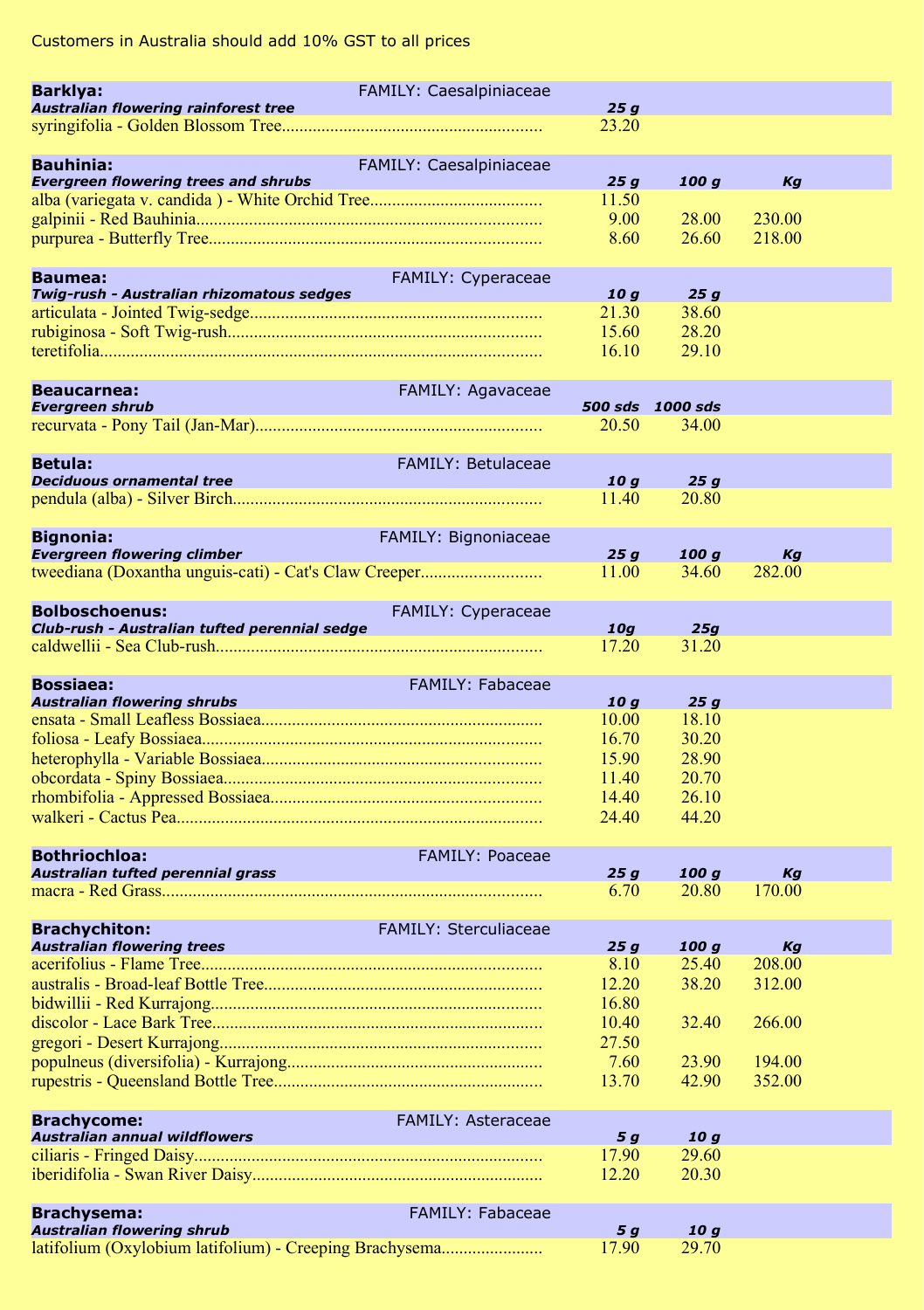#### **Bracteantha:**

bracteatum - See Xerochrysum bracteatum macranthum - See Helichrysum macranthum

| <b>Buckinghamia:</b><br>FAMILY: Proteaceae                                       |                 |                |        |        |
|----------------------------------------------------------------------------------|-----------------|----------------|--------|--------|
| <b>Australian flowering tree</b>                                                 | 10q             | 25g            |        |        |
|                                                                                  | 24.00           | 43.60          |        |        |
|                                                                                  |                 |                |        |        |
| FAMILY: Pittosporaceae<br><b>Bursaria:</b><br><b>Australian flowering shrubs</b> | 10q             | 25q            | 100 g  | Kg     |
|                                                                                  | 17.20           | 31.00          |        |        |
|                                                                                  | 9.10            | 16.40          | 51.30  | 420.00 |
|                                                                                  | 8.80            | 15.90          | 49.70  | 406.00 |
|                                                                                  |                 |                |        |        |
| Caesalpinia:<br>FAMILY: Caesalpiniaceae                                          |                 |                |        |        |
| <b>Flowering trees and shrubs</b>                                                | 25g             | 100 g          | Kg     |        |
|                                                                                  | 11.80           | 36.60          | 300.00 |        |
| gilliesii (Poinciana gilliesii) - Bird of                                        | 14.60           | 45.40          | 372.00 |        |
| pulcherrima (Poinciana pulcherrima) - Pride of Barbados                          | 10.50           | 32.60          | 268.00 |        |
|                                                                                  |                 |                |        |        |
| Callicoma:<br><b>FAMILY: Cunoniaceae</b><br>Australian flowering rainforest tree | 5 g             | 10q            | 25q    |        |
|                                                                                  | 20.90           | 32.80          | 59.60  |        |
|                                                                                  |                 |                |        |        |
| FAMILY: Myrtaceae<br><b>Callistemon:</b>                                         |                 |                |        |        |
| <b>Bottlebrushes - Australian flowering shrubs</b>                               | 10 <sub>g</sub> | 25g            | 100 g  | Kg     |
|                                                                                  | 11.30           | 20.50          | 64.30  | 526.00 |
|                                                                                  | 6.30            | 11.50          | 35.50  | 292.00 |
|                                                                                  | 6.30            | 11.50          | 35.50  | 292.00 |
| coccineus - See rugulosus                                                        |                 |                |        |        |
|                                                                                  | 7.00            | 12.50          | 39.20  | 322.00 |
|                                                                                  | 7.40            | 13.40          |        |        |
| glauca - See speciosus                                                           |                 |                |        |        |
|                                                                                  | 7.10            | 12.80          |        |        |
|                                                                                  | 7.90            | 14.40          | 44.90  | 368.00 |
|                                                                                  | 6.20            | 11.10          | 34.80  | 284.00 |
| macropunctatus - See rugulosus                                                   |                 |                |        |        |
|                                                                                  | 7.70            | 14.00          | 43.70  | 358.00 |
| pachyphyllus (green flowered) - Wallum Bottlebrush                               | 7.60            | 13.80          |        |        |
|                                                                                  | 12.30<br>7.80   | 22.30<br>14.00 |        |        |
| paludosus - See sieberi                                                          |                 |                |        |        |
|                                                                                  | 7.00            | 12.50          | 39.20  | 322.00 |
|                                                                                  | 7.00            | 12.60          |        |        |
|                                                                                  | 8.60            | 15.40          | 48.00  | 394.00 |
|                                                                                  | 9.10            | 16.50          | 51.50  | 422.00 |
|                                                                                  | 7.20            | 12.90          | 40.60  | 332.00 |
|                                                                                  | 13.50           | 24.50          |        |        |
|                                                                                  | 6.40            | 11.60          | 36.10  | 296.00 |
| rugulosus (macropunctatus; coccineus) - Scarlet Bottlebrush                      | 5.80            | 10.50          | 32.60  | 268.00 |
|                                                                                  | 7.00            | 12.60          | 39.50  | 324.00 |
|                                                                                  | 18.10           | 32.70          |        |        |
|                                                                                  | 7.30            | 13.10          |        |        |
|                                                                                  | 9.10            | 16.50          | 51.50  | 422.00 |
|                                                                                  | 10.60           | 19.30          |        |        |
|                                                                                  | 9.20            | 16.70          |        |        |
|                                                                                  | 17.70           | 32.10          |        |        |
|                                                                                  | 6.40            | 11.70          |        |        |
|                                                                                  | 7.40            | 13.40          | 41.50  | 340.00 |
|                                                                                  | 13.50           | 24.50          |        |        |
|                                                                                  | 7.60            | 13.80          |        |        |
|                                                                                  | 12.60           | 22.90          |        |        |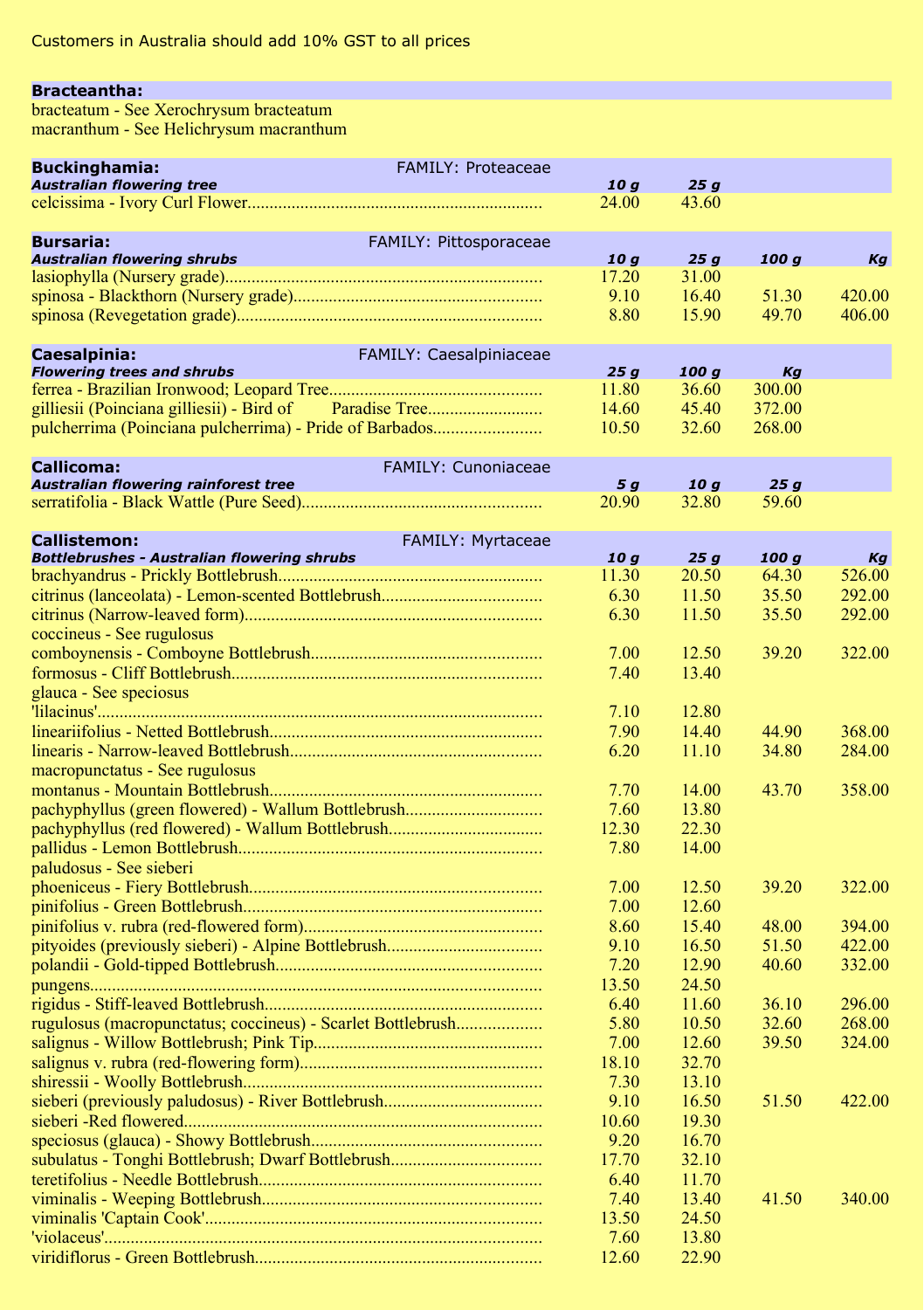| <b>Callitris:</b>                                                       | FAMILY: Cupressaceae      |                |                 |        |        |
|-------------------------------------------------------------------------|---------------------------|----------------|-----------------|--------|--------|
| <b>Cypress Pines - Australian conifers</b>                              |                           | 25g            | 100 g           | Kg     |        |
|                                                                         |                           | 23.00          | 71.80           | 588.00 |        |
|                                                                         |                           | 17.50          | 54.90           | 450.00 |        |
| glaucophylla (columellaris - inland form; glauca; huegelii)             |                           |                |                 |        |        |
|                                                                         |                           | 27.80          |                 |        |        |
|                                                                         |                           |                |                 |        |        |
|                                                                         |                           | 18.00          | 56.20           | 460.00 |        |
|                                                                         |                           | 27.80          |                 |        |        |
|                                                                         |                           | 19.70          |                 |        |        |
| preissii ssp. murrayensis (Callit. gracilis ssp. Murray.) - Murray Pine |                           | 21.20          |                 |        |        |
|                                                                         |                           | 19.90          |                 |        |        |
|                                                                         |                           | 19.80          |                 |        |        |
| <b>Calocephalus:</b>                                                    | <b>FAMILY: Asteraceae</b> |                |                 |        |        |
| <b>Small Australian flowering perennial</b>                             |                           | 10 g           |                 |        |        |
|                                                                         |                           | 24.10          |                 |        |        |
| <b>Calodendron:</b>                                                     | <b>FAMILY: Rutaceae</b>   |                |                 |        |        |
| <b>Evergreen flowering tree</b>                                         |                           | 25g            | 100 g           | Kg     |        |
|                                                                         |                           | 9.80           | 30.60           | 250.00 |        |
|                                                                         |                           |                |                 |        |        |
| <b>Calothamnus:</b>                                                     | FAMILY: Myrtaceae         |                |                 |        |        |
| <b>Netbushes - Australian flowering shrubs</b>                          |                           | 10g            | 25g             |        |        |
|                                                                         |                           | 12.90          | 23.40<br>24.50  |        |        |
|                                                                         |                           | 13.50          |                 |        |        |
|                                                                         |                           | 12.20          |                 |        |        |
|                                                                         |                           | 10.80<br>9.60  | 19.50           |        |        |
|                                                                         |                           |                | 32.70           |        |        |
|                                                                         |                           | 18.10<br>11.60 |                 |        |        |
|                                                                         |                           | 16.90          | 30.60           |        |        |
|                                                                         |                           |                |                 |        |        |
| Calytrix:                                                               | FAMILY: Myrtaceae         |                |                 |        |        |
| Fringe Myrtles - Australian flowering shrub                             |                           | 5 g            | 10 <sub>g</sub> | 25g    |        |
|                                                                         |                           | 13.50          | 21.10           | 38.30  |        |
|                                                                         |                           |                |                 |        |        |
| <b>Canavalia:</b>                                                       | <b>FAMILY: Fabaceae</b>   |                |                 |        |        |
| Australian ground cover perennial                                       |                           | 25g            |                 |        |        |
|                                                                         |                           | 5.40           |                 |        |        |
| Capillipedium:                                                          | <b>FAMILY: Poaceae</b>    |                |                 |        |        |
| Australian perennial grass                                              |                           | 25g            | 100 g           | Kg     |        |
|                                                                         |                           | 18.30          | 56.90           | 466.00 |        |
|                                                                         |                           |                |                 |        |        |
| Carex:                                                                  | <b>FAMILY: Cyperaceae</b> |                |                 |        |        |
| Australian perennial sedges                                             |                           | 10g            | 25g             | 100 g  | Kg     |
|                                                                         |                           | 9.40           | 17.00           | 53.10  | 434.00 |
|                                                                         |                           | 15.30          | 27.70<br>22.90  | 86.50  | 708.00 |
|                                                                         |                           | 12.60          |                 |        |        |
| Cassia: (See also Senna)                                                | FAMILY: Caesalpiniaceae   |                |                 |        |        |
| <b>Evergreen flowering trees</b>                                        |                           | 25 a           | 100 a           | Kа     |        |
| artemisioides - See Senna artemisioides                                 |                           |                |                 |        |        |
| australis (odorata) - See Senna odorata                                 |                           |                |                 |        |        |
| barclayana - See Senna barclayana                                       |                           |                |                 |        |        |
|                                                                         |                           | 8.80           | 27.20           | 222.00 |        |
|                                                                         |                           | 6.60           | 20.70           | 170.00 |        |
|                                                                         |                           | 11.80          | 36.90           | 302.00 |        |
|                                                                         |                           | 13.20          | 41.10           | 336.00 |        |
|                                                                         |                           | 8.30           | 26.10           | 214.00 |        |
|                                                                         |                           | 8.80           | 27.20           | 222.00 |        |
|                                                                         |                           | 7.70           |                 |        |        |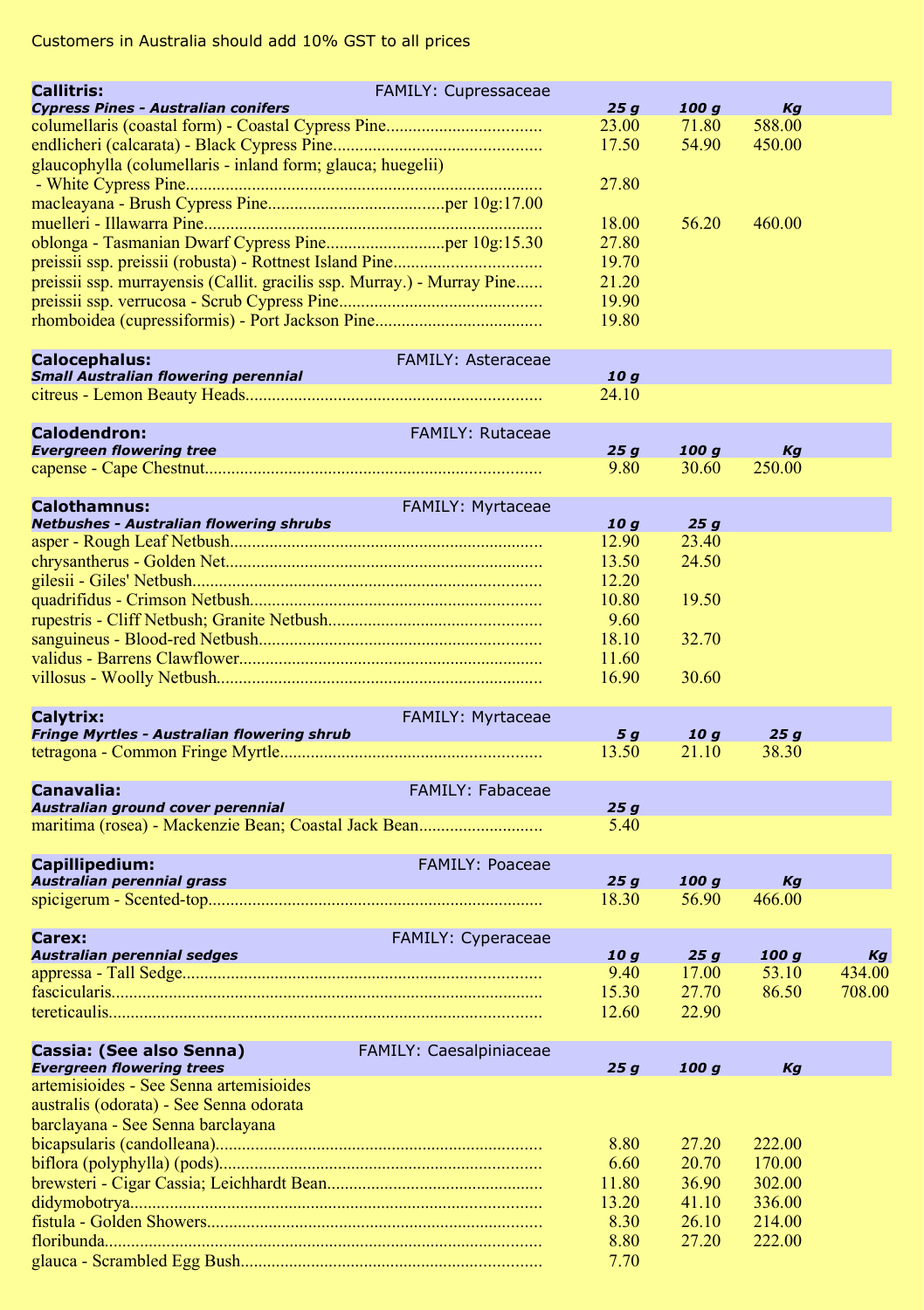| Cassia                                                            |                             | 25g          | 100g             | Kg           |  |
|-------------------------------------------------------------------|-----------------------------|--------------|------------------|--------------|--|
|                                                                   |                             | 7.40         | 23.00            | 188.00       |  |
|                                                                   |                             | 7.20         | 22.30            | 182.00       |  |
| nemophila (eremophila) - See Senna artemisioides ssp. filifolia   |                             |              |                  |              |  |
| nemophila v. platypoda - See Senna artemisioides ssp. petiolaris  |                             |              |                  |              |  |
| nemophila v. zygophylla - See Senna artemisioides ssp. zygophylla |                             |              |                  |              |  |
|                                                                   |                             | 6.70         | 21.00            | 172.00       |  |
| notabilis - See Senna notabilis                                   |                             |              |                  |              |  |
|                                                                   |                             | 7.60         | 23.90            | 194.00       |  |
| oligophylla - See Senna artemisioides ssp. oligophylla            |                             |              |                  |              |  |
|                                                                   |                             | 7.90         | 24.60            | 202.00       |  |
| sturtii - See Senna artemisioides ssp. sturtii                    |                             |              |                  |              |  |
|                                                                   |                             |              |                  |              |  |
| <b>Cassine:</b>                                                   | <b>FAMILY: Celastraceae</b> |              |                  |              |  |
| Australian sub-tropical evergreen tree                            |                             | 25g          | 100q             | Kg           |  |
|                                                                   |                             | 10.30        | 31.90            | 262.00       |  |
|                                                                   |                             |              |                  |              |  |
| <b>Cassinia:</b>                                                  | FAMILY: Asteraceae          |              |                  |              |  |
| <b>Australian flowering shrubs</b>                                |                             | 25g          | 100q<br>49.70    | Kg<br>406.00 |  |
|                                                                   |                             | 15.90        | 31.90            |              |  |
|                                                                   |                             | 10.30        |                  | 262.00       |  |
|                                                                   |                             | 20.70        |                  |              |  |
|                                                                   | FAMILY: Fabaceae            |              |                  |              |  |
| Castanospermum:<br>Australian rainforest tree                     |                             |              | 100 sds 1000 sds |              |  |
|                                                                   |                             | 34.80        | 278.00           |              |  |
|                                                                   |                             |              |                  |              |  |
| Casuarina: (See also Allocasuarina)                               | <b>FAMILY: Casuarinace</b>  |              |                  |              |  |
| She-oaks - Australian evergreen trees and shrubs                  |                             | 25g          | 100q             | Kg           |  |
|                                                                   |                             | 12.80        | 40.00            | 328.00       |  |
|                                                                   |                             | 18.40        |                  |              |  |
|                                                                   |                             | 11.80        | 36.60            | 300.00       |  |
|                                                                   |                             | 12.70        | 39.70            | 326.00       |  |
|                                                                   |                             | 13.30        |                  |              |  |
|                                                                   |                             | 13.30        |                  |              |  |
|                                                                   |                             | 8.30         | 26.10            | 214.00       |  |
|                                                                   |                             | 16.30        |                  |              |  |
| stricta - See Allocasuarina verticillata                          |                             |              |                  |              |  |
|                                                                   |                             |              |                  |              |  |
| <b>Cedrela: See Toona</b>                                         |                             |              |                  |              |  |
|                                                                   |                             |              |                  |              |  |
|                                                                   |                             |              |                  |              |  |
| Cedrus:<br><b>Cedars - Evergreen coniferous trees</b>             | <b>FAMILY: Pinaceae</b>     |              |                  |              |  |
|                                                                   |                             | 25g<br>28.00 |                  |              |  |
|                                                                   |                             | 25.10        |                  |              |  |
|                                                                   |                             | 26.40        |                  |              |  |
|                                                                   |                             |              |                  |              |  |
| <b>Celtis:</b>                                                    | <b>FAMILY: Ulmaceae</b>     |              |                  |              |  |
| <b>Deciduous ornamental tree</b>                                  |                             | 25 g         | 100q             | Kg           |  |
|                                                                   |                             | 8.60         | 26.60            | 218.00       |  |
|                                                                   |                             |              |                  |              |  |
| <b>Ceratonia:</b>                                                 | FAMILY: Caesalpiniaceae     |              |                  |              |  |
| <b>Evergreen tree</b>                                             |                             | 25q          | 100q             | Kg           |  |
|                                                                   |                             | 5.80         | 18.10            | 148.00       |  |
|                                                                   |                             |              |                  |              |  |
| Ceratopetalum:                                                    | <b>FAMILY: Cunoniaceae</b>  |              |                  |              |  |
| <b>Australian flowering trees</b>                                 |                             | 10q          | 25g              |              |  |
|                                                                   |                             | 13.30        | 24.10            |              |  |
|                                                                   |                             | 8.70         | 15.70            |              |  |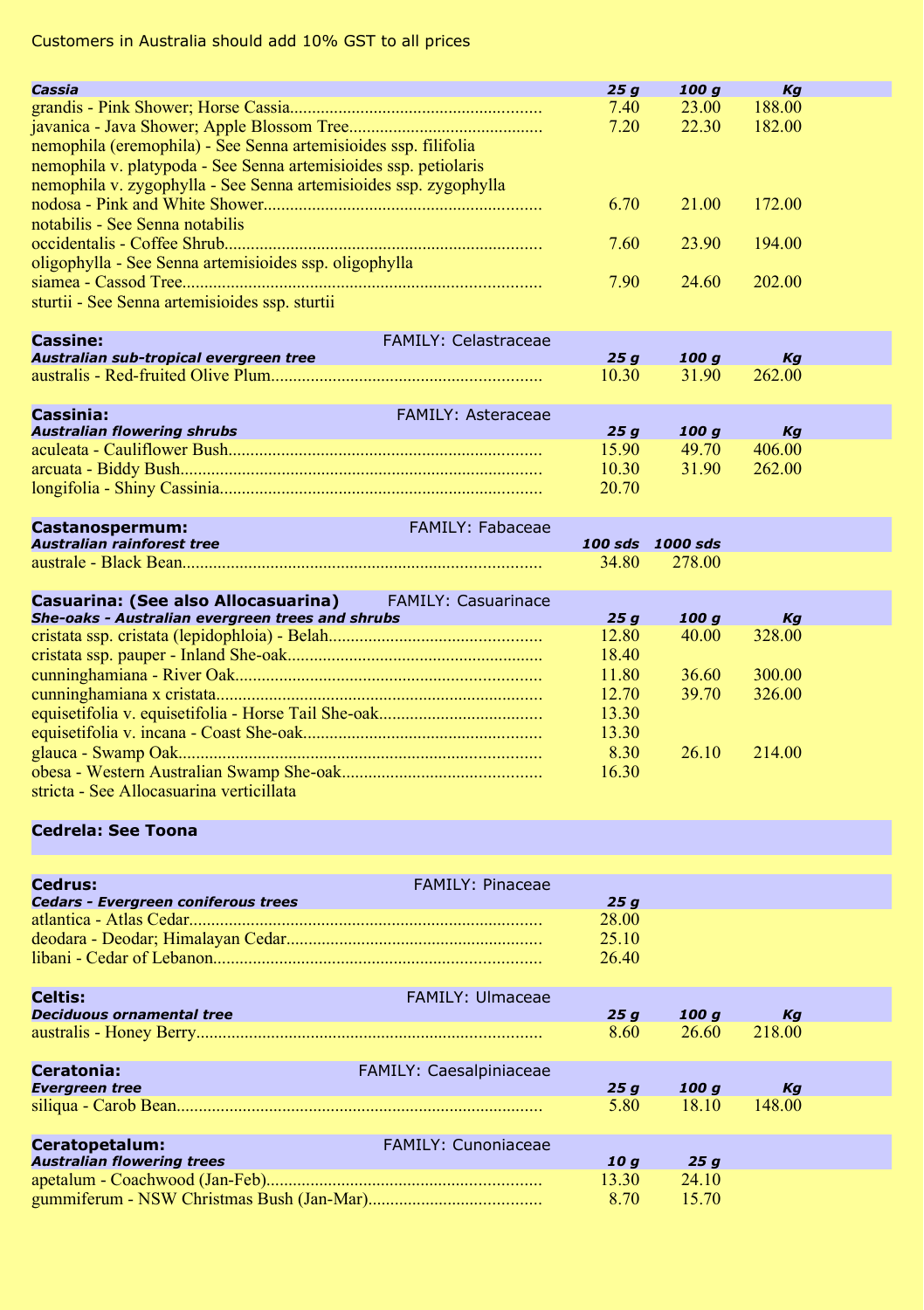| <b>Cercis:</b>                                                                      | <b>FAMILY: Caesalpiniaceae</b> |               |                |              |  |
|-------------------------------------------------------------------------------------|--------------------------------|---------------|----------------|--------------|--|
| Judas Tree - Small deciduous trees                                                  |                                | 25g           | 100 g<br>20.40 | Kg<br>166.00 |  |
|                                                                                     |                                | 6.50<br>9.30  | 29.00          | 238.00       |  |
|                                                                                     |                                |               |                |              |  |
|                                                                                     |                                |               |                |              |  |
| <b>Chamaecyparis:</b><br><b>Evergreen coniferous tree</b>                           | <b>FAMILY: Cupressaceae</b>    | 25g           |                |              |  |
|                                                                                     |                                | 12.50         |                |              |  |
|                                                                                     |                                |               |                |              |  |
| <b>Chamaecytisus:</b>                                                               | <b>FAMILY: Fabaceae</b>        |               |                |              |  |
| <b>Flowering evergreen fodder tree</b>                                              |                                | 25g           | 100 g          | Kg           |  |
| palmensis (Cytisus proliferus) - Tree Lucerne; Tagasaste                            |                                | 6.10          | 18.80          | 154.00       |  |
|                                                                                     |                                |               |                |              |  |
| <b>Chamaedorea:</b>                                                                 | <b>FAMILY: Arecaceae</b>       |               |                |              |  |
| <b>Palms</b>                                                                        |                                | 1000 sds      |                |              |  |
|                                                                                     |                                | 32.00         |                |              |  |
|                                                                                     |                                | 115.00        |                |              |  |
|                                                                                     |                                |               |                |              |  |
| <b>Chamelaucium:</b>                                                                | FAMILY: Myrtaceae              |               |                |              |  |
| <b>Australian flowering shrub</b>                                                   |                                | 25g           |                |              |  |
|                                                                                     |                                | 25.90         |                |              |  |
|                                                                                     |                                |               |                |              |  |
| Chionochloa pallida: See Austrodanthonia pallida                                    |                                |               |                |              |  |
|                                                                                     |                                |               |                |              |  |
| <b>Chloris:</b>                                                                     | <b>FAMILY: Poaceae</b>         |               |                |              |  |
| Australian perennial grasses                                                        |                                | 25q           | 100q           | Кg           |  |
| truncata (Nursery grade) - Windmill Grass; Umbrella Grass                           |                                | 34.60         | 107.90         | 884.00       |  |
|                                                                                     |                                | 12.80         | 40.00          | 328.00       |  |
|                                                                                     |                                | 17.10         | 53.60          | 438.00       |  |
|                                                                                     |                                |               |                |              |  |
| Chorizema:                                                                          | <b>FAMILY: Fabaceae</b>        |               |                |              |  |
| Flame Peas - Australian small flowering shrubs                                      |                                | 5 g           |                |              |  |
| cordatum - Coral Flame Pea; Heart-leaved Flame Pea                                  |                                | 42.80         |                |              |  |
|                                                                                     |                                | 48.20         |                |              |  |
|                                                                                     |                                | 28.70         |                |              |  |
|                                                                                     |                                | 42.80         |                |              |  |
|                                                                                     |                                |               |                |              |  |
|                                                                                     |                                |               |                |              |  |
| Chrysocephalum:<br>Everlasting Daisies - Australian annual or perennial wildflowers | <b>FAMILY: Asteraceae</b>      |               |                |              |  |
| apiculatum (Helichrysum apic.) - Yellow Buttons; Common Everlasting                 |                                | 10 g<br>25.30 | 25g<br>45.80   |              |  |
| semipapposum (Helichrysum semipapp.) - Clustered Everlasting                        |                                | 22.60         | 40.90          |              |  |
|                                                                                     |                                |               |                |              |  |
| Cinnamomum:                                                                         | <b>FAMILY: Lauraceae</b>       |               |                |              |  |
| <b>Evergreen shade tree</b>                                                         |                                | 25g           | 100 g          | Kg           |  |
|                                                                                     |                                | 6.60          | 20.70          | 170.00       |  |
|                                                                                     |                                |               |                |              |  |
| Cissus:                                                                             | <b>FAMILY: Vitaceae</b>        |               |                |              |  |
| Native Grapes - Australian evergreen climbers                                       |                                | 1000 sds      |                |              |  |
|                                                                                     |                                | 36.00         |                |              |  |
|                                                                                     |                                | 30.00         |                |              |  |
|                                                                                     | FAMILY: Ranunculaceae          |               |                |              |  |
| <b>Clematis:</b><br>Australian evergreen climbers                                   |                                | 25 g          |                |              |  |
|                                                                                     |                                | 14.20         |                |              |  |
|                                                                                     |                                | 16.60         |                |              |  |
|                                                                                     |                                | 25.10         |                |              |  |
|                                                                                     |                                | 21.10         |                |              |  |
|                                                                                     |                                |               |                |              |  |
| <b>Clianthus:</b>                                                                   | <b>FAMILY: Fabaceae</b>        |               |                |              |  |
| <b>Flowering shrubs</b>                                                             |                                | 1000 sds      |                |              |  |
| formosus - See Swainsona formosus                                                   |                                |               |                |              |  |
|                                                                                     |                                | 14.30         |                |              |  |
|                                                                                     |                                |               |                |              |  |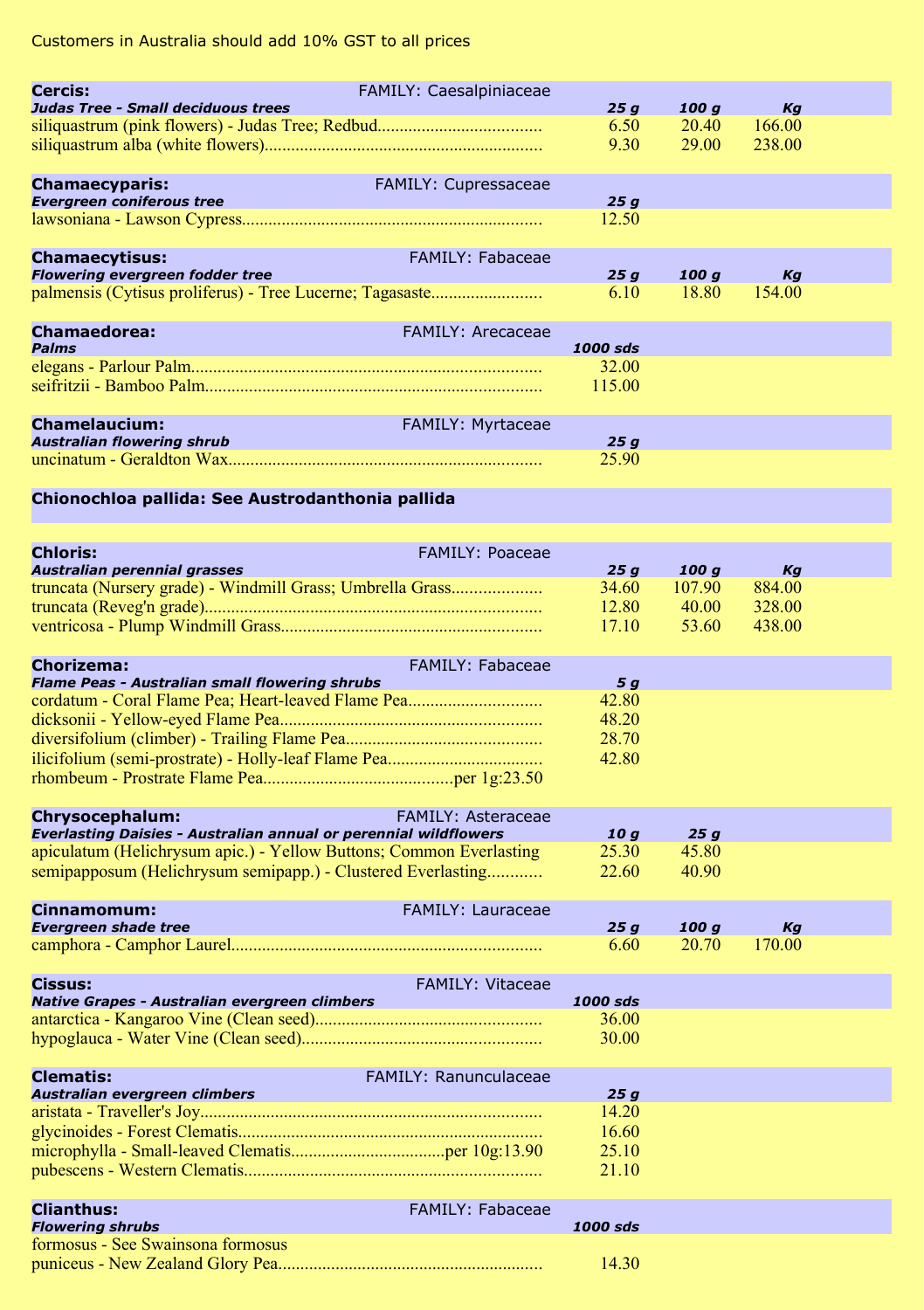## **Cocos: plumosa - See Arecastrum**

| <b>Cordyline:</b><br><b>Palm-like shrubs and trees</b> | <b>FAMILY: Agavaceae</b> | <b>500 sds</b>          | 1000 sds                |  |
|--------------------------------------------------------|--------------------------|-------------------------|-------------------------|--|
|                                                        |                          | 13.00<br>27.00<br>25.00 | 21.00<br>45.00<br>42.00 |  |
| <b>Cornus:</b><br><b>Dogwoods - Flowering tree</b>     | <b>FAMILY: Cornaceae</b> | 25 a                    |                         |  |
| capitata (Benthamia fragifera)                         |                          | 14.80                   |                         |  |

### **Craspedia: See Pycnosorus**

| Crinum:                                                | FAMILY: Amaryllidac     |                |        |                  |  |
|--------------------------------------------------------|-------------------------|----------------|--------|------------------|--|
| Australian bulbiferous perennial wildflower            |                         | <b>250 sds</b> |        | 500 sds 1000 sds |  |
|                                                        |                         | 77.00          | 138.50 | 231.00           |  |
| <b>Crotalaria:</b>                                     | <b>FAMILY: Fabaceae</b> |                |        |                  |  |
| <b>Australian flowering shrubs</b>                     |                         | 25g            |        |                  |  |
|                                                        |                         | 16.60          |        |                  |  |
|                                                        |                         | 8.10           | 14.80  |                  |  |
|                                                        |                         |                |        |                  |  |
| Crowea:                                                | FAMILY: Rutaceae        |                |        |                  |  |
| <b>Australian small flowering shrub</b>                |                         | 5 g            | 10g    |                  |  |
|                                                        |                         | 12.70          | 21.20  |                  |  |
|                                                        |                         |                |        |                  |  |
| Cryptocarya:                                           | FAMILY: Lauraceae       |                |        |                  |  |
| <b>Australian rainforest tree</b>                      |                         | 25q            | 100g   | Kg               |  |
|                                                        |                         | 7.20           | 22.30  | 182.00           |  |
|                                                        |                         |                |        |                  |  |
| <b>Cupaniopsis:</b>                                    | FAMILY: Sapindaceae     |                |        |                  |  |
| Australian evergreen shade tree                        |                         | 25q            | 100 g  | Kg               |  |
|                                                        |                         | 9.10           | 28.30  | 232.00           |  |
|                                                        |                         |                |        |                  |  |
| <b>Cupressus:</b><br><b>Cypresses - Conifers</b>       | FAMILY: Cupressaceae    | 25q            | 100 a  | Kg               |  |
|                                                        |                         | 11.00          | 34.60  | 282.00           |  |
|                                                        |                         | 16.10          |        |                  |  |
|                                                        |                         | 10.60          | 33.00  | 270.00           |  |
|                                                        |                         | 14.80          |        |                  |  |
|                                                        |                         | 10.60          | 33.00  | 270.00           |  |
|                                                        |                         | 10.30          | 32.20  | 264.00           |  |
|                                                        |                         | 16.10          |        |                  |  |
|                                                        |                         | 19.00          |        |                  |  |
|                                                        |                         | 8.00           | 25.20  | 206.00           |  |
|                                                        |                         |                |        |                  |  |
| Cymbopogon:                                            | <b>FAMILY: Poaceae</b>  |                |        |                  |  |
| Australian perennial grasses                           |                         | 25q            | 100 g  | Kg               |  |
|                                                        |                         | 14.30          | 44.70  | 366.00           |  |
|                                                        |                         | 24.70          | 77.00  | 632.00           |  |
|                                                        |                         |                |        |                  |  |
| <b>Cyperus:</b>                                        | FAMILY: Cyperaceae      |                |        |                  |  |
| Australian tufted perennial sedges                     |                         | 10q            | 25q    |                  |  |
|                                                        |                         | 10.90          | 19.80  |                  |  |
|                                                        |                         | 15.90          | 28.90  |                  |  |
|                                                        |                         | 11.80          | 21.40  |                  |  |
|                                                        |                         |                |        |                  |  |
| Dalbergia:                                             | <b>FAMILY: Fabaceae</b> |                |        |                  |  |
| Tropical deciduous flowering and timber-producing tree |                         | 25q            | 100q   | Kg               |  |
|                                                        |                         | 8.80           | 27.20  | 222.00           |  |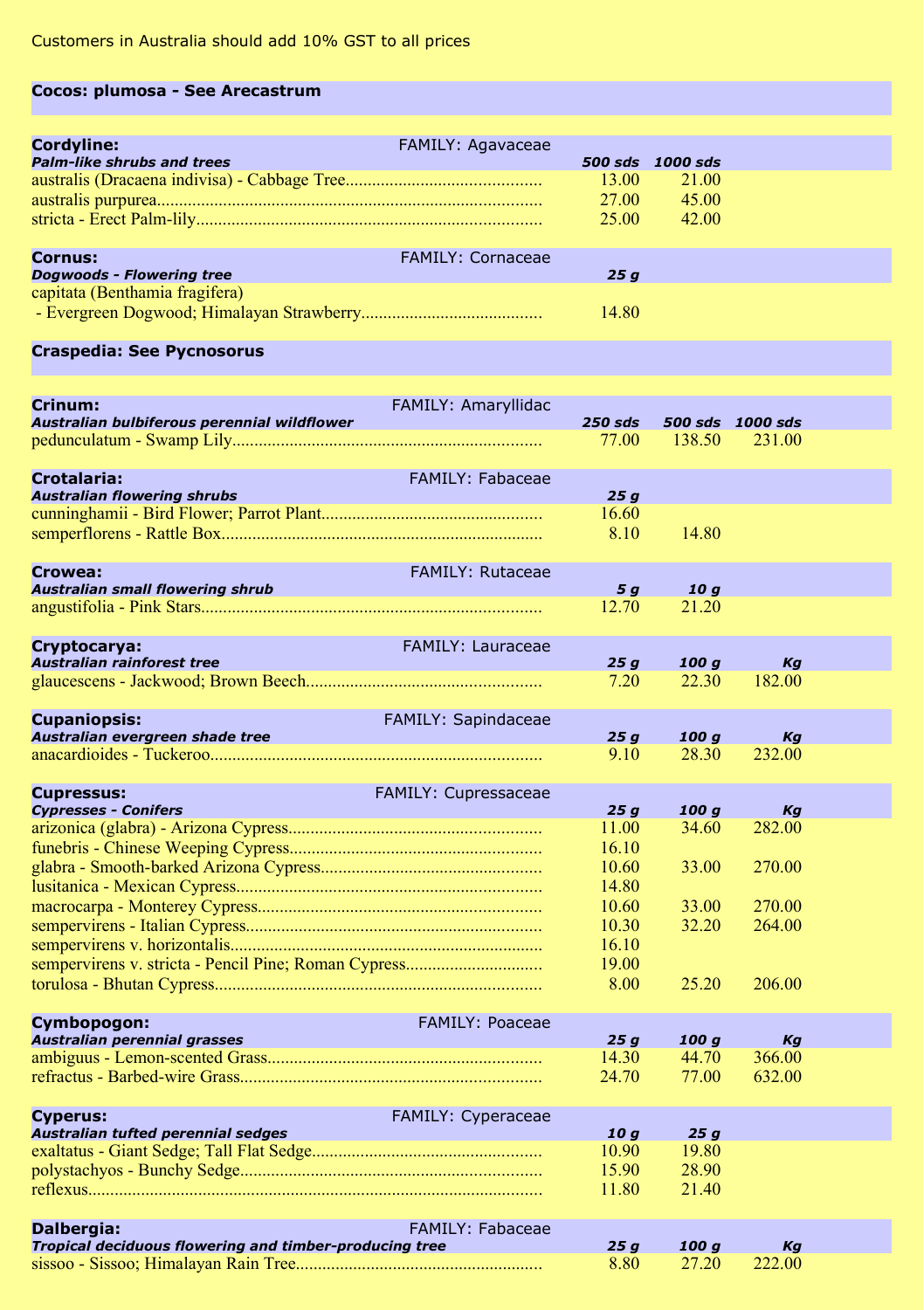## **Danthonia: See Austrodanthonia**

| <b>Daviesia:</b>                                 | <b>FAMILY: Fabaceae</b> |       |       |       |        |
|--------------------------------------------------|-------------------------|-------|-------|-------|--------|
| <b>Bitter Peas - Australian flowering shrubs</b> |                         | 10 a  | 25 a  | 100 a | Кa     |
|                                                  |                         | 13.50 | 24.10 |       |        |
|                                                  |                         | 19.40 | 35.20 |       |        |
|                                                  |                         | 14.40 | 26.10 |       |        |
|                                                  |                         | 12.60 | 22.90 |       |        |
|                                                  |                         | 19.60 | 35.50 |       |        |
|                                                  |                         | 1440  | 26.20 |       |        |
|                                                  |                         | 17.00 | 30.80 | 96.40 | 790.00 |
|                                                  |                         | 20.80 | 37.60 | 11730 | 960.00 |
|                                                  |                         | 12.40 | 22.50 |       |        |

| Delonix:                        | <b>FAMILY: Caesalpiniaceae</b> |  |                          |  |
|---------------------------------|--------------------------------|--|--------------------------|--|
| <b>Deciduous flowering tree</b> |                                |  | 250 sds 500 sds 1000 sds |  |
|                                 |                                |  | 18.00 33.00 55.00        |  |

| <b>Dianella:</b>                                                                                    | <b>FAMILY: Liliaceae</b> |                  |  |
|-----------------------------------------------------------------------------------------------------|--------------------------|------------------|--|
| Flax-lilies - Australian perennial wildflowers, blue berries                                        |                          | 500 sds 1000 sds |  |
|                                                                                                     | 31.50                    | 52.00            |  |
|                                                                                                     | 29.00                    | 48.00            |  |
|                                                                                                     | 25.00                    | $-42.00$         |  |
| <b>Dianella</b><br>,我们也不能在这里,我们也不能会在这里,我们也不能会在这里,我们也不能会在这里,我们也不能会不能会不能会。""我们,我们也不能会不能会不能会不能会不能会不能会不 |                          | 500 sds 1000 sds |  |
|                                                                                                     | 29.00                    | 48.00            |  |
|                                                                                                     | 19.50                    | 32.00            |  |

| Dicanthium:                | FAMILY: Poaceae        |      |       |        |  |
|----------------------------|------------------------|------|-------|--------|--|
| Australian perennial grass |                        | 25 a | 100 a | Ka     |  |
|                            |                        | 8.30 | 26.10 | 214.00 |  |
| Dichelachne:               | <b>FAMILY: Poaceae</b> |      |       |        |  |

| Australian perennial grass |                               | 10 a  | 25a   |  |
|----------------------------|-------------------------------|-------|-------|--|
|                            |                               | 24.30 | 44 10 |  |
| <b>Dichondra:</b>          | <b>FAMILY: Convolvulaceae</b> |       |       |  |

| Australian perennial prostrate ground cover | 25a | <b>100 a</b>      |  |
|---------------------------------------------|-----|-------------------|--|
|                                             |     | 8.80 27.20 222.00 |  |

| Dietes:                                    | FAMILY: Iridaceae |                    |       |                          |  |
|--------------------------------------------|-------------------|--------------------|-------|--------------------------|--|
| Evergreen rhizomatous flowering perennials |                   |                    |       | 100 sds 500 sds 1000 sds |  |
|                                            |                   | 5.40 <sup>-1</sup> | 23.00 | 39.00                    |  |
|                                            |                   | 5.40               | 16.00 | 27.00                    |  |
|                                            |                   | 5.40               | 16.00 | 27.00                    |  |

| Dillwynia:<br><b>FAMILY: Fabaceae</b>     |       |       |  |
|-------------------------------------------|-------|-------|--|
| Parrot-peas - Australian flowering shrubs | 5 a   | 10 a  |  |
|                                           | 11.90 | 19.70 |  |
|                                           | 11.90 | 19.70 |  |
|                                           | 10.90 | 18.10 |  |
|                                           | 13.80 | 22.90 |  |
|                                           | 12.50 | 20.80 |  |
|                                           | 18.00 | 29.90 |  |

| Dodonaea:<br>FAMILY: Sapindaceae                 |       |       |        |  |
|--------------------------------------------------|-------|-------|--------|--|
| Hop Bushes - Australian shrubs, colourful fruits | 25 a  | 100 a | Kа     |  |
|                                                  | 11.80 | 36.90 | 302.00 |  |
|                                                  | 14.80 |       |        |  |
|                                                  | 16.50 | 51.50 | 422.00 |  |
|                                                  | 15.30 |       |        |  |
|                                                  | 18.10 |       |        |  |
|                                                  | 15.70 |       |        |  |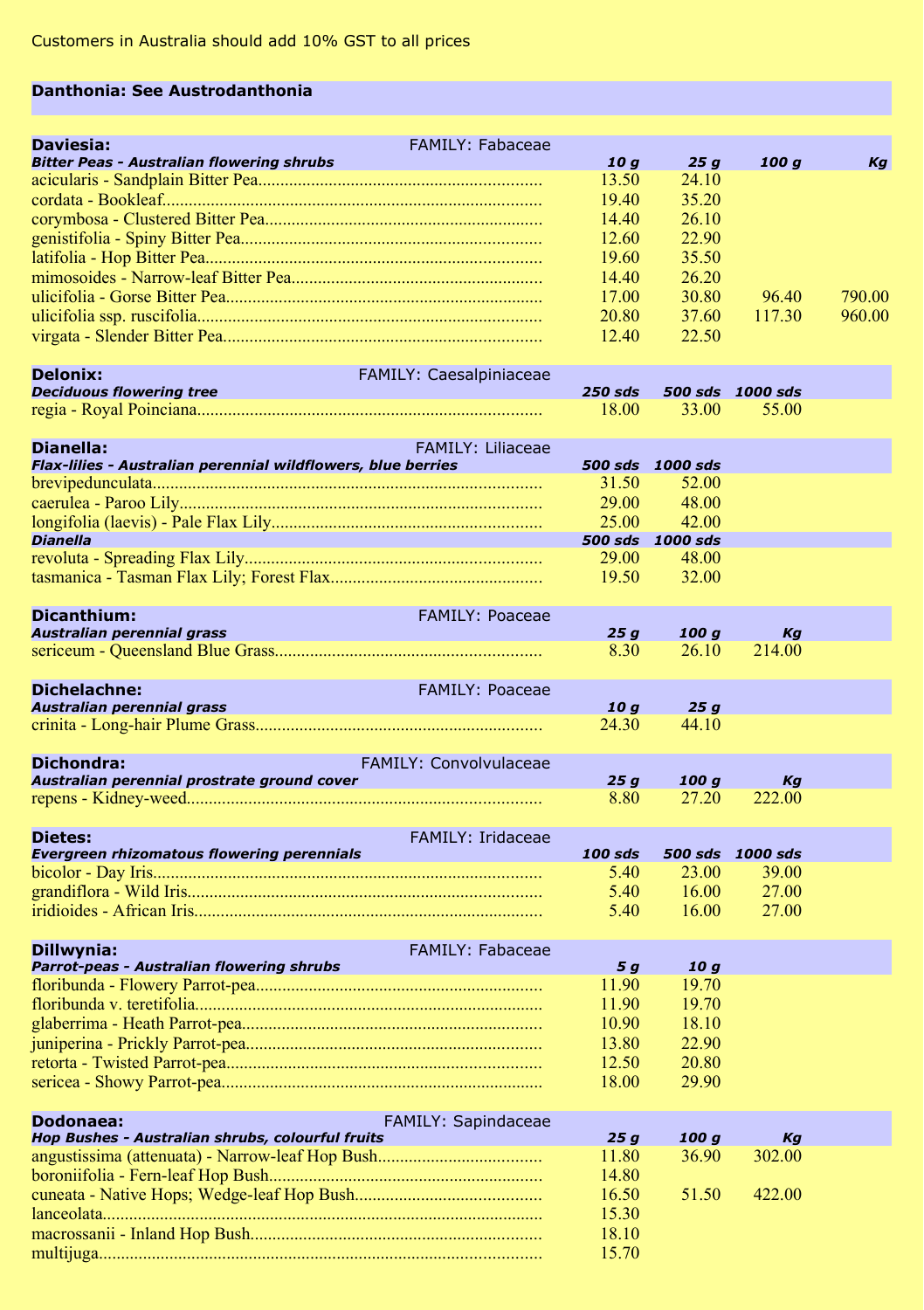| <b>Dodonaea</b>                          | 25 a                     | 100 a | Kа     |  |
|------------------------------------------|--------------------------|-------|--------|--|
|                                          | 15.70                    |       |        |  |
|                                          | 16.40                    |       |        |  |
|                                          | 14.90                    | 46.50 | 380.00 |  |
|                                          | 730                      | 22.50 | 184.00 |  |
|                                          | 13.30                    | 41 30 | 338.00 |  |
|                                          | 9.40                     | 29.30 | 240.00 |  |
|                                          | 42.80                    |       |        |  |
|                                          | 13.50                    | 42.10 | 344.00 |  |
| <b>Doryanthes:</b>                       | <b>FAMILY: Liliaceae</b> |       |        |  |
| Australian evergreen flowering perennial | 25 a                     |       |        |  |
|                                          | 16.20                    |       |        |  |
|                                          | 15 10                    | 47.10 | 386.00 |  |

## **Doxantha unguis-cati: See Bignonia tweediana**

| <b>Dryandra:</b>                                                                                                                                        | <b>FAMILY: Proteaceae</b> |                |       |        |  |
|---------------------------------------------------------------------------------------------------------------------------------------------------------|---------------------------|----------------|-------|--------|--|
| <b>Australian flowering shrubs and small trees</b>                                                                                                      |                           | <b>100 sds</b> |       |        |  |
|                                                                                                                                                         |                           | 19.90          |       |        |  |
|                                                                                                                                                         |                           | 22.80          |       |        |  |
|                                                                                                                                                         |                           | 18.30          |       |        |  |
|                                                                                                                                                         |                           | 25.40          |       |        |  |
|                                                                                                                                                         |                           | 21.30          |       |        |  |
|                                                                                                                                                         |                           | 21.30          |       |        |  |
|                                                                                                                                                         |                           | 30.40          |       |        |  |
|                                                                                                                                                         |                           | 20.70          |       |        |  |
|                                                                                                                                                         |                           | 19.50          |       |        |  |
| Duranta:                                                                                                                                                | FAMILY: Verbenaceae       |                |       |        |  |
| <b>Tropical evergreen flowering shrub</b>                                                                                                               |                           | 25g            |       |        |  |
|                                                                                                                                                         |                           | 10.50          |       |        |  |
| Einadia:                                                                                                                                                | FAMILY: Chenopodiaceae    |                |       |        |  |
| Australian perrennial subshrub                                                                                                                          |                           | 25q            | 100q  |        |  |
|                                                                                                                                                         |                           | 30.10          | 94.20 |        |  |
| <b>Elaeocarpus:</b>                                                                                                                                     | FAMILY: Elaeocarpaceae    |                |       |        |  |
| <b>Contract Contract Contract Contract Contract Contract Contract Contract Contract Contract Contract Contract Co</b><br>Australian rainforest trees    |                           | 25q            | 100q  | Ka     |  |
|                                                                                                                                                         |                           | 8.30           | 26.10 | 214.00 |  |
|                                                                                                                                                         |                           | 12.50          |       |        |  |
|                                                                                                                                                         |                           | 6.50           | 20.40 | 166.00 |  |
| <b>Eleocharis:</b>                                                                                                                                      | FAMILY: Cyperaceae        |                |       |        |  |
| Australian rhizomatous perennial sedges                                                                                                                 |                           | 10q            | 25g   |        |  |
|                                                                                                                                                         |                           | 27.90          | 50.60 |        |  |
|                                                                                                                                                         |                           | 40.30          | 73.30 |        |  |
| Enchylaena:                                                                                                                                             | FAMILY: Chenopodiaceae    |                |       |        |  |
| Saltbush - Australian evergreen shrub                                                                                                                   |                           | 25q            | 100q  | Kg     |  |
|                                                                                                                                                         |                           | 17.50          | 54.60 | 448.00 |  |
| <b>Eragrostis:</b>                                                                                                                                      | FAMILY: Poaceae           |                |       |        |  |
| <b>Contract Contract Contract Contract Contract Contract Contract Contract Contract Contract Contract Contract Co</b><br>Tall cane-like perennial grass |                           | 10g            | 25g   |        |  |
|                                                                                                                                                         |                           | 14.70          | 26.50 |        |  |
| Eremophila:                                                                                                                                             | FAMILY: Myoporaceae       |                |       |        |  |
| <b>Emu Bushes - Australian flowering shrubs</b>                                                                                                         |                           | 25g            | 100 g | Kg     |  |
| debilis (prostrate) (Prev. Myoporum debile) - Amulla                                                                                                    |                           | 25.80          |       |        |  |
|                                                                                                                                                         |                           | 18.30          |       |        |  |
|                                                                                                                                                         |                           | 8.60           | 26.60 | 218.00 |  |
|                                                                                                                                                         |                           | 14.30          | 44.70 | 366.00 |  |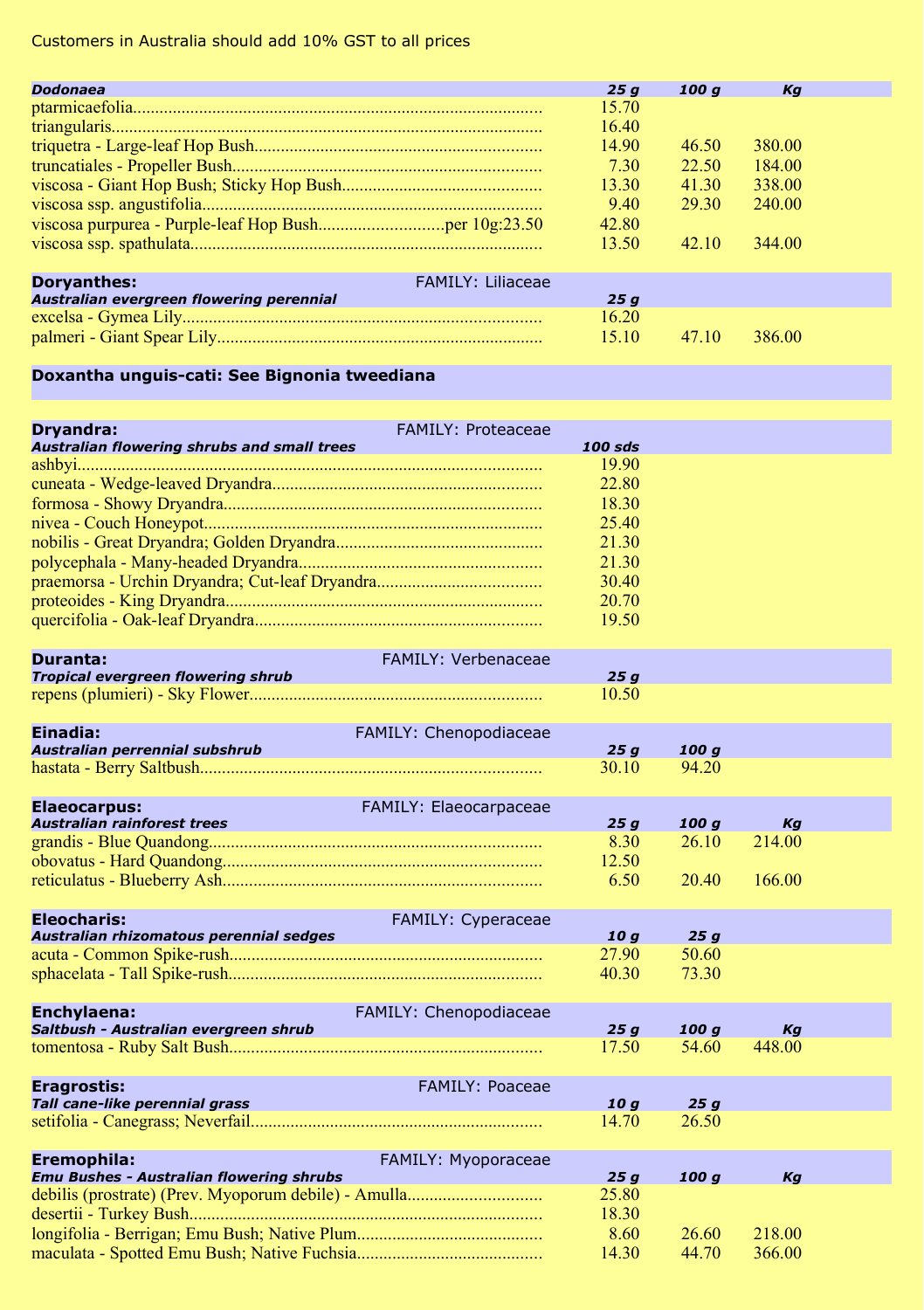| Eriobotrya:                                               | <b>FAMILY: Rosaceae</b> |       |                    |        |  |
|-----------------------------------------------------------|-------------------------|-------|--------------------|--------|--|
| Evergreen tree, edible fruits                             |                         | 25g   | 100 g              | Kg     |  |
|                                                           |                         | 7.60  | 23.90              | 194.00 |  |
| <b>Erythrina:</b><br><b>Coral Trees - Flowering trees</b> | <b>FAMILY: Fabaceae</b> | 25g   | 100 g              | Kg     |  |
|                                                           |                         | 7.20  | 22.30              | 182.00 |  |
|                                                           |                         | 7.20  | 22.30              | 182.00 |  |
|                                                           |                         | 7.20  | 22.30              | 182.00 |  |
|                                                           |                         |       |                    |        |  |
| <b>Eucalyptus:</b>                                        | FAMILY: Myrtaceae       |       |                    |        |  |
| Australian evergreen trees and shrubs                     |                         | 25g   | 100 g              | Kg     |  |
|                                                           |                         | 28.90 | 90.40              | 740.00 |  |
|                                                           |                         | 17.40 | 54.40              | 446.00 |  |
|                                                           |                         | 19.50 |                    |        |  |
|                                                           |                         | 15.60 | 48.60              | 398.00 |  |
|                                                           |                         | 17.50 | 54.90              | 450.00 |  |
|                                                           |                         | 37.50 | 117.10             | 958.00 |  |
|                                                           |                         | 15.20 | 47.60              | 390.00 |  |
|                                                           |                         | 20.50 | 64.00              | 524.00 |  |
|                                                           |                         | 49.60 |                    |        |  |
| albopurpurea - See lansdowneana ssp. albopurpurea         |                         |       |                    |        |  |
|                                                           |                         | 16.50 | 51.50              | 422.00 |  |
|                                                           |                         | 17.50 | 54.90              | 450.00 |  |
|                                                           |                         | 15.00 | 46.80              | 384.00 |  |
|                                                           |                         | 17.30 | 54.10              | 444.00 |  |
| andreana - See elata                                      |                         |       |                    |        |  |
|                                                           |                         | 16.50 | 51.50              | 422.00 |  |
| andrewsii ssp. campanulata - New England Blackbutt        |                         | 16.50 | 51.50              | 422.00 |  |
|                                                           |                         | 20.00 |                    |        |  |
|                                                           |                         | 14.40 |                    |        |  |
| angulosa v. ceratocorys - See ceratocorys                 |                         |       |                    |        |  |
|                                                           |                         | 23.20 |                    |        |  |
|                                                           |                         | 12.00 |                    |        |  |
|                                                           |                         | 13.10 | 40.80              | 334.00 |  |
| approximans ssp. approximans - Barren Mountain Mallee     |                         | 17.10 |                    |        |  |
|                                                           |                         | 52.90 |                    |        |  |
|                                                           |                         | 18.90 | 59.10              | 484.00 |  |
| argophloia - Queensland Western White Gumper 10g:15.30    |                         | 27.70 | 86.80              | 710.00 |  |
|                                                           |                         | 15.60 | 48.90              | 400.00 |  |
|                                                           |                         | 15.00 | 46.80              | 384.00 |  |
| australiana - See radiata v. australiana                  |                         |       |                    |        |  |
|                                                           |                         | 17.30 | 54.10              | 444.00 |  |
|                                                           |                         | 32.50 |                    |        |  |
|                                                           |                         | 19.80 |                    |        |  |
|                                                           |                         | 12.00 | 37.30              | 306.00 |  |
|                                                           |                         | 13.90 |                    |        |  |
|                                                           |                         | 31.50 |                    |        |  |
|                                                           |                         | 14.90 |                    |        |  |
| bicolor - See largiflorens                                |                         |       |                    |        |  |
| bicostata - See globulus ssp. bicostata                   |                         |       |                    |        |  |
|                                                           |                         |       | 18.40 57.50 470.00 |        |  |
|                                                           |                         | 14.40 | 45.30              | 370.00 |  |
|                                                           |                         | 14.60 | 45.50              | 372.00 |  |
|                                                           |                         | 14.20 | 44.40              | 364.00 |  |
|                                                           |                         | 28.10 |                    |        |  |
|                                                           |                         | 10.20 | 31.70              | 258.00 |  |
|                                                           |                         | 25.10 |                    |        |  |
|                                                           |                         | 17.20 |                    |        |  |
|                                                           |                         | 15.10 | 47.10              | 386.00 |  |
|                                                           |                         | 24.50 | 76.50              | 628.00 |  |
|                                                           |                         | 30.50 |                    |        |  |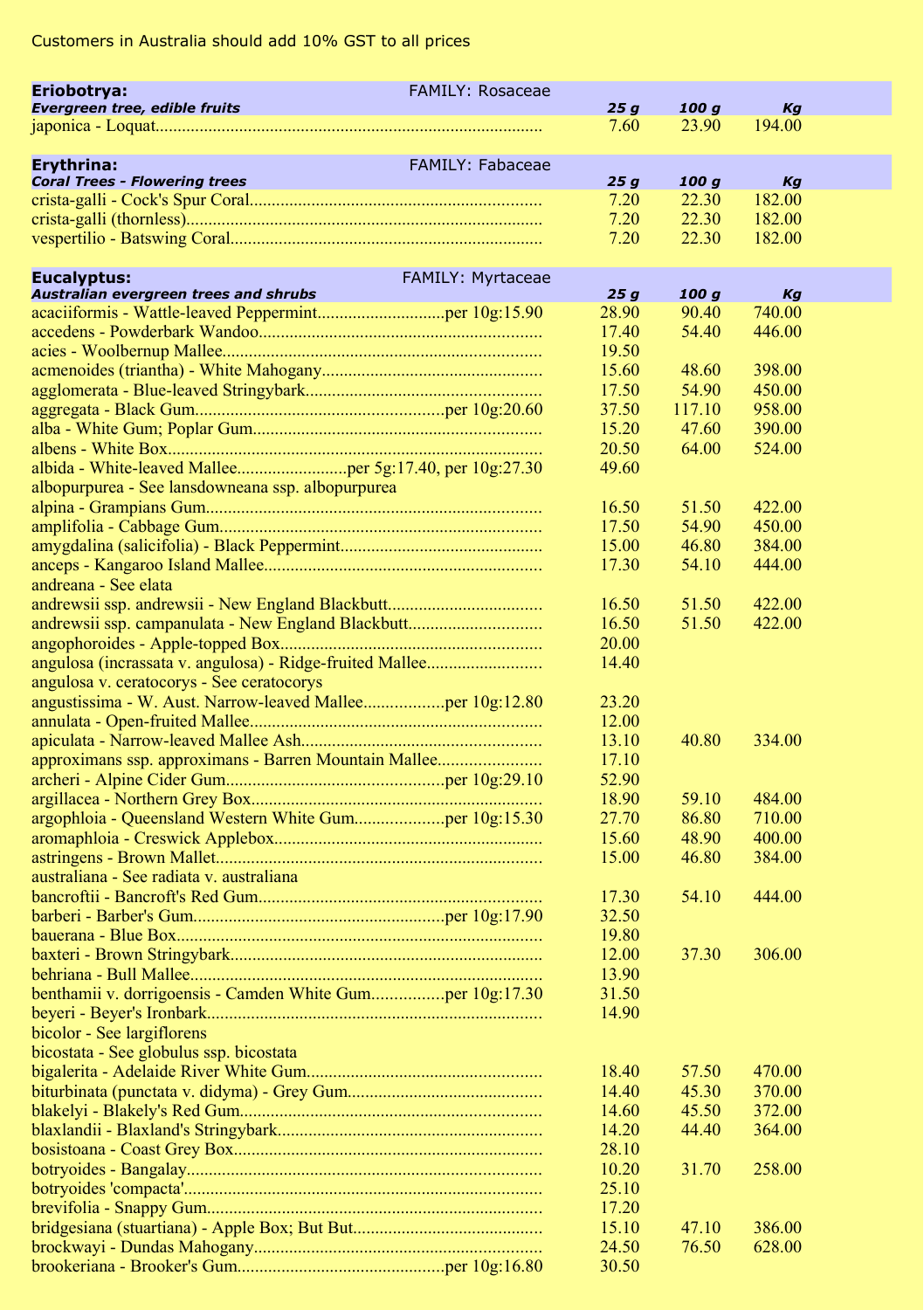| <b>Eucalyptus</b>                                                   | 25g   | 100 g | Кg           |  |
|---------------------------------------------------------------------|-------|-------|--------------|--|
|                                                                     | 13.20 |       |              |  |
|                                                                     | 18.20 | 56.70 | 464.00       |  |
|                                                                     |       |       |              |  |
|                                                                     | 16.40 | 51.30 | 420.00       |  |
|                                                                     | 14.20 | 44.40 | 364.00       |  |
|                                                                     | 16.50 | 51.50 | 422.00       |  |
|                                                                     | 17.90 | 55.60 | 456.00       |  |
|                                                                     | 14.70 |       |              |  |
|                                                                     | 19.50 | 60.90 | 498.00       |  |
|                                                                     | 14.10 | 44.20 | 362.00       |  |
| calophylla rosea - Pink Flowering Marri (Pure seed)per 10g:14.50    | 26.30 |       |              |  |
|                                                                     | 18.60 | 58.30 | 478.00       |  |
|                                                                     | 21.50 | 67.20 | 550.00       |  |
|                                                                     | 12.80 | 40.00 | 328.00       |  |
|                                                                     |       |       |              |  |
|                                                                     | 13.30 | 41.30 | 338.00       |  |
|                                                                     | 24.70 |       |              |  |
|                                                                     | 18.80 | 58.70 | 482.00       |  |
|                                                                     | 18.20 | 56.70 | 464.00       |  |
|                                                                     | 14.90 | 46.20 | 378.00       |  |
|                                                                     | 19.60 | 61.10 | 500.00       |  |
|                                                                     |       |       |              |  |
|                                                                     | 9.00  | 28.00 | 230.00       |  |
|                                                                     | 9.00  | 28.00 | 230.00       |  |
| camaldulensis v. obtusa - Silverton provenance (subcinerea)         | 13.50 | 42.10 | 344.00       |  |
| camaldulensis v. obtusa - Other provenances - Prices on application |       |       |              |  |
|                                                                     | 15.90 |       |              |  |
|                                                                     |       |       |              |  |
|                                                                     | 12.80 | 40.00 | 328.00       |  |
| campanulata - See andrewsii ssp. campanulata                        |       |       |              |  |
|                                                                     | 11.50 | 35.90 | 294.00       |  |
|                                                                     | 20.10 | 62.70 | 514.00       |  |
|                                                                     | 18.20 | 56.70 | 464.00       |  |
|                                                                     | 26.60 |       |              |  |
|                                                                     | 10.00 | 30.80 | 252.00       |  |
|                                                                     | 33.40 |       |              |  |
|                                                                     | 33.40 |       |              |  |
|                                                                     | 16.70 | 52.00 | 426.00       |  |
|                                                                     | 20.80 | 64.80 | 530.00       |  |
|                                                                     | 24.20 |       |              |  |
|                                                                     | 18.60 | 58.30 | 478.00       |  |
|                                                                     |       |       |              |  |
|                                                                     | 20.10 | 62.70 | 514.00       |  |
|                                                                     |       |       |              |  |
|                                                                     | 7.30  | 22.50 | 184.00       |  |
|                                                                     | 10.70 | 33.50 | 274.00       |  |
|                                                                     | 19.00 | 59.60 | 488.00       |  |
|                                                                     | 10.10 | 31.40 | 256.00       |  |
|                                                                     | 13.40 |       |              |  |
|                                                                     | 33.00 |       |              |  |
|                                                                     | 10.20 | 31.70 | 258.00       |  |
|                                                                     | 16.50 | 51.50 | 422.00       |  |
| conglobata ssp. anceps - See anceps                                 |       |       |              |  |
|                                                                     | 16.40 |       | 50.90 418.00 |  |
|                                                                     |       |       |              |  |
|                                                                     | 12.60 | 39.50 | 324.00       |  |
|                                                                     | 10.10 | 31.40 | 256.00       |  |
|                                                                     | 10.00 | 30.80 | 252.00       |  |
|                                                                     | 17.50 |       |              |  |
|                                                                     | 42.80 |       |              |  |
| cordieri - See nortonii                                             |       |       |              |  |
|                                                                     | 11.50 | 35.90 | 294.00       |  |
|                                                                     | 22.20 |       |              |  |
|                                                                     | 14.30 | 44.70 | 366.00       |  |
|                                                                     | 16.60 | 51.80 | 424.00       |  |
|                                                                     |       |       |              |  |

 $\mathbb{Z}^2$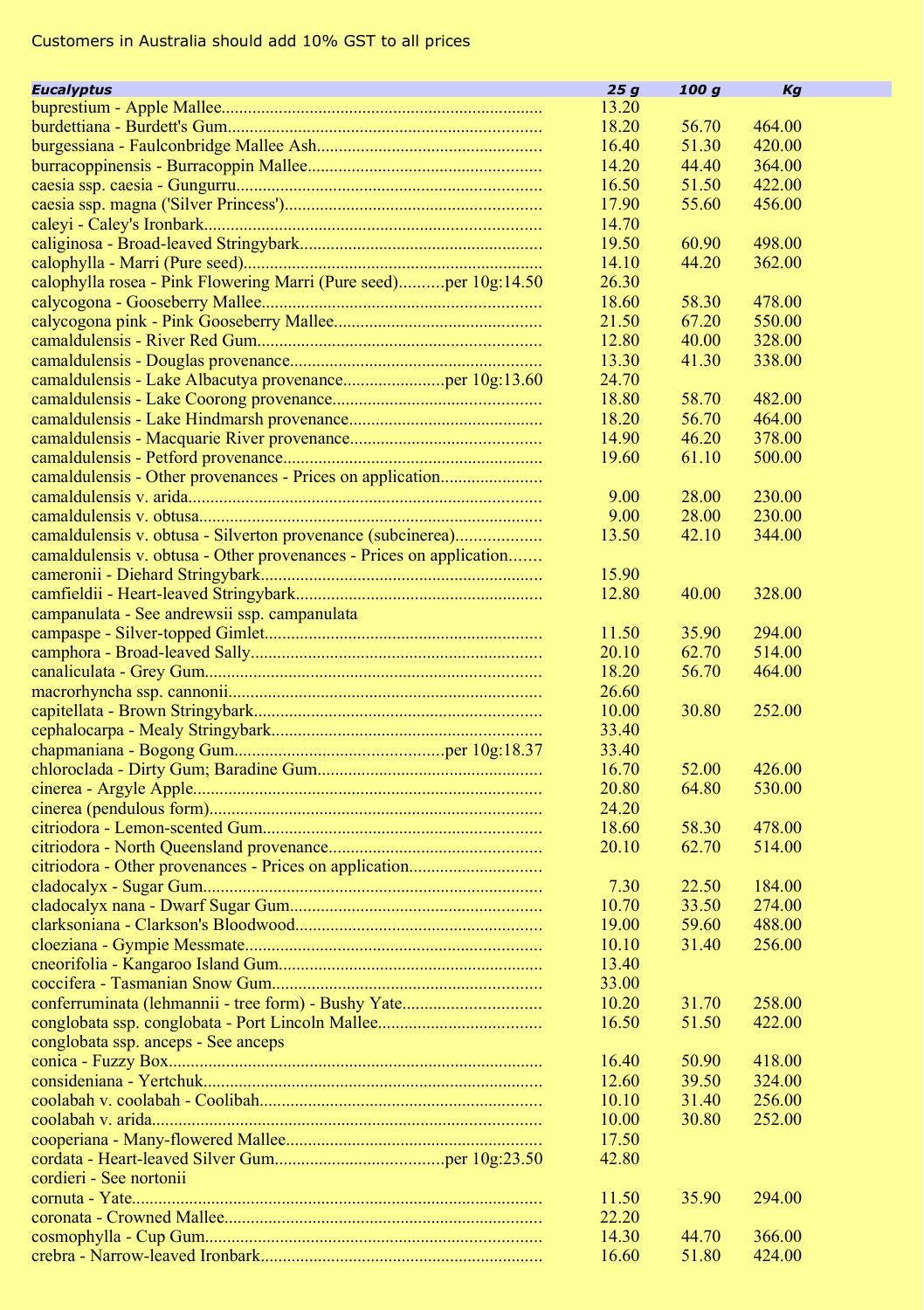| <b>Eucalyptus</b>                                          | 25g   | 100 g  | Kg     |
|------------------------------------------------------------|-------|--------|--------|
|                                                            | 35.40 | 110.70 | 908.00 |
|                                                            | 29.10 |        |        |
|                                                            | 16.10 | 50.20  | 410.00 |
|                                                            | 15.20 |        |        |
|                                                            | 16.90 |        |        |
|                                                            | 28.60 | 89.30  | 732.00 |
|                                                            | 16.90 | 52.80  | 432.00 |
|                                                            | 22.60 | 70.50  | 578.00 |
|                                                            | 12.50 | 39.20  | 322.00 |
|                                                            | 16.70 | 52.00  | 426.00 |
|                                                            | 16.10 |        |        |
|                                                            | 14.10 | 44.20  | 362.00 |
|                                                            | 20.10 | 63.00  | 516.00 |
| delegatensis - Various provenances - Prices on application |       |        |        |
|                                                            | 23.20 |        |        |
|                                                            | 16.20 | 50.40  | 414.00 |
| didyma - See biturbinata                                   |       |        |        |
|                                                            | 12.60 |        |        |
|                                                            | 12.80 | 40.00  | 328.00 |
|                                                            | 30.20 |        |        |
| diversifolia - Soap Mallee; South Australian Coast Mallee  | 10.10 | 31.40  | 256.00 |
|                                                            |       |        |        |
|                                                            | 11.80 | 36.60  | 300.00 |
| dongarraensis - See obtusiflora                            |       |        |        |
|                                                            | 19.00 | 59.30  | 486.00 |
|                                                            | 15.90 |        |        |
|                                                            | 17.30 | 54.10  | 444.00 |
|                                                            | 13.70 |        |        |
|                                                            | 18.20 |        |        |
|                                                            | 77.00 |        |        |
|                                                            | 11.10 |        |        |
|                                                            | 12.90 | 40.20  | 330.00 |
| elaeophora - See goniocalyx                                |       |        |        |
|                                                            | 13.90 | 43.40  | 356.00 |
|                                                            | 15.00 |        |        |
|                                                            | 12.60 | 39.50  | 324.00 |
| erythronema - Red-flowered Mallee; Lindsay Gum             | 13.50 |        |        |
| erythronema v. marginata (Red) - Flanged White Mallee      | 18.50 |        |        |
| eucentrica (Central Australian Euc. socialis) - Red Mallee | 10.00 | 30.80  | 252.00 |
|                                                            | 13.30 | 41.30  | 338.00 |
|                                                            | 15.30 |        |        |
|                                                            | 18.30 | 57.30  | 468.00 |
|                                                            | 21.20 |        |        |
| exserta - Queensland Peppermint; Yellow Messmate           | 13.40 | 41.80  | 342.00 |
|                                                            | 17.80 |        |        |
|                                                            | 21.10 |        |        |
|                                                            | 12.70 | 39.70  | 326.00 |
|                                                            | 17.10 | 53.60  | 438.00 |
|                                                            | 28.10 | 88.10  | 722.00 |
| ficifolia - Pure Seed                                      |       |        |        |
|                                                            | 59.30 |        |        |
|                                                            | 14.60 | 45.50  | 372.00 |
|                                                            | 16.10 | 50.20  | 410.00 |
|                                                            | 18.80 | 58.70  | 482.00 |
|                                                            |       |        |        |
|                                                            | 12.50 | 39.00  | 318.00 |
|                                                            | 15.60 | 48.90  | 400.00 |
|                                                            | 17.90 | 55.60  | 456.00 |
|                                                            | 14.30 | 44.70  | 366.00 |
|                                                            | 18.40 |        |        |
| fruticetorum - See polybractea                             |       |        |        |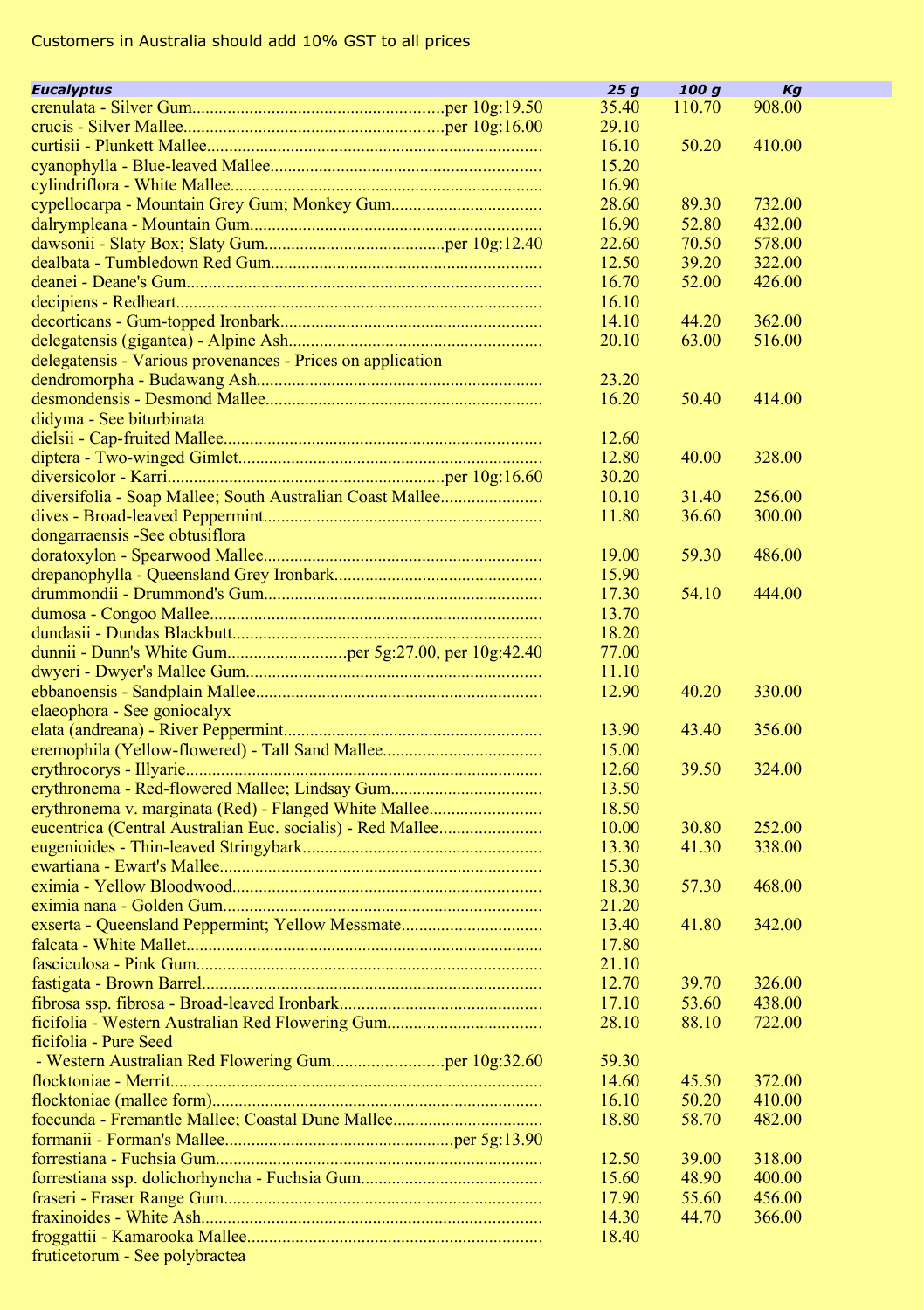| <b>Eucalyptus</b>                                                 | 25g   | 100 g          | Кg      |  |
|-------------------------------------------------------------------|-------|----------------|---------|--|
|                                                                   | 10.30 | 32.20          | 264.00  |  |
|                                                                   | 10.70 | 33.50          | 274.00  |  |
| gigantea - See delegatensis                                       |       |                |         |  |
|                                                                   | 13.20 |                |         |  |
|                                                                   | 17.80 | 55.40          | 454.00  |  |
| glaucescens - Tingiringi Gumper 5g:17.20, per 10g:27.10           | 49.20 |                |         |  |
|                                                                   | 13.70 | 42.60          | 348.00  |  |
|                                                                   | 21.30 | 66.30          | 544.00  |  |
| globulus 'compacta' - Dwarf Tasmanian Blue Gumper 10g:20.10       | 36.60 |                |         |  |
|                                                                   | 15.20 | 47.60          | 390.00  |  |
|                                                                   | 22.20 | 69.20          | 568.00  |  |
| globulus ssp. pseudoglobulus - Gippsland Blue Gum                 | 19.00 | 59.30          | 486.00  |  |
|                                                                   | 9.80  |                |         |  |
|                                                                   | 17.70 |                | 452.00  |  |
|                                                                   | 12.30 | 55.10<br>38.40 | 314.00  |  |
|                                                                   | 18.80 | 58.70          | 482.00  |  |
|                                                                   |       | 38.20          |         |  |
|                                                                   | 12.20 | 70.30          | 312.00  |  |
|                                                                   | 22.50 |                | 576.00  |  |
|                                                                   | 18.90 | 59.10          | 484.00  |  |
|                                                                   | 27.70 |                |         |  |
|                                                                   | 9.20  | 28.80          | 236.00  |  |
|                                                                   | 16.60 |                |         |  |
|                                                                   | 32.20 | 100.60         | 824.00  |  |
|                                                                   | 47.00 | 146.80         | 1202.00 |  |
|                                                                   |       |                |         |  |
|                                                                   | 13.40 | 41.50          | 340.00  |  |
| haemastoma v. sclerophylla - See sclerophylla                     |       |                |         |  |
| hemiphloia - See moluccana                                        |       |                |         |  |
|                                                                   | 20.90 |                |         |  |
| huberana - See viminalis ssp. cygnetensis                         |       |                |         |  |
|                                                                   |       |                |         |  |
|                                                                   | 8.60  | 26.60          | 218.00  |  |
| incrassata v. angulosa - See angulosa                             |       |                |         |  |
|                                                                   | 25.90 | 80.70          | 662.00  |  |
|                                                                   | 12.80 |                |         |  |
|                                                                   |       |                |         |  |
|                                                                   | 25.90 |                |         |  |
|                                                                   | 18.30 |                |         |  |
|                                                                   | 19.80 | 61.60          | 506.00  |  |
|                                                                   | 18.30 | 57.30          | 468.00  |  |
|                                                                   | 23.90 | 74.50          | 610.00  |  |
|                                                                   | 21.50 |                |         |  |
|                                                                   |       |                |         |  |
|                                                                   | 12.90 | 40.60          | 332.00  |  |
|                                                                   | 13.70 | 42.60          | 348.00  |  |
| lansdowneana ssp. lansdowneana - Crimson Mallee Boxper 10g:21.80  | 39.70 |                |         |  |
| lansdowneana ssp. albopurpurea - Port Lincoln Malleeper 10g:11.30 | 20.50 |                |         |  |
|                                                                   | 15.00 | 46.80          | 384.00  |  |
|                                                                   | 15.10 | 47.10          | 386.00  |  |
|                                                                   | 12.90 | 40.60          | 332.00  |  |
|                                                                   | 17.30 | 54.10          | 444.00  |  |
| leucoxylon ssp. Leucoxylon                                        |       |                |         |  |
|                                                                   | 14.70 | 45.70          | 374.00  |  |
| leucoxylon ssp. connata - Yellow Gum (pink or cream flowers)      | 28.00 |                |         |  |
| leucoxylon ssp. Pruinosa                                          |       |                |         |  |
|                                                                   | 21.00 | 65.60          | 538.00  |  |
| leucoxylon rosea - Pink-flowering Yellow Gum (smaller form)       | 15.30 | 47.80          | 392.00  |  |
| leucoxylon ssp. Megalocarpa                                       |       |                |         |  |
| - Large-fruited Yellow Gum (pink or cream flowers)                | 15.00 | 46.80          | 384.00  |  |
| leucoxylon megalocarpa rosea - Pink-flowered selection            | 15.00 | 46.80          | 384.00  |  |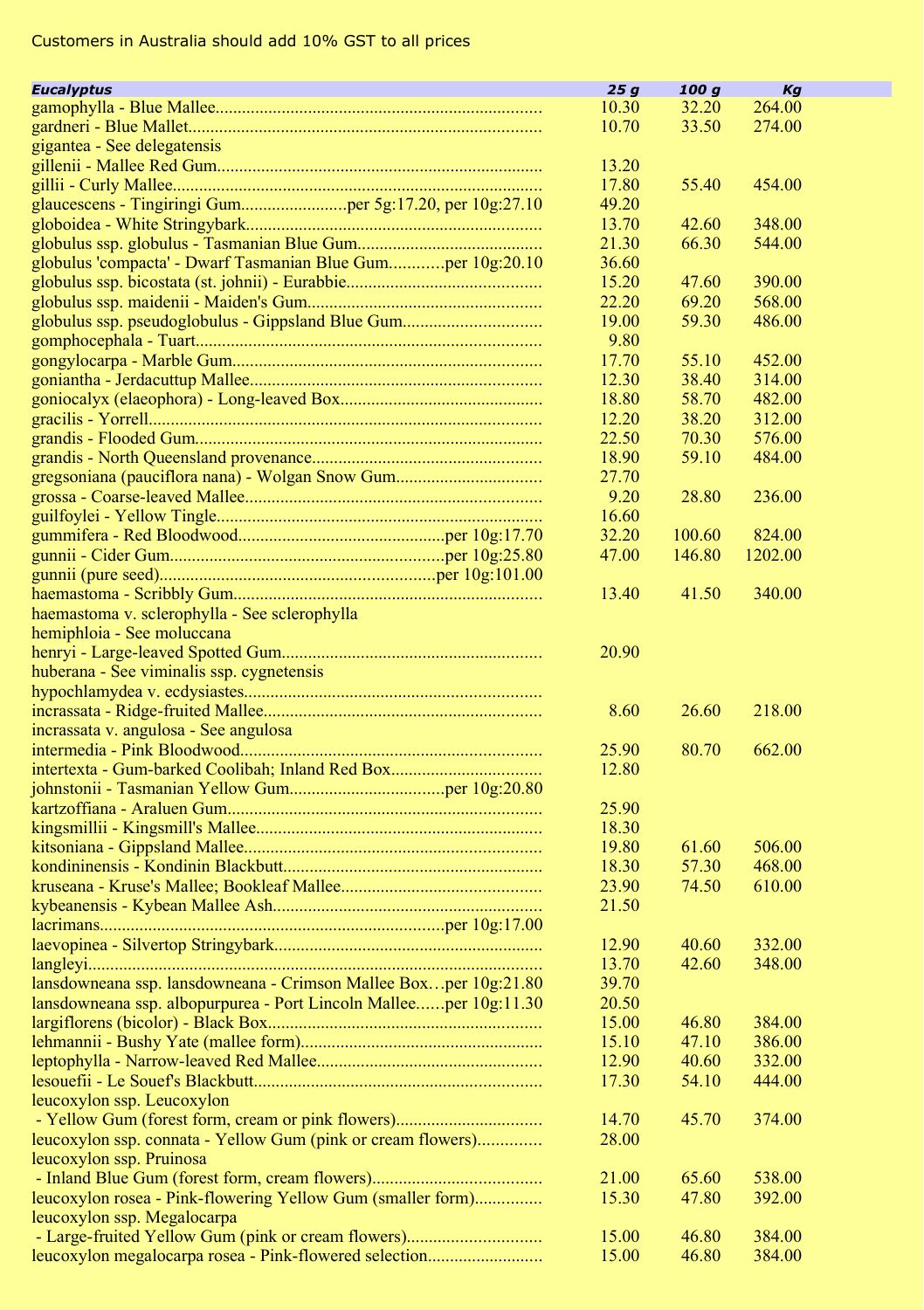| <b>Eucalvptus</b>                                               | 25g   | 100g   | Kg               |  |
|-----------------------------------------------------------------|-------|--------|------------------|--|
|                                                                 | 15.50 | 48.40  | 396.00           |  |
|                                                                 | 16.10 |        |                  |  |
| linearis - See pulchella                                        |       |        |                  |  |
|                                                                 | 15.30 | 47.80  | 392.00           |  |
|                                                                 | 15.00 | 46.80  | 384.00           |  |
|                                                                 | 15.60 | 48.90  | 400.00           |  |
|                                                                 | 12.40 |        |                  |  |
|                                                                 | 81.70 |        |                  |  |
|                                                                 | 16.30 |        |                  |  |
|                                                                 | 16.50 |        |                  |  |
|                                                                 | 14.00 | 43.70  | 358.00           |  |
|                                                                 | 15.50 | 48.40  | 396.00           |  |
| maidenii - See globulus ssp. maidenii                           |       |        |                  |  |
|                                                                 | 15.60 | 48.60  | 398.00           |  |
|                                                                 | 16.90 | 52.80  | 432.00           |  |
|                                                                 | 22.20 |        |                  |  |
|                                                                 | 16.80 | 52.50  | 430.00           |  |
|                                                                 | 14.00 | 43.70  | 358.00           |  |
|                                                                 | 17.30 | 54.10  | 444.00           |  |
|                                                                 | 12.00 | 37.30  | 306.00           |  |
|                                                                 | 17.00 | 53.10  | 434.00           |  |
|                                                                 | 17.10 | 53.60  | 438.00           |  |
|                                                                 |       |        |                  |  |
|                                                                 | 16.30 | 50.70  | 416.00           |  |
|                                                                 | 14.00 | 43.70  | 358.00           |  |
|                                                                 | 15.00 | 46.80  | 384.00           |  |
|                                                                 |       |        |                  |  |
|                                                                 | 11.50 | 35.90  | 294.00           |  |
|                                                                 | 22.60 | 70.50  | 578.00           |  |
|                                                                 | 24.60 | 76.80  | 630.00<br>630.00 |  |
|                                                                 | 24.60 | 76.80  |                  |  |
|                                                                 | 44.50 |        |                  |  |
|                                                                 | 8.80  | 27.50  | 224.00           |  |
|                                                                 | 12.60 | 39.50  | 324.00           |  |
|                                                                 | 19.30 |        |                  |  |
|                                                                 | 23.10 | 72.10  | 590.00           |  |
|                                                                 | 41.00 |        |                  |  |
| niphophila - See pauciflora ssp. niphophila                     |       |        |                  |  |
|                                                                 | 40.10 | 125.40 | 1028.00          |  |
|                                                                 |       |        |                  |  |
|                                                                 | 17.80 |        |                  |  |
|                                                                 | 15.50 | 48.40  | 396.00           |  |
|                                                                 | 9.30  | 29.00  | 238.00           |  |
|                                                                 | 15.20 | 47.60  | 390.00           |  |
|                                                                 | 9.80  | 30.60  | 250.00           |  |
|                                                                 | 13.20 | 41.10  | 336.00           |  |
|                                                                 | 11.80 | 36.90  | 302.00           |  |
|                                                                 | 12.20 | 38.20  | 312.00           |  |
|                                                                 | 16.40 | 51.30  | 420.00           |  |
|                                                                 | 15.90 |        |                  |  |
|                                                                 | 12.10 | 37.70  | 308.00           |  |
|                                                                 | 18.20 |        |                  |  |
|                                                                 | 14.90 |        |                  |  |
|                                                                 | 14.70 |        |                  |  |
|                                                                 | 14.70 |        |                  |  |
| oleosa v. glauca - See transcontinentalis                       |       |        |                  |  |
|                                                                 |       |        |                  |  |
| orbifolia - Central Australian Round-leaved Malleeper 10g:14.00 | 25.50 | 79.40  | 650.00           |  |
|                                                                 | 13.20 | 41.10  | 336.00           |  |
|                                                                 | 16.10 |        |                  |  |
|                                                                 | 18.00 | 56.20  | 460.00           |  |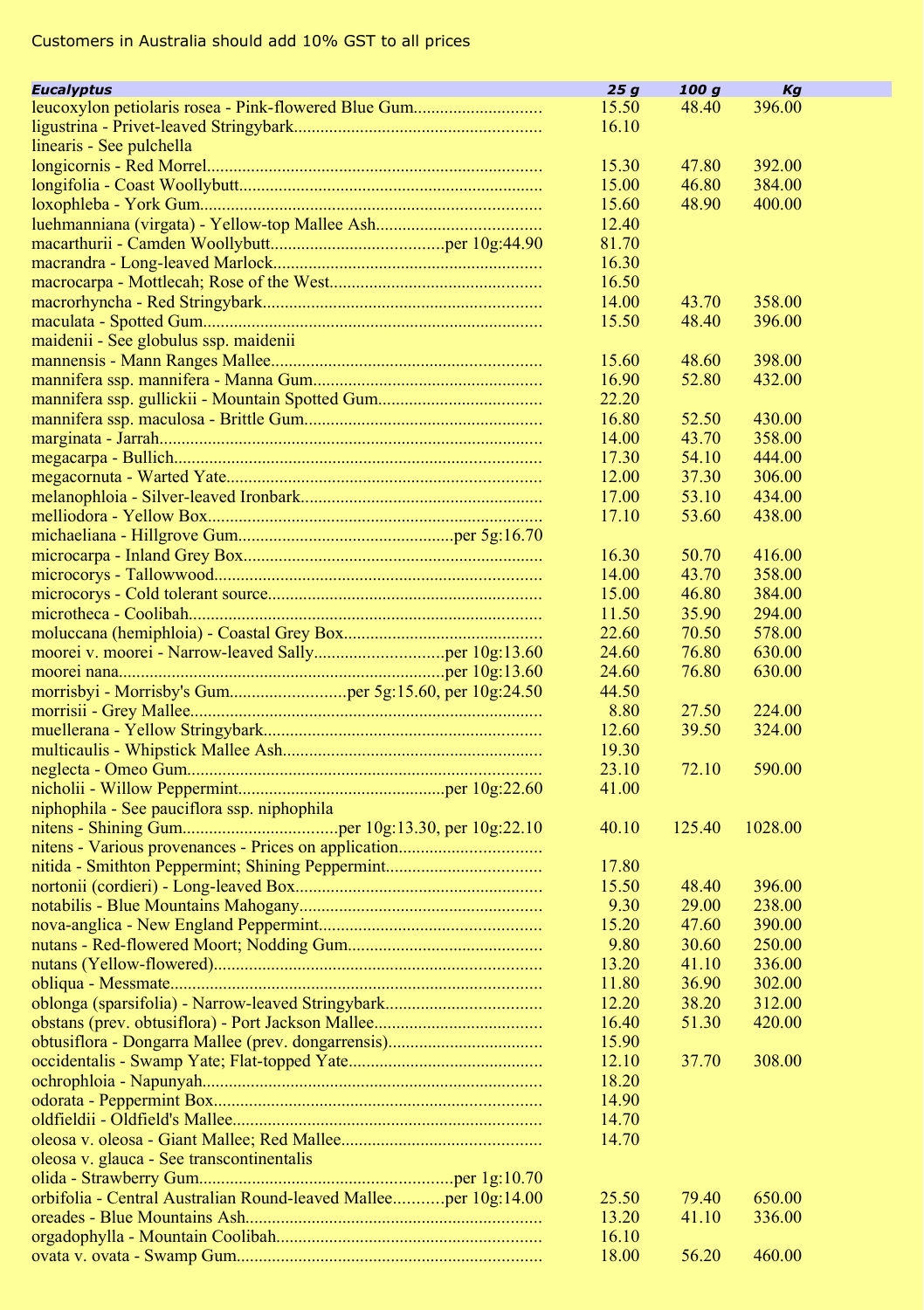| 16.70<br>13.40<br>41.50<br>340.00<br>21.80<br>68.20<br>558.00<br>12.90<br>10.00<br>30.80<br>252.00<br>23.40<br>16.70<br>52.20<br>428.00<br>papuana (Corymbia apparrerinja) - Ghost Gumper 10g:10.00<br>56.70<br>464.00<br>18.20<br>12.20<br>38.20<br>312.00<br>parvifolia (parvula) - Small-leaved Gumper 5g:28.20, per 10g:44.30<br>80.60<br>11.90<br>37.10<br>304.00<br>pauciflora ssp. debeuzevillei - Jounama Snow Gumper 10g:20.90<br>38.00<br>pauciflora nana - See gregsoniana<br>57.30<br>468.00<br>18.30<br>18.70<br>15.60<br>48.90<br>400.00<br>27.50<br>32.40<br>46.20<br>14.90<br>378.00<br>15.50<br>48.40<br>396.00<br>14.10<br>44.20<br>362.00<br>15.50<br>48.40<br>396.00<br>14.20<br>44.40<br>364.00<br>36.10<br>11.60<br>296.00<br>39.70<br>12.70<br>326.00<br>44.40<br>14.20<br>364.00<br>pleurocarpa - Silver Marlock (blue-leaved form of Euc. tetragona)<br>26.80<br>19.30<br>60.10<br>492.00<br>27.40<br>15.20<br>47.30<br>388.00<br>26.30<br>22.80<br>71.10<br>582.00<br>13.80<br>12.30<br>38.40<br>314.00<br>13.60<br>42.40<br>346.00<br>21.50<br>24.30<br>29.60<br>20.80<br>24.60<br>630.00<br>76.80<br>13.20<br>14.90<br>46.20<br>378.00<br>punctata v. didyma - See biturbinata<br>14.40<br>45.30<br>370.00<br>14.40<br>45.30<br>370.00<br>15.00<br>12.00<br>37.30<br>306.00<br>16.60<br>51.80<br>424.00<br>20.90<br>16.50<br>51.50<br>422.00<br>12.90<br>40.20<br>330.00<br>27.70<br>86.80<br>710.00<br>12.90<br>40.60<br>332.00<br>42.60<br>14.20<br>18.60<br>14.60<br>45.50<br>372.00 | <b>Eucalyptus</b>                          | 25g | 100 g | Kg |
|---------------------------------------------------------------------------------------------------------------------------------------------------------------------------------------------------------------------------------------------------------------------------------------------------------------------------------------------------------------------------------------------------------------------------------------------------------------------------------------------------------------------------------------------------------------------------------------------------------------------------------------------------------------------------------------------------------------------------------------------------------------------------------------------------------------------------------------------------------------------------------------------------------------------------------------------------------------------------------------------------------------------------------------------------------------------------------------------------------------------------------------------------------------------------------------------------------------------------------------------------------------------------------------------------------------------------------------------------------------------------------------------------------------------------------------------------------------------------------------------------------------------|--------------------------------------------|-----|-------|----|
|                                                                                                                                                                                                                                                                                                                                                                                                                                                                                                                                                                                                                                                                                                                                                                                                                                                                                                                                                                                                                                                                                                                                                                                                                                                                                                                                                                                                                                                                                                                     |                                            |     |       |    |
|                                                                                                                                                                                                                                                                                                                                                                                                                                                                                                                                                                                                                                                                                                                                                                                                                                                                                                                                                                                                                                                                                                                                                                                                                                                                                                                                                                                                                                                                                                                     |                                            |     |       |    |
|                                                                                                                                                                                                                                                                                                                                                                                                                                                                                                                                                                                                                                                                                                                                                                                                                                                                                                                                                                                                                                                                                                                                                                                                                                                                                                                                                                                                                                                                                                                     |                                            |     |       |    |
|                                                                                                                                                                                                                                                                                                                                                                                                                                                                                                                                                                                                                                                                                                                                                                                                                                                                                                                                                                                                                                                                                                                                                                                                                                                                                                                                                                                                                                                                                                                     |                                            |     |       |    |
|                                                                                                                                                                                                                                                                                                                                                                                                                                                                                                                                                                                                                                                                                                                                                                                                                                                                                                                                                                                                                                                                                                                                                                                                                                                                                                                                                                                                                                                                                                                     |                                            |     |       |    |
|                                                                                                                                                                                                                                                                                                                                                                                                                                                                                                                                                                                                                                                                                                                                                                                                                                                                                                                                                                                                                                                                                                                                                                                                                                                                                                                                                                                                                                                                                                                     |                                            |     |       |    |
|                                                                                                                                                                                                                                                                                                                                                                                                                                                                                                                                                                                                                                                                                                                                                                                                                                                                                                                                                                                                                                                                                                                                                                                                                                                                                                                                                                                                                                                                                                                     |                                            |     |       |    |
|                                                                                                                                                                                                                                                                                                                                                                                                                                                                                                                                                                                                                                                                                                                                                                                                                                                                                                                                                                                                                                                                                                                                                                                                                                                                                                                                                                                                                                                                                                                     |                                            |     |       |    |
|                                                                                                                                                                                                                                                                                                                                                                                                                                                                                                                                                                                                                                                                                                                                                                                                                                                                                                                                                                                                                                                                                                                                                                                                                                                                                                                                                                                                                                                                                                                     |                                            |     |       |    |
|                                                                                                                                                                                                                                                                                                                                                                                                                                                                                                                                                                                                                                                                                                                                                                                                                                                                                                                                                                                                                                                                                                                                                                                                                                                                                                                                                                                                                                                                                                                     |                                            |     |       |    |
|                                                                                                                                                                                                                                                                                                                                                                                                                                                                                                                                                                                                                                                                                                                                                                                                                                                                                                                                                                                                                                                                                                                                                                                                                                                                                                                                                                                                                                                                                                                     |                                            |     |       |    |
|                                                                                                                                                                                                                                                                                                                                                                                                                                                                                                                                                                                                                                                                                                                                                                                                                                                                                                                                                                                                                                                                                                                                                                                                                                                                                                                                                                                                                                                                                                                     |                                            |     |       |    |
|                                                                                                                                                                                                                                                                                                                                                                                                                                                                                                                                                                                                                                                                                                                                                                                                                                                                                                                                                                                                                                                                                                                                                                                                                                                                                                                                                                                                                                                                                                                     |                                            |     |       |    |
|                                                                                                                                                                                                                                                                                                                                                                                                                                                                                                                                                                                                                                                                                                                                                                                                                                                                                                                                                                                                                                                                                                                                                                                                                                                                                                                                                                                                                                                                                                                     |                                            |     |       |    |
|                                                                                                                                                                                                                                                                                                                                                                                                                                                                                                                                                                                                                                                                                                                                                                                                                                                                                                                                                                                                                                                                                                                                                                                                                                                                                                                                                                                                                                                                                                                     |                                            |     |       |    |
|                                                                                                                                                                                                                                                                                                                                                                                                                                                                                                                                                                                                                                                                                                                                                                                                                                                                                                                                                                                                                                                                                                                                                                                                                                                                                                                                                                                                                                                                                                                     |                                            |     |       |    |
|                                                                                                                                                                                                                                                                                                                                                                                                                                                                                                                                                                                                                                                                                                                                                                                                                                                                                                                                                                                                                                                                                                                                                                                                                                                                                                                                                                                                                                                                                                                     |                                            |     |       |    |
|                                                                                                                                                                                                                                                                                                                                                                                                                                                                                                                                                                                                                                                                                                                                                                                                                                                                                                                                                                                                                                                                                                                                                                                                                                                                                                                                                                                                                                                                                                                     |                                            |     |       |    |
|                                                                                                                                                                                                                                                                                                                                                                                                                                                                                                                                                                                                                                                                                                                                                                                                                                                                                                                                                                                                                                                                                                                                                                                                                                                                                                                                                                                                                                                                                                                     |                                            |     |       |    |
|                                                                                                                                                                                                                                                                                                                                                                                                                                                                                                                                                                                                                                                                                                                                                                                                                                                                                                                                                                                                                                                                                                                                                                                                                                                                                                                                                                                                                                                                                                                     |                                            |     |       |    |
|                                                                                                                                                                                                                                                                                                                                                                                                                                                                                                                                                                                                                                                                                                                                                                                                                                                                                                                                                                                                                                                                                                                                                                                                                                                                                                                                                                                                                                                                                                                     |                                            |     |       |    |
|                                                                                                                                                                                                                                                                                                                                                                                                                                                                                                                                                                                                                                                                                                                                                                                                                                                                                                                                                                                                                                                                                                                                                                                                                                                                                                                                                                                                                                                                                                                     |                                            |     |       |    |
|                                                                                                                                                                                                                                                                                                                                                                                                                                                                                                                                                                                                                                                                                                                                                                                                                                                                                                                                                                                                                                                                                                                                                                                                                                                                                                                                                                                                                                                                                                                     |                                            |     |       |    |
|                                                                                                                                                                                                                                                                                                                                                                                                                                                                                                                                                                                                                                                                                                                                                                                                                                                                                                                                                                                                                                                                                                                                                                                                                                                                                                                                                                                                                                                                                                                     |                                            |     |       |    |
|                                                                                                                                                                                                                                                                                                                                                                                                                                                                                                                                                                                                                                                                                                                                                                                                                                                                                                                                                                                                                                                                                                                                                                                                                                                                                                                                                                                                                                                                                                                     |                                            |     |       |    |
|                                                                                                                                                                                                                                                                                                                                                                                                                                                                                                                                                                                                                                                                                                                                                                                                                                                                                                                                                                                                                                                                                                                                                                                                                                                                                                                                                                                                                                                                                                                     |                                            |     |       |    |
|                                                                                                                                                                                                                                                                                                                                                                                                                                                                                                                                                                                                                                                                                                                                                                                                                                                                                                                                                                                                                                                                                                                                                                                                                                                                                                                                                                                                                                                                                                                     |                                            |     |       |    |
|                                                                                                                                                                                                                                                                                                                                                                                                                                                                                                                                                                                                                                                                                                                                                                                                                                                                                                                                                                                                                                                                                                                                                                                                                                                                                                                                                                                                                                                                                                                     |                                            |     |       |    |
|                                                                                                                                                                                                                                                                                                                                                                                                                                                                                                                                                                                                                                                                                                                                                                                                                                                                                                                                                                                                                                                                                                                                                                                                                                                                                                                                                                                                                                                                                                                     |                                            |     |       |    |
|                                                                                                                                                                                                                                                                                                                                                                                                                                                                                                                                                                                                                                                                                                                                                                                                                                                                                                                                                                                                                                                                                                                                                                                                                                                                                                                                                                                                                                                                                                                     |                                            |     |       |    |
|                                                                                                                                                                                                                                                                                                                                                                                                                                                                                                                                                                                                                                                                                                                                                                                                                                                                                                                                                                                                                                                                                                                                                                                                                                                                                                                                                                                                                                                                                                                     |                                            |     |       |    |
|                                                                                                                                                                                                                                                                                                                                                                                                                                                                                                                                                                                                                                                                                                                                                                                                                                                                                                                                                                                                                                                                                                                                                                                                                                                                                                                                                                                                                                                                                                                     |                                            |     |       |    |
|                                                                                                                                                                                                                                                                                                                                                                                                                                                                                                                                                                                                                                                                                                                                                                                                                                                                                                                                                                                                                                                                                                                                                                                                                                                                                                                                                                                                                                                                                                                     |                                            |     |       |    |
|                                                                                                                                                                                                                                                                                                                                                                                                                                                                                                                                                                                                                                                                                                                                                                                                                                                                                                                                                                                                                                                                                                                                                                                                                                                                                                                                                                                                                                                                                                                     |                                            |     |       |    |
|                                                                                                                                                                                                                                                                                                                                                                                                                                                                                                                                                                                                                                                                                                                                                                                                                                                                                                                                                                                                                                                                                                                                                                                                                                                                                                                                                                                                                                                                                                                     |                                            |     |       |    |
|                                                                                                                                                                                                                                                                                                                                                                                                                                                                                                                                                                                                                                                                                                                                                                                                                                                                                                                                                                                                                                                                                                                                                                                                                                                                                                                                                                                                                                                                                                                     |                                            |     |       |    |
|                                                                                                                                                                                                                                                                                                                                                                                                                                                                                                                                                                                                                                                                                                                                                                                                                                                                                                                                                                                                                                                                                                                                                                                                                                                                                                                                                                                                                                                                                                                     |                                            |     |       |    |
|                                                                                                                                                                                                                                                                                                                                                                                                                                                                                                                                                                                                                                                                                                                                                                                                                                                                                                                                                                                                                                                                                                                                                                                                                                                                                                                                                                                                                                                                                                                     |                                            |     |       |    |
|                                                                                                                                                                                                                                                                                                                                                                                                                                                                                                                                                                                                                                                                                                                                                                                                                                                                                                                                                                                                                                                                                                                                                                                                                                                                                                                                                                                                                                                                                                                     |                                            |     |       |    |
|                                                                                                                                                                                                                                                                                                                                                                                                                                                                                                                                                                                                                                                                                                                                                                                                                                                                                                                                                                                                                                                                                                                                                                                                                                                                                                                                                                                                                                                                                                                     |                                            |     |       |    |
|                                                                                                                                                                                                                                                                                                                                                                                                                                                                                                                                                                                                                                                                                                                                                                                                                                                                                                                                                                                                                                                                                                                                                                                                                                                                                                                                                                                                                                                                                                                     |                                            |     |       |    |
|                                                                                                                                                                                                                                                                                                                                                                                                                                                                                                                                                                                                                                                                                                                                                                                                                                                                                                                                                                                                                                                                                                                                                                                                                                                                                                                                                                                                                                                                                                                     |                                            |     |       |    |
|                                                                                                                                                                                                                                                                                                                                                                                                                                                                                                                                                                                                                                                                                                                                                                                                                                                                                                                                                                                                                                                                                                                                                                                                                                                                                                                                                                                                                                                                                                                     |                                            |     |       |    |
|                                                                                                                                                                                                                                                                                                                                                                                                                                                                                                                                                                                                                                                                                                                                                                                                                                                                                                                                                                                                                                                                                                                                                                                                                                                                                                                                                                                                                                                                                                                     |                                            |     |       |    |
|                                                                                                                                                                                                                                                                                                                                                                                                                                                                                                                                                                                                                                                                                                                                                                                                                                                                                                                                                                                                                                                                                                                                                                                                                                                                                                                                                                                                                                                                                                                     |                                            |     |       |    |
|                                                                                                                                                                                                                                                                                                                                                                                                                                                                                                                                                                                                                                                                                                                                                                                                                                                                                                                                                                                                                                                                                                                                                                                                                                                                                                                                                                                                                                                                                                                     |                                            |     |       |    |
|                                                                                                                                                                                                                                                                                                                                                                                                                                                                                                                                                                                                                                                                                                                                                                                                                                                                                                                                                                                                                                                                                                                                                                                                                                                                                                                                                                                                                                                                                                                     |                                            |     |       |    |
|                                                                                                                                                                                                                                                                                                                                                                                                                                                                                                                                                                                                                                                                                                                                                                                                                                                                                                                                                                                                                                                                                                                                                                                                                                                                                                                                                                                                                                                                                                                     |                                            |     |       |    |
|                                                                                                                                                                                                                                                                                                                                                                                                                                                                                                                                                                                                                                                                                                                                                                                                                                                                                                                                                                                                                                                                                                                                                                                                                                                                                                                                                                                                                                                                                                                     |                                            |     |       |    |
|                                                                                                                                                                                                                                                                                                                                                                                                                                                                                                                                                                                                                                                                                                                                                                                                                                                                                                                                                                                                                                                                                                                                                                                                                                                                                                                                                                                                                                                                                                                     |                                            |     |       |    |
|                                                                                                                                                                                                                                                                                                                                                                                                                                                                                                                                                                                                                                                                                                                                                                                                                                                                                                                                                                                                                                                                                                                                                                                                                                                                                                                                                                                                                                                                                                                     |                                            |     |       |    |
|                                                                                                                                                                                                                                                                                                                                                                                                                                                                                                                                                                                                                                                                                                                                                                                                                                                                                                                                                                                                                                                                                                                                                                                                                                                                                                                                                                                                                                                                                                                     |                                            |     |       |    |
|                                                                                                                                                                                                                                                                                                                                                                                                                                                                                                                                                                                                                                                                                                                                                                                                                                                                                                                                                                                                                                                                                                                                                                                                                                                                                                                                                                                                                                                                                                                     |                                            |     |       |    |
|                                                                                                                                                                                                                                                                                                                                                                                                                                                                                                                                                                                                                                                                                                                                                                                                                                                                                                                                                                                                                                                                                                                                                                                                                                                                                                                                                                                                                                                                                                                     |                                            |     |       |    |
|                                                                                                                                                                                                                                                                                                                                                                                                                                                                                                                                                                                                                                                                                                                                                                                                                                                                                                                                                                                                                                                                                                                                                                                                                                                                                                                                                                                                                                                                                                                     |                                            |     |       |    |
|                                                                                                                                                                                                                                                                                                                                                                                                                                                                                                                                                                                                                                                                                                                                                                                                                                                                                                                                                                                                                                                                                                                                                                                                                                                                                                                                                                                                                                                                                                                     |                                            |     |       |    |
|                                                                                                                                                                                                                                                                                                                                                                                                                                                                                                                                                                                                                                                                                                                                                                                                                                                                                                                                                                                                                                                                                                                                                                                                                                                                                                                                                                                                                                                                                                                     |                                            |     |       |    |
|                                                                                                                                                                                                                                                                                                                                                                                                                                                                                                                                                                                                                                                                                                                                                                                                                                                                                                                                                                                                                                                                                                                                                                                                                                                                                                                                                                                                                                                                                                                     |                                            |     |       |    |
|                                                                                                                                                                                                                                                                                                                                                                                                                                                                                                                                                                                                                                                                                                                                                                                                                                                                                                                                                                                                                                                                                                                                                                                                                                                                                                                                                                                                                                                                                                                     | robertsonii - See radiata ssp. robertsonii |     |       |    |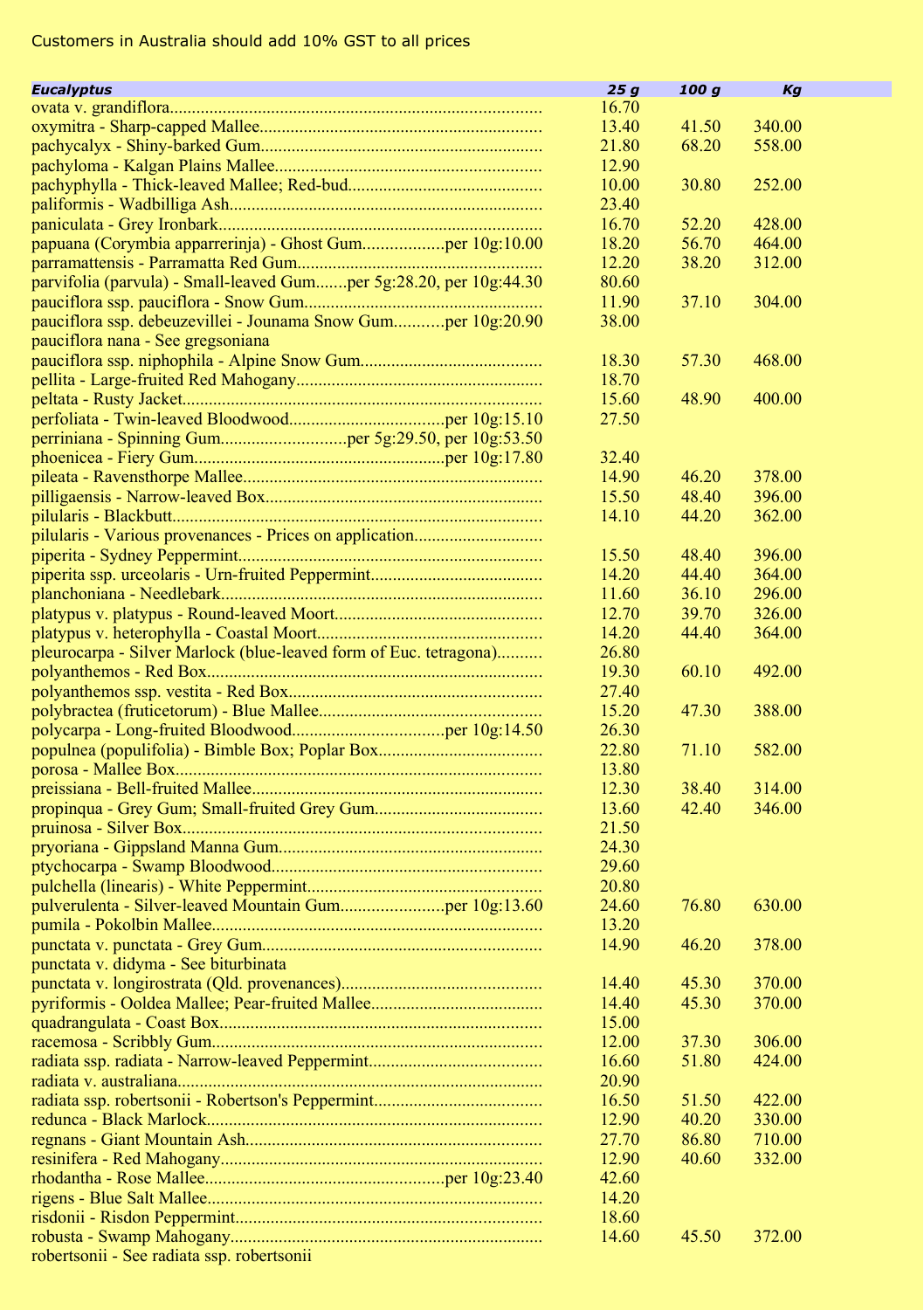| <b>Eucalyptus</b>                                          | 25g    | 100 g | Kg     |  |
|------------------------------------------------------------|--------|-------|--------|--|
|                                                            | 20.90  |       |        |  |
|                                                            | 16.40  | 50.90 | 418.00 |  |
|                                                            | 20.50  | 64.00 | 524.00 |  |
|                                                            | 27.30  |       |        |  |
|                                                            |        |       |        |  |
|                                                            | 12.90  | 40.60 | 332.00 |  |
|                                                            | 15.60  | 48.90 | 400.00 |  |
|                                                            | 19.80  |       |        |  |
| salicifolia - See amygdalina                               |        |       |        |  |
|                                                            | 17.40  | 54.40 | 446.00 |  |
|                                                            | 18.20  | 56.70 | 464.00 |  |
|                                                            | 12.60  |       |        |  |
|                                                            | 14.20  | 44.40 | 364.00 |  |
|                                                            | 15.20  | 47.60 | 390.00 |  |
| sclerophylla (haemastoma v. sclerophylla) - Scribbly Gum   | 12.90  | 40.20 | 330.00 |  |
|                                                            | 100.60 |       |        |  |
|                                                            | 12.50  |       |        |  |
|                                                            | 13.40  |       |        |  |
|                                                            | 39.60  |       |        |  |
|                                                            | 13.80  |       |        |  |
|                                                            | 26.40  |       |        |  |
|                                                            | 19.20  |       |        |  |
|                                                            | 16.40  | 50.90 | 418.00 |  |
|                                                            | 16.90  | 52.80 | 432.00 |  |
|                                                            | 20.80  | 64.80 | 530.00 |  |
|                                                            |        |       |        |  |
| sideroxylon ssp. tricarpa - See tricarpa                   |        |       |        |  |
|                                                            | 12.90  | 40.20 | 330.00 |  |
|                                                            | 11.50  | 35.50 | 292.00 |  |
|                                                            | 43.20  |       |        |  |
|                                                            | 10.60  | 33.00 | 270.00 |  |
| socialis (Central Australian source) - See Euc. eucentrica |        |       |        |  |
| sparsifolia - See oblonga                                  |        |       |        |  |
|                                                            | 14.00  | 43.70 | 358.00 |  |
| st. johnii - See globulus ssp. bicostata                   |        |       |        |  |
|                                                            | 12.40  |       |        |  |
|                                                            | 20.90  | 65.10 | 532.00 |  |
|                                                            | 15.20  | 47.60 | 390.00 |  |
|                                                            | 11.70  | 36.40 | 298.00 |  |
|                                                            | 29.10  |       |        |  |
|                                                            | 20.90  |       |        |  |
|                                                            | 9.00   | 28.00 | 230.00 |  |
|                                                            | 11.70  | 36.40 | 298.00 |  |
| stuartiana - See bridgesiana                               |        |       |        |  |
|                                                            | 45.30  |       |        |  |
|                                                            | 7.90   |       |        |  |
| subcrenulata - Tasmanian Alpine Yellow Gumper 10g:25.40    | 46.20  |       |        |  |
|                                                            | 10.20  | 31.70 | 258.00 |  |
|                                                            | 14.80  | 46.00 | 376.00 |  |
|                                                            | 20.90  |       |        |  |
|                                                            | 32.30  |       |        |  |
|                                                            | 16.70  | 52.20 | 428.00 |  |
|                                                            |        |       |        |  |
|                                                            | 24.40  |       |        |  |
|                                                            | 23.20  |       |        |  |
|                                                            | 10.20  | 31.70 | 258.00 |  |
|                                                            | 21.20  | 66.10 | 542.00 |  |
|                                                            | 11.50  | 35.50 | 292.00 |  |
| 'Torwood' (torquata x woodwardii) - Hybrid Coral Gum       | 19.20  |       |        |  |
|                                                            | 17.90  | 55.60 | 456.00 |  |
|                                                            | 14.30  |       |        |  |
| triantha - See acmenoides                                  |        |       |        |  |
|                                                            | 21.90  | 68.50 | 560.00 |  |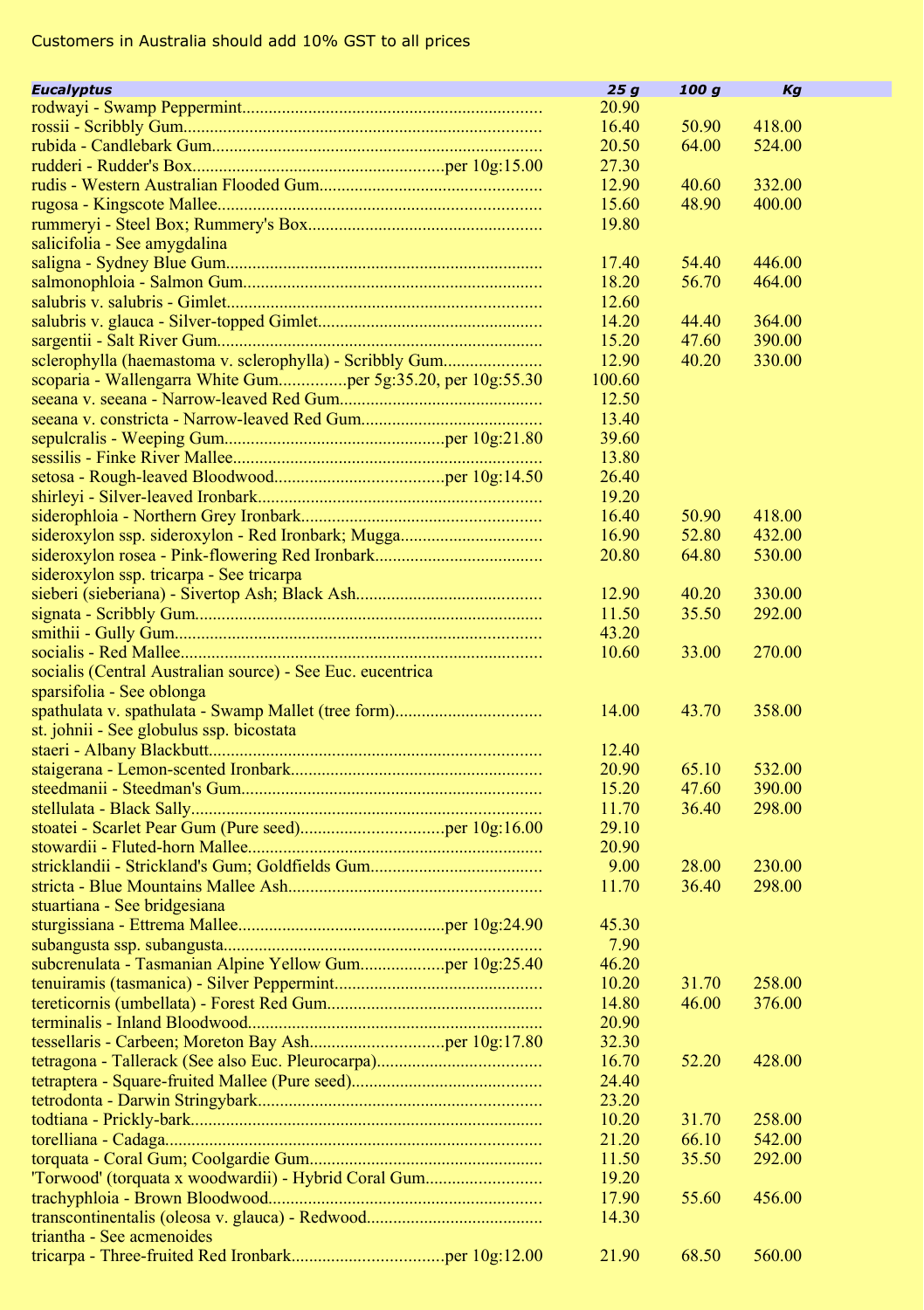| <b>Eucalyptus</b>                                              | 25q   | 100 g | Kg     |  |
|----------------------------------------------------------------|-------|-------|--------|--|
|                                                                | 29.60 |       |        |  |
| umbellata - See tereticornis                                   |       |       |        |  |
|                                                                | 15.20 | 47.30 | 388.00 |  |
|                                                                | 20.70 |       |        |  |
| urceolaris - See piperita ssp. urceolaris                      |       |       |        |  |
|                                                                | 44.50 |       |        |  |
|                                                                | 18.70 | 58.50 | 480.00 |  |
| viminalis ssp. cygnetensis (huberana) - Rough-barked Manna Gum | 18.00 | 56.20 | 460.00 |  |
| virgata - See luehmanniana                                     |       |       |        |  |
|                                                                | 12.90 | 40.20 | 330.00 |  |
|                                                                | 19.80 |       |        |  |
|                                                                | 24.70 |       |        |  |
|                                                                | 27.80 |       |        |  |
|                                                                | 18.90 | 59.10 | 484.00 |  |
|                                                                | 14.00 | 43.70 | 358.00 |  |
|                                                                | 12.10 | 37.70 | 308.00 |  |
|                                                                | 18.10 |       |        |  |
|                                                                | 19.80 |       |        |  |
|                                                                | 22.50 |       |        |  |
|                                                                | 16.60 |       |        |  |
|                                                                | 19.30 |       |        |  |

m,

## **Eugenia: See Acmena, Syzygium and Waterhousia**

| Euodia:<br>Australian evergreen flowering tree                                                                          | <b>FAMILY: Ru taceae</b>    | 25q                     |              |                           |  |
|-------------------------------------------------------------------------------------------------------------------------|-----------------------------|-------------------------|--------------|---------------------------|--|
|                                                                                                                         |                             | 10.50                   |              |                           |  |
| <b>Eustrephus:</b><br>Australian sub-tropical rainforest climber                                                        | <b>FAMILY: Philesiaceae</b> | 1000 sds<br>49.00       |              |                           |  |
| <b>Feijoa:</b><br>Evergreen flowering shrub, edible fruits                                                              | <b>FAMILY: Myrtaceae</b>    | $100$ sds<br>10.80      | 52.80        | 500 sds 1000 sds<br>88.00 |  |
| <b>Festuca:</b><br><b>Introduced ornamental grass</b><br><u>a sa sala sa sala sa sa sala sa sa</u>                      | <b>FAMILY: Poaceae</b>      | 25q<br>19.30            |              |                           |  |
| <b>Ficinia:</b><br><b>Australian tufted sedge</b><br>nodosa (prev. Isolepus nodosus; Scirpus nodosa) - Knobby Club-rush | FAMILY: Cyperaceae          | 10q<br>15.90            | 25q<br>28.90 |                           |  |
| <b>Ficus:</b><br><b>Evergreen rainforest trees</b><br><u> 1989 - Johann Stein, mars an t-Amerikaansk kommunister (</u>  | FAMILY: Moraceae            | 25q                     | 100q         | Ka                        |  |
|                                                                                                                         |                             | 20.70<br>16.80          | 52.50        | 430.00                    |  |
| <b>Flindersia:</b><br><b>Australian rainforest trees</b>                                                                | <b>FAMILY: Rutaceae</b>     | 25q                     | 100q         | Kg                        |  |
|                                                                                                                         |                             | 21.70<br>35.40<br>24.50 | 67.60        | 554.00                    |  |
|                                                                                                                         |                             | 25.00<br>28.90          | 78.30        | 642.00                    |  |
| <b>Fraxinus:</b><br>Deciduous trees, colourful foliage                                                                  | <b>FAMILY: Oleaceae</b>     | 25q                     | 100q         | Kg                        |  |
|                                                                                                                         |                             | 13.10<br>7.20           | 22.30        | 182.00                    |  |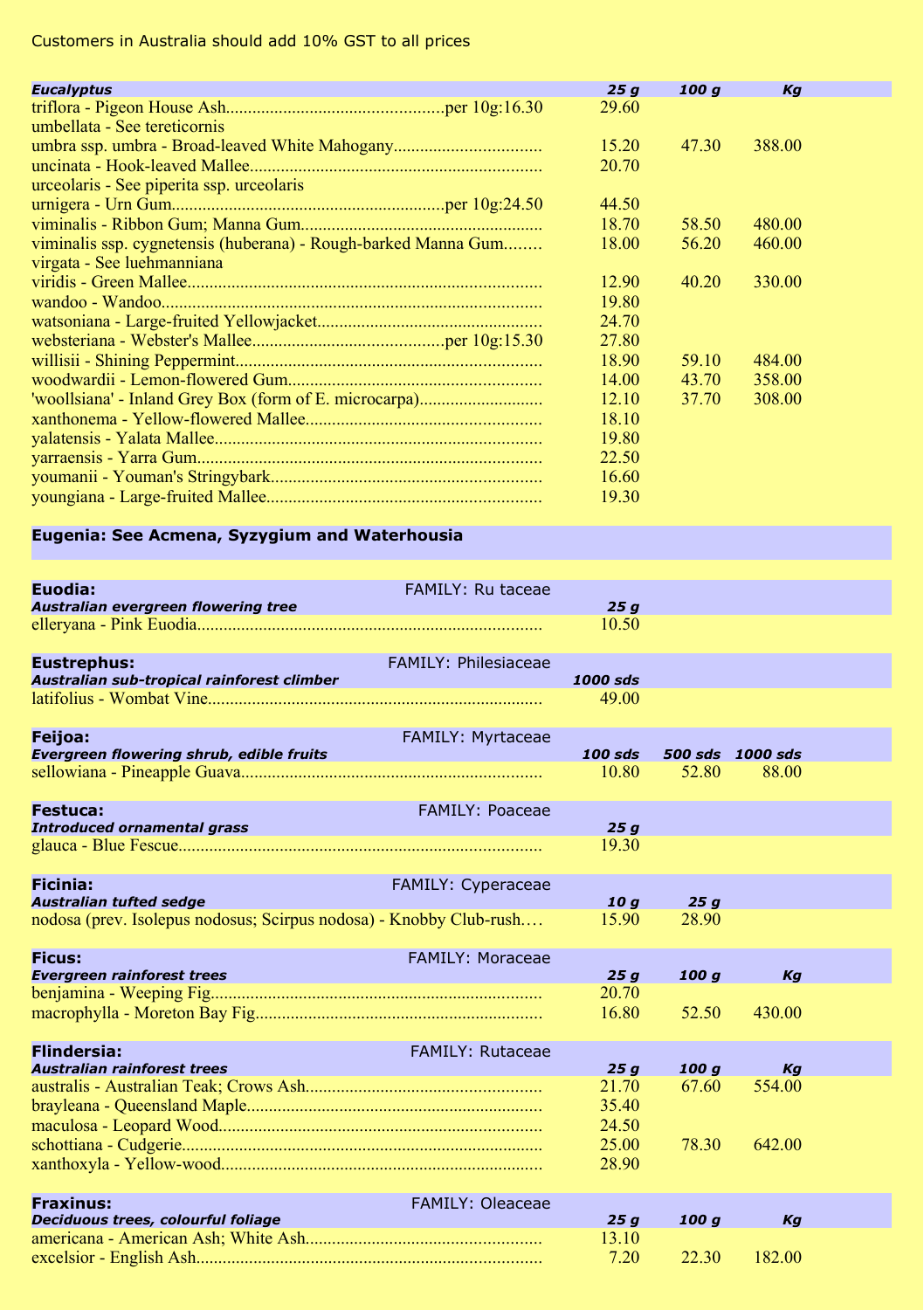| <b>Fraxinus</b>                                                                                                                                 |                            | 25g             | 100q   | Kg               |    |
|-------------------------------------------------------------------------------------------------------------------------------------------------|----------------------------|-----------------|--------|------------------|----|
|                                                                                                                                                 |                            | 7.20            | 22.30  | 182.00           |    |
|                                                                                                                                                 |                            | 11.70           |        |                  |    |
|                                                                                                                                                 |                            |                 |        |                  |    |
|                                                                                                                                                 |                            | 8.10            | 25.40  | 208.00           |    |
|                                                                                                                                                 |                            | 9.70            |        |                  |    |
|                                                                                                                                                 |                            | 11.70           |        |                  |    |
|                                                                                                                                                 |                            |                 |        |                  |    |
|                                                                                                                                                 |                            |                 |        |                  |    |
| Gahnia:<br>Australian perennial sedges<br>8spera - Pavel S                                                                                      | FAMILY: Cyperaceae         |                 |        |                  |    |
|                                                                                                                                                 |                            | 25g             | 100 g  | Кg               |    |
|                                                                                                                                                 |                            | 9.20            | 28.50  | 234.00           |    |
|                                                                                                                                                 |                            | 13.70           | 42.90  | 352.00           |    |
|                                                                                                                                                 |                            | 7.40            | 23.00  | 188.00           |    |
|                                                                                                                                                 |                            |                 |        |                  |    |
|                                                                                                                                                 |                            |                 |        |                  |    |
| Geijera:                                                                                                                                        | FAMILY: Rutaceae           |                 |        |                  |    |
| Australian evergreen tree                                                                                                                       |                            | 25g             | 100 g  | Kg               |    |
|                                                                                                                                                 |                            | 14.60           | 45.50  | 372.00           |    |
|                                                                                                                                                 |                            |                 |        |                  |    |
| Genista:                                                                                                                                        | <b>FAMILY: Fabaceae</b>    |                 |        |                  |    |
| <b>Brooms - Evergreen flowering shrubs</b>                                                                                                      |                            | 25g             |        |                  |    |
|                                                                                                                                                 |                            |                 |        |                  |    |
|                                                                                                                                                 |                            | 13.10           |        |                  |    |
|                                                                                                                                                 |                            |                 |        |                  |    |
| Ginkgo:                                                                                                                                         | FAMILY: Ginkgoaceae        |                 |        |                  |    |
| Deciduous tree, colourful foliage                                                                                                               |                            | 25g             | 100 g  | Kg               |    |
|                                                                                                                                                 |                            | 7.40            | 23.00  | 188.00           |    |
|                                                                                                                                                 |                            |                 |        |                  |    |
|                                                                                                                                                 |                            |                 |        |                  |    |
| Gleditsia:                                                                                                                                      | FAMILY: Caesalpiniaceae    |                 |        |                  |    |
| <b>Deciduous trees</b><br><b>Contract Contract Contract Contract Contract Contract Contract Contract Contract Contract Contract Contract Co</b> |                            | 25g             | 100 g  | Kg               |    |
|                                                                                                                                                 |                            | 5.60            | 17.30  | 142.00           |    |
|                                                                                                                                                 |                            | 6.40            | 19.90  | 162.00           |    |
|                                                                                                                                                 |                            |                 |        |                  |    |
|                                                                                                                                                 |                            |                 |        |                  |    |
| <b>Glochidion:</b>                                                                                                                              | FAMILY: Euphorbiaceae      |                 |        |                  |    |
| Australian rainforest tree                                                                                                                      |                            | <b>250 sds</b>  |        | 500 sds 1000 sds |    |
|                                                                                                                                                 |                            | 35.50           | 64.00  | 107.00           |    |
|                                                                                                                                                 |                            |                 |        |                  |    |
| <b>Gmelina:</b>                                                                                                                                 | <b>FAMILY: Verbenaceae</b> |                 |        |                  |    |
| <b>Australian rainforest tree</b>                                                                                                               |                            | <b>250 sds</b>  |        | 500 sds 1000 sds |    |
|                                                                                                                                                 |                            | 68.50           | 123.50 | 205.00           |    |
|                                                                                                                                                 |                            |                 |        |                  |    |
|                                                                                                                                                 |                            |                 |        |                  |    |
| Gompholobium:                                                                                                                                   | <b>FAMILY: Fabaceae</b>    |                 |        |                  |    |
| Wedge-peas - Australian flowering shrubs                                                                                                        |                            | 5 g             | 10g    |                  |    |
|                                                                                                                                                 |                            | 16.40           | 27.30  |                  |    |
|                                                                                                                                                 |                            | 15.10           | 25.10  |                  |    |
|                                                                                                                                                 |                            |                 |        |                  |    |
|                                                                                                                                                 |                            | 10.20           | 16.90  |                  |    |
|                                                                                                                                                 |                            | 17.90           | 29.60  |                  |    |
|                                                                                                                                                 |                            |                 |        |                  |    |
| Goodia:                                                                                                                                         | <b>FAMILY: Fabaceae</b>    |                 |        |                  |    |
| <b>Australian flowering shrub</b>                                                                                                               |                            | 25g             | 100 g  | Kg               |    |
|                                                                                                                                                 |                            | 11.10           | 34.80  | 284.00           |    |
|                                                                                                                                                 |                            |                 |        |                  |    |
|                                                                                                                                                 |                            |                 |        |                  |    |
| Gossypium:                                                                                                                                      | FAMILY: Malvaceae          |                 |        |                  |    |
| <b>Australian flowering shrubs</b>                                                                                                              |                            | 10 g            | 25g    |                  |    |
|                                                                                                                                                 |                            | 15.90           | 28.90  |                  |    |
|                                                                                                                                                 |                            | 15.90           | 28.90  |                  |    |
|                                                                                                                                                 |                            |                 |        |                  |    |
|                                                                                                                                                 |                            |                 |        |                  |    |
| <b>Grevillea:</b>                                                                                                                               | <b>FAMILY: Proteaceae</b>  |                 |        |                  |    |
| <b>Australian flowering shrubs and trees</b>                                                                                                    |                            | 10 <sub>g</sub> | 25g    | 100 g            | Kq |
|                                                                                                                                                 |                            | 30.90           |        |                  |    |
|                                                                                                                                                 |                            | 29.60           | 53.70  |                  |    |
|                                                                                                                                                 |                            | 19.30           | 35.00  |                  |    |
|                                                                                                                                                 |                            |                 |        |                  |    |
|                                                                                                                                                 |                            | 46.80           |        |                  |    |
|                                                                                                                                                 |                            | 11.10           | 20.10  |                  |    |
|                                                                                                                                                 |                            |                 |        |                  |    |
|                                                                                                                                                 |                            | 26.80           |        |                  |    |
|                                                                                                                                                 |                            |                 |        |                  |    |
|                                                                                                                                                 |                            | 16.30<br>21.70  | 29.40  |                  |    |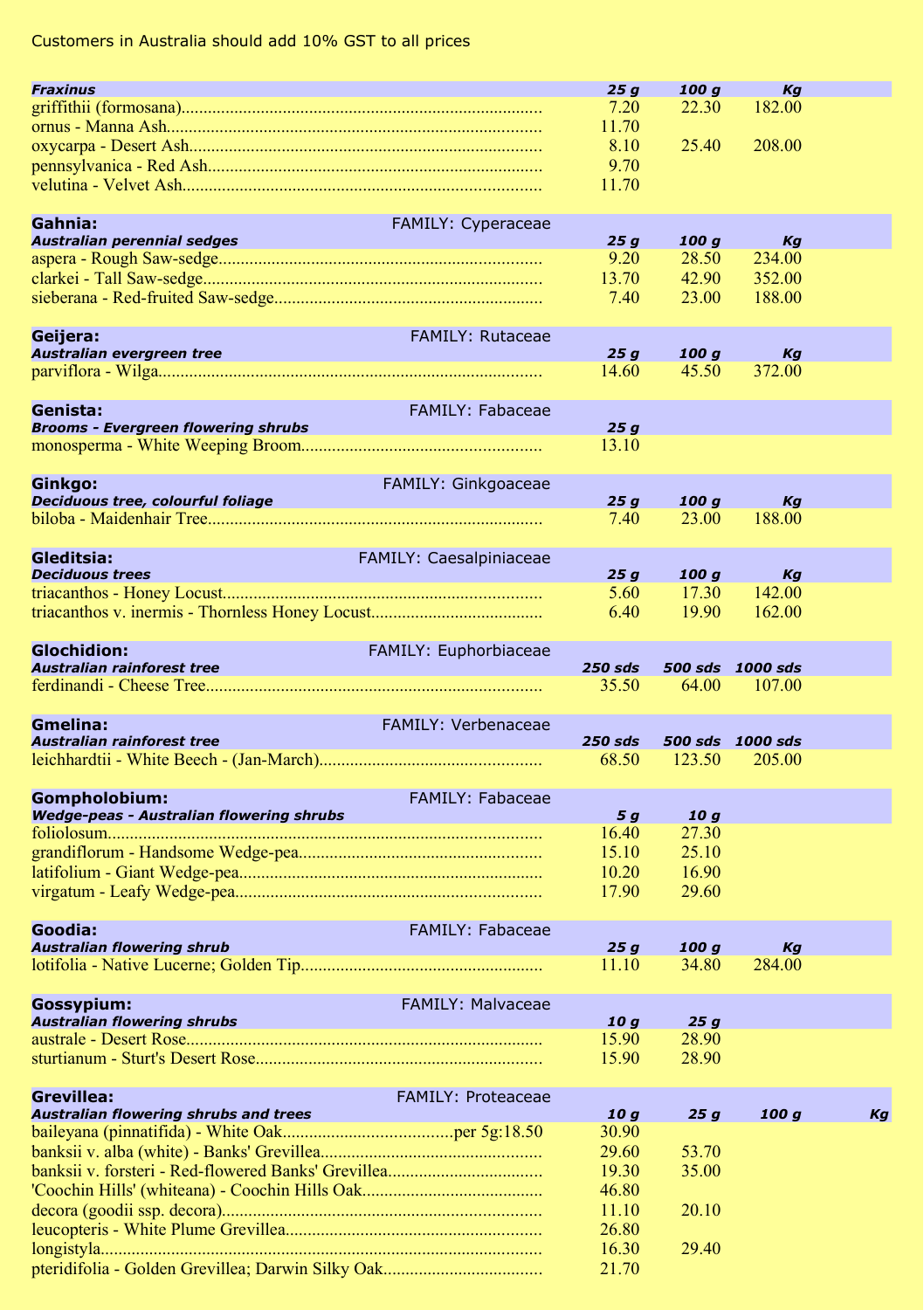| Grevillea                                                            |                           | 10 g<br>13.20 | 25g<br>23.90 | 100 g | Kg     |
|----------------------------------------------------------------------|---------------------------|---------------|--------------|-------|--------|
|                                                                      |                           |               | 14.60        | 45.50 | 372.00 |
|                                                                      |                           | 8.00          |              |       |        |
|                                                                      |                           | 13.30         | 24.00        |       |        |
|                                                                      |                           | 28.00         |              |       |        |
|                                                                      |                           | 13.20         |              |       |        |
|                                                                      |                           | 13.30         | 24.00        |       |        |
|                                                                      |                           | 21.60         |              |       |        |
|                                                                      |                           |               |              |       |        |
| Guichenotia:                                                         | FAMILY: Sterculiaceae     |               |              |       |        |
| <b>Australian flowering shrub</b>                                    |                           | 25g           |              |       |        |
|                                                                      |                           | 21.60         |              |       |        |
|                                                                      |                           |               |              |       |        |
| Hakea:                                                               | <b>FAMILY: Proteaceae</b> |               |              |       |        |
| Australian flowering shrubs and small trees - ALL SPECIES PURE SEED. |                           | 5 g           | 10q          |       |        |
|                                                                      |                           | 34.00         | 56.70        |       |        |
|                                                                      |                           | 25.60         | 42.60        |       |        |
|                                                                      |                           | 33.10         | 55.00        |       |        |
|                                                                      |                           | 22.70         | 37.80        |       |        |
|                                                                      |                           | 28.90         | 48.00        |       |        |
|                                                                      |                           | 15.80         | 26.30        |       |        |
|                                                                      |                           | 70.10         | 116.70       |       |        |
|                                                                      |                           | 21.00         | 34.90        |       |        |
| drupacea - See suaveolens                                            |                           |               |              |       |        |
|                                                                      |                           | 25.50         | 42.40        |       |        |
|                                                                      |                           | 22.00         | 36.60        |       |        |
|                                                                      |                           | 10.00         | 16.60        |       |        |
|                                                                      |                           | 26.20         | 43.50        |       |        |
|                                                                      |                           | 12.10         | 20.00        |       |        |
|                                                                      |                           | 23.60         | 39.40        |       |        |
|                                                                      |                           | 17.50         | 29.20        |       |        |
|                                                                      |                           | 18.90         | 31.60        |       |        |
|                                                                      |                           | 48.20         | 80.10        |       |        |
|                                                                      |                           | 12.70         | 21.20        |       |        |
|                                                                      |                           | 28.60         | 47.50        |       |        |
|                                                                      |                           | 31.10         | 51.80        |       |        |
|                                                                      |                           | 19.50         | 32.40        |       |        |
|                                                                      |                           | 23.60         | 39.30        |       |        |
|                                                                      |                           | 17.80         | 29.50        |       |        |
|                                                                      |                           |               | 28.00        |       |        |
|                                                                      |                           | 16.90         |              |       |        |
|                                                                      |                           | 18.50         | 30.80        |       |        |
|                                                                      |                           | 19.20         | 32.00        |       |        |
|                                                                      |                           | 26.20         | 43.50        |       |        |
|                                                                      |                           | 26.50         | 44.10        |       |        |
|                                                                      |                           | 17.90         | 29.70        |       |        |
|                                                                      |                           | 20.10         | 33.40        |       |        |
|                                                                      |                           | 19.90         | 33.20        |       |        |
|                                                                      |                           | 16.20         | 26.90        |       |        |
|                                                                      |                           | 18.60         | 30.90        |       |        |
|                                                                      |                           | 13.10         | 21.70        |       |        |
|                                                                      |                           | 25.50         | 42.40        |       |        |
|                                                                      |                           | 19.30         | 32.10        |       |        |
|                                                                      |                           | 25.30         | 41.90        |       |        |
|                                                                      |                           | 41.10         | 68.50        |       |        |
|                                                                      |                           |               |              |       |        |
| Hardenbergia:                                                        | FAMILY: Fabaceae          |               |              |       |        |

| 25 a  | 100 a  | Kа      |  |
|-------|--------|---------|--|
| 17.90 | 56.00  | 458.00  |  |
| 46.80 | 146.30 | 1198.00 |  |
| 50.10 |        |         |  |
| 16.40 |        |         |  |
|       |        |         |  |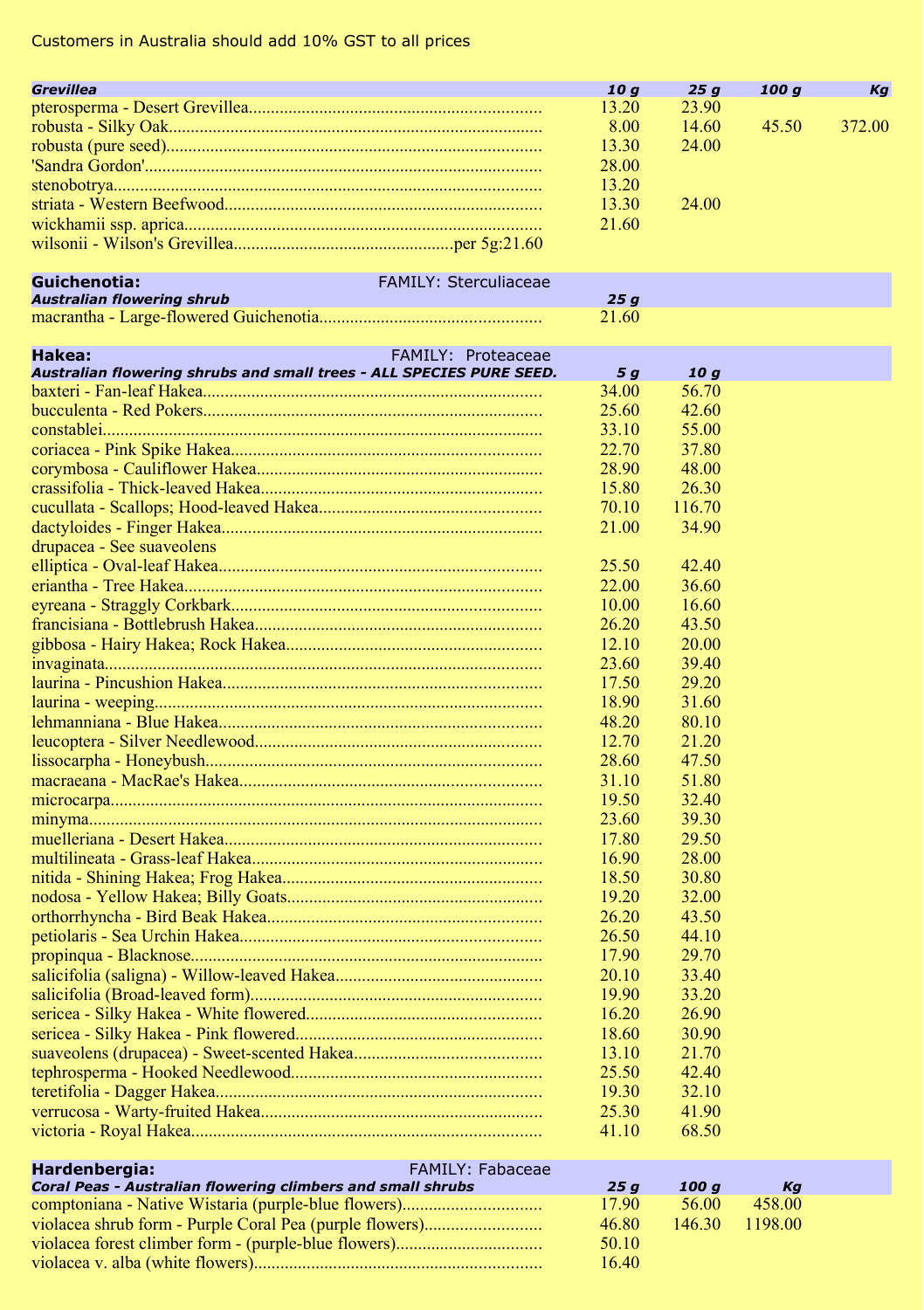| Hardenbergia                                                                          |                             | 25g             | 100q             | Kg               |  |
|---------------------------------------------------------------------------------------|-----------------------------|-----------------|------------------|------------------|--|
|                                                                                       |                             | 18.90           |                  |                  |  |
|                                                                                       |                             |                 |                  |                  |  |
| Harpephyllum:                                                                         | FAMILY: Anacardiaceae       |                 |                  |                  |  |
| <b>Evergreen tree</b>                                                                 |                             |                 | 250 sds 1000 sds |                  |  |
|                                                                                       |                             | 12.00           | 36.00            |                  |  |
|                                                                                       |                             |                 |                  |                  |  |
| Harpullia:                                                                            | <b>FAMILY: Sapindaceae</b>  |                 |                  |                  |  |
| <b>Australian rainforest tree</b>                                                     |                             | 25g             |                  |                  |  |
|                                                                                       |                             | 13.20           |                  |                  |  |
|                                                                                       |                             |                 |                  |                  |  |
| <b>Helichrysum:</b>                                                                   | <b>FAMILY: Asteraceae</b>   |                 |                  |                  |  |
| <b>Strawflower - Australian annual wildflower</b>                                     |                             |                 |                  |                  |  |
| apiculatum - See Chrysocephalum apiculatum                                            |                             |                 |                  |                  |  |
| bracteatum - See Xerochrysum bracteatum<br>diosmifolium - See Ozothamnus diosmifolius |                             |                 |                  |                  |  |
|                                                                                       |                             |                 |                  |                  |  |
|                                                                                       |                             |                 |                  |                  |  |
| <b>Helipterum:</b><br>Paper Daisies - Australian annual wildflowers                   | <b>FAMILY: Asteraceae</b>   | 10g             | 25g              |                  |  |
| floribundum (Rhodanthe floribunda) - Large White Paper Daisy                          |                             | 21.30           | 38.60            |                  |  |
| roseum (Rhodanthe chlorocephala ssp. rosea) - Pink Paper Daisy                        |                             | 8.10            | 14.80            |                  |  |
|                                                                                       |                             |                 |                  |                  |  |
| <b>Heterodendron: See Alectryon</b>                                                   |                             |                 |                  |                  |  |
|                                                                                       |                             |                 |                  |                  |  |
|                                                                                       |                             |                 |                  |                  |  |
| <b>Hibbertia:</b>                                                                     | <b>FAMILY: Dilleniaceae</b> |                 |                  |                  |  |
| <b>Australian flowering shrub</b>                                                     |                             | <b>100 sds</b>  |                  | 500 sds 1000 sds |  |
| scandens - Guinea Flower                                                              |                             | 8.80            | 42.00            | 70.00            |  |
|                                                                                       |                             |                 |                  |                  |  |
| <b>Hovea:</b>                                                                         | <b>FAMILY: Fabaceae</b>     |                 |                  |                  |  |
| <b>Australian flowering shrubs</b>                                                    |                             | 10 g            | 25g              |                  |  |
|                                                                                       |                             | 14.40           | 26.10            |                  |  |
|                                                                                       |                             | 12.30           | 22.30            |                  |  |
|                                                                                       |                             | 13.50           | 24.50            |                  |  |
|                                                                                       |                             | 14.40           | 26.10            |                  |  |
|                                                                                       |                             | 14.10           | 25.70            |                  |  |
|                                                                                       |                             | 16.70           | 30.20            |                  |  |
|                                                                                       |                             |                 |                  |                  |  |
| Howea: (Syn. Kentia)<br><b>Palms</b>                                                  | <b>FAMILY: Arecaceae</b>    |                 |                  |                  |  |
| belmoreana (Kentia belmoreana) - Curly Palm - Price on application                    |                             |                 |                  |                  |  |
| forsterana (Kentia forsterana) - Kentia Palm (Jan-Apr) - Price on application         |                             |                 |                  |                  |  |
|                                                                                       |                             |                 |                  |                  |  |
| Hymenanthera:                                                                         | <b>FAMILY: Violaceae</b>    |                 |                  |                  |  |
| Australian evergreen flowering shrub                                                  |                             | 10 <sub>g</sub> |                  |                  |  |
|                                                                                       |                             | 14.10           |                  |                  |  |
|                                                                                       |                             |                 |                  |                  |  |
| Hymenosporum:                                                                         | FAMILY: Pittosporaceae      |                 |                  |                  |  |
| Australian rainforest tree                                                            |                             | 25g             |                  |                  |  |
|                                                                                       |                             | 22.90           |                  |                  |  |
|                                                                                       |                             |                 |                  |                  |  |
| Hypocalymma:                                                                          | <b>FAMILY: Myrtaceae</b>    |                 |                  |                  |  |
| <b>Australian flowering shrubs</b>                                                    |                             | 5 g             | 10 g             |                  |  |
|                                                                                       |                             | 11.90           | 19.70            |                  |  |
|                                                                                       |                             | 27.50           |                  |                  |  |
|                                                                                       |                             |                 |                  |                  |  |
| Imperata:<br>Australian rhizomatous perennial grass                                   | <b>FAMILY: Poaceae</b>      | 25g             | 100 g            | Кg               |  |
|                                                                                       |                             | 10.90           | 34.00            | 278.00           |  |
|                                                                                       |                             | 32.50           | 101.90           | 834.00           |  |
|                                                                                       |                             |                 |                  |                  |  |
| Indigofera:                                                                           | FAMILY: Fabaceae            |                 |                  |                  |  |
| <b>Australian flowering shrub</b>                                                     |                             | 25g             | 100g             | Kg               |  |
|                                                                                       |                             | 19.20           | 59.80            | 490.00           |  |
|                                                                                       |                             |                 |                  |                  |  |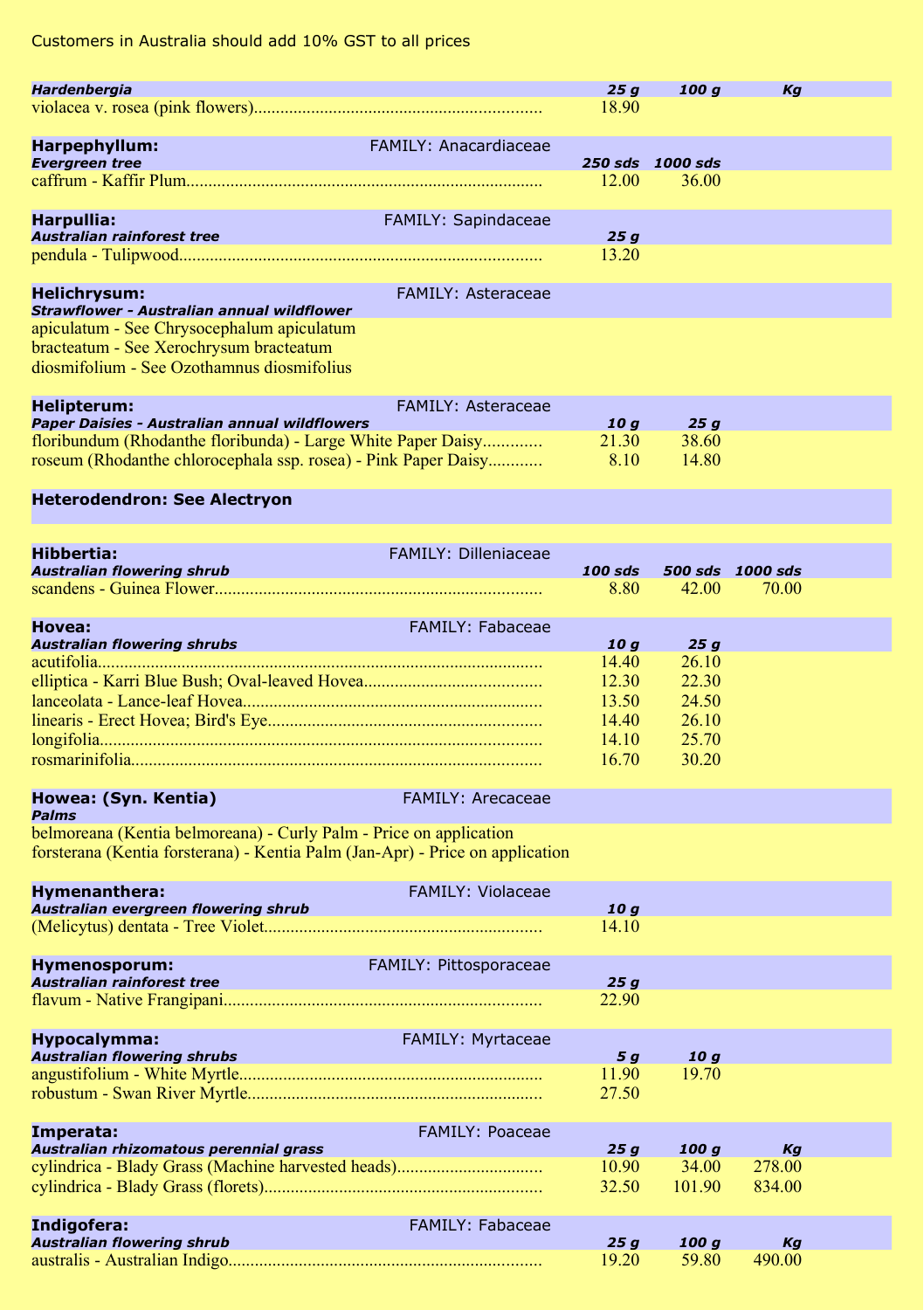## **Isolepus: See Ficinia**

| Isopogon:                                            | <b>FAMILY: Proteaceae</b>   |       |       |        |        |
|------------------------------------------------------|-----------------------------|-------|-------|--------|--------|
| <b>Drumsticks - Australian flowering shrubs</b>      |                             | 1q    | 25 a  | 100 a  | Kg     |
|                                                      |                             | 9.16  |       |        |        |
| anemonifolius - Broadleaf Drumsticks (Reveg'n grade) |                             |       | 9.20  | 28.80  | 236.00 |
|                                                      |                             | 10.65 |       |        |        |
| anethifolius - Narrowleaf Drumsticks (Reveg'n grade) |                             |       | 10.00 | 30.80  | 252.00 |
|                                                      |                             | 10.70 |       |        |        |
|                                                      |                             |       | 10.90 |        |        |
|                                                      |                             |       |       |        |        |
| Jacaranda:                                           | <b>FAMILY: Bignoniaceae</b> |       |       |        |        |
| <b>Flowering semi-deciduous tree</b>                 |                             | 25a   | 100 a | Kа     |        |
|                                                      |                             | 11.00 | 34.60 | 282.00 |        |
|                                                      |                             |       |       |        |        |
| Jacksonia:                                           | <b>FAMILY: Fabaceae</b>     |       |       |        |        |
| <b>Australian flowering shrub</b>                    |                             | 25a   | 100 a | Kа     |        |
|                                                      |                             | 24.70 | 77.00 | 632.00 |        |
|                                                      |                             |       |       |        |        |

## **Joycea pallida: See Austrodanthonia pallida**

| Juncus:                                                         | FAMILY: Juncaceae |       |       |       |         |
|-----------------------------------------------------------------|-------------------|-------|-------|-------|---------|
| <b>Rushes - Australian annual and perennial wet-land plants</b> |                   | 10 a  | 25 a  | 100 a | Кa      |
|                                                                 |                   | 22.10 | 40.10 | 12540 | 1028.00 |
|                                                                 |                   | 12.50 | 22.60 |       |         |
|                                                                 |                   | 22.10 | 40.10 | 12540 | 1028.00 |
|                                                                 |                   |       |       |       |         |
| Kennedia:                                                       | FAMILY: Fabaceae  |       |       |       |         |

| <b>Australian flowering climbers and ground covers</b>             | 25a   | 100 a | Kа     |
|--------------------------------------------------------------------|-------|-------|--------|
|                                                                    | 38.60 |       |        |
|                                                                    | 22.30 |       |        |
|                                                                    | 27.30 | 85.20 | 698.00 |
|                                                                    | 26.10 |       |        |
|                                                                    | 22.60 | 70.50 | 578.00 |
| microphylla                                                        |       |       |        |
| - Miniature Creeper (brick red flowers)per 5g:23.90, per 10g:37.60 | 68.30 |       |        |
|                                                                    | 18.60 | 58.00 | 476.00 |
| prostrata                                                          |       |       |        |
| - Running Postman; Scarlet Runner (scarlet flowers)per 10g:18.00   |       |       |        |
|                                                                    | 22.90 |       |        |
|                                                                    | 15.40 | 48.00 | 394.00 |
|                                                                    |       |       |        |

#### **Kentia: See Howea**

| Koelreuteria:<br><b>Flowering deciduous tree</b> | FAMILY: Sapindaceae      | 25q   | 100 a | Kа     |        |
|--------------------------------------------------|--------------------------|-------|-------|--------|--------|
|                                                  |                          | 6.10  | 18.80 | 154.00 |        |
| Kunzea:                                          | <b>FAMILY: Myrtaceae</b> |       |       |        |        |
| <b>Australian flowering shrubs</b>               |                          | 10 a  | 25 a  | 100 a  | Ka     |
|                                                  |                          | 8.30  | 1520  | 47.30  | 388.00 |
|                                                  |                          | 12.20 | 22.00 | 69.00  | 566.00 |
|                                                  |                          | 12.30 | 22.30 |        |        |
|                                                  |                          | 8.20  | 14.90 | 4620   | 378.00 |
|                                                  |                          | 12.70 | 23.00 |        |        |
|                                                  |                          | 15.70 |       |        |        |
|                                                  |                          | 12.30 | 22.30 |        |        |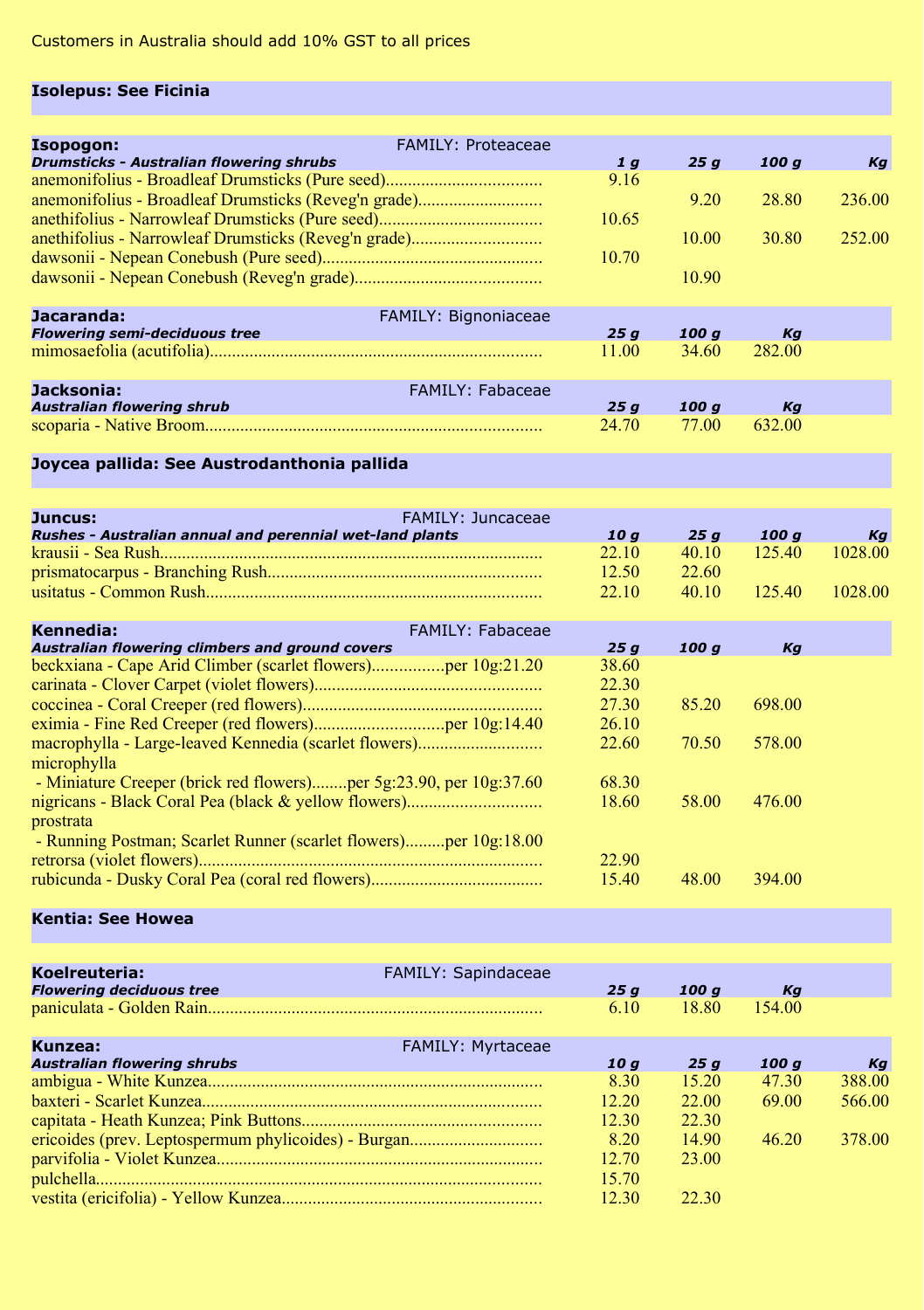| Lagunaria:                                             | <b>FAMILY: Malvaceae</b>  |                 |                            |                  |
|--------------------------------------------------------|---------------------------|-----------------|----------------------------|------------------|
| <b>Australian flowering tree</b>                       |                           | 25 g            |                            |                  |
|                                                        |                           | 18.30           |                            |                  |
|                                                        |                           |                 |                            |                  |
| Lambertia:                                             | <b>FAMILY: Proteaceae</b> |                 |                            |                  |
| <b>Australian flowering shrub</b>                      |                           | 26.40           | 100 sds 1000 sds<br>211.00 |                  |
|                                                        |                           |                 |                            |                  |
| Lepidosperma:                                          | FAMILY: Cyperaceae        |                 |                            |                  |
| Australian tufted perennial sedge                      |                           | 25g             | 100 g                      | Kg               |
|                                                        |                           | 24.30           | 76.10                      | 622.00           |
| Leptospermum:                                          | FAMILY: Myrtaceae         |                 |                            |                  |
| Tea Trees - Australian flowering shrubs                |                           | 25q             | 100 g                      | Kg               |
|                                                        |                           | 17.70           | 55.10                      | 452.00           |
| attenuatum - See trinervium                            |                           |                 |                            |                  |
|                                                        |                           | 21.70           |                            |                  |
|                                                        |                           | 10.70           | 33.50                      | 274.00           |
| citratum - See petersonii                              |                           |                 |                            |                  |
|                                                        |                           | 8.50            | 26.40                      | 216.00           |
|                                                        |                           | 16.40           |                            |                  |
|                                                        |                           | 22.60           |                            |                  |
|                                                        |                           | 19.30           | 60.10                      | 492.00           |
| flavescens - See polygalifolium                        |                           |                 | 39.70                      |                  |
|                                                        |                           | 12.70<br>16.70  | 52.20                      | 326.00<br>428.00 |
|                                                        |                           | 17.30           |                            |                  |
|                                                        |                           | 8.80            | 27.20                      | 222.00           |
|                                                        |                           | 14.70           | 45.70                      | 374.00           |
|                                                        |                           | 10.50           | 32.60                      | 268.00           |
|                                                        |                           | 15.00           |                            |                  |
| longifolium - See madidum                              |                           |                 |                            |                  |
|                                                        |                           | 22.90           |                            |                  |
|                                                        |                           | 18.10           |                            |                  |
|                                                        |                           | 37.80           |                            |                  |
|                                                        |                           | 22.30           |                            |                  |
|                                                        |                           | 18.80           | 58.70                      | 482.00           |
|                                                        |                           | 17.30           | 54.10                      | 444.00           |
|                                                        |                           | 11.20           | 35.00                      | 286.00           |
|                                                        |                           | 8.90            | 27.70                      | 226.00           |
| phylicoides - See Kunzea ericoides                     |                           |                 |                            |                  |
| polygalifolium (flavescens) - Common Tea Tree; Tantoon |                           | 7.90            | 24.60                      | 202.00           |
| pubescens - See lanigerum                              |                           |                 |                            |                  |
| rotundifolium - See scoparium v. rotundifolium         |                           |                 |                            |                  |
| scoparium v. scoparium - Broom Tea Tree; Manuka        |                           | 17.30           |                            |                  |
|                                                        |                           | 19.00           |                            |                  |
|                                                        |                           | 12.30           | 38.40                      | 314.00           |
|                                                        |                           | 14.90           | 46.20                      | 378.00           |
|                                                        |                           | 10.00           | 31.10                      | 254.00           |
|                                                        |                           | 21.70           |                            |                  |
|                                                        |                           | 9.00            | 28.00                      | 230.00           |
|                                                        |                           | 19.70           | 61.40                      | 502.00           |
| Leucochrysum:                                          | <b>FAMILY: Asteraceae</b> |                 |                            |                  |
| Australian perennial wildflower                        |                           | 10 <sub>g</sub> |                            |                  |
|                                                        |                           | 27.80           |                            |                  |
|                                                        |                           |                 |                            |                  |
| Linospadix:                                            | <b>FAMILY: Arecaceae</b>  |                 |                            |                  |
| Palm                                                   |                           |                 | 500 sds 1000 sds           |                  |
|                                                        |                           | 40.50           | 67.00                      |                  |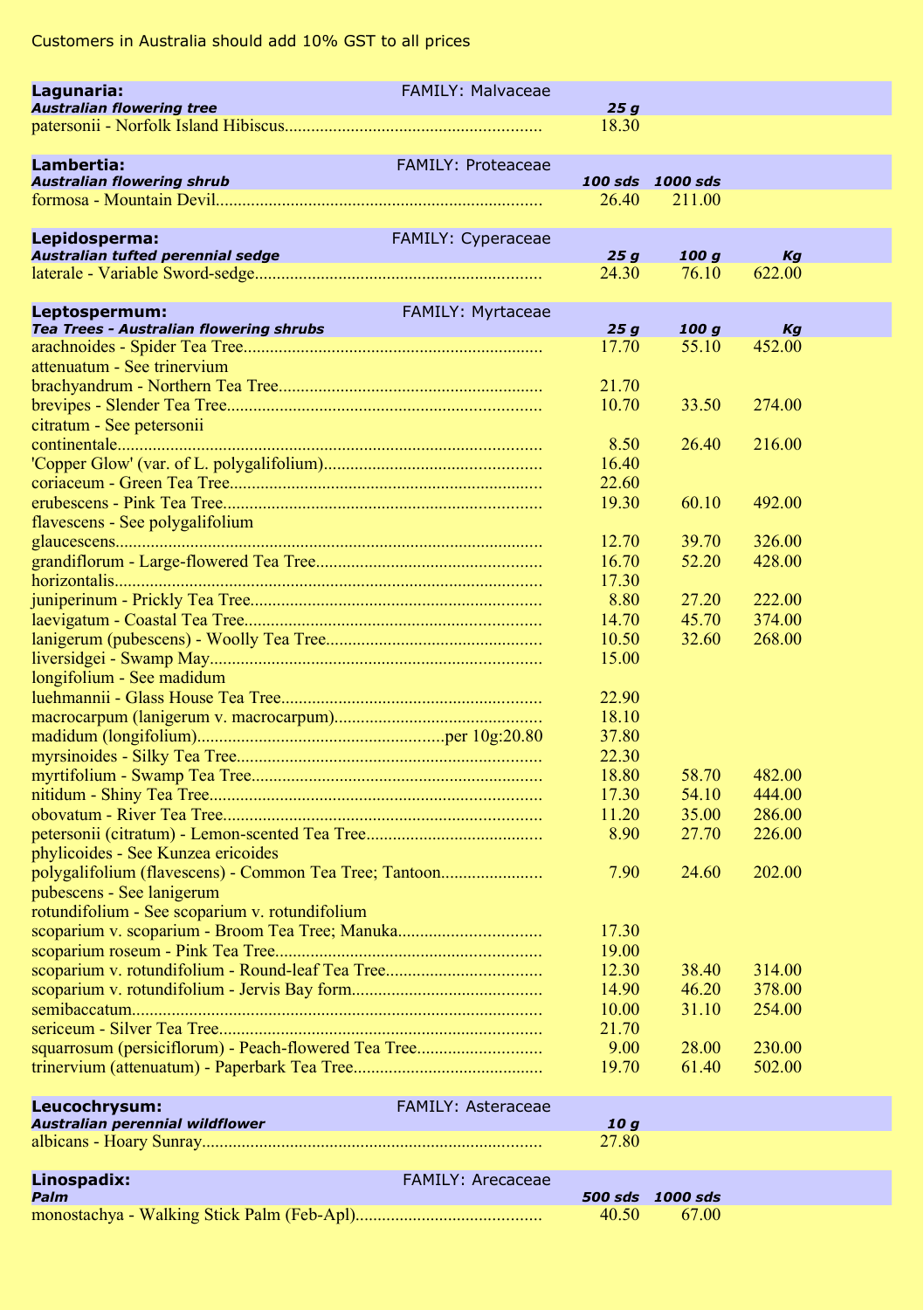| Liquidambar:                                                   | FAMILY: Hamamelidaceae          |                 |                            |        |        |
|----------------------------------------------------------------|---------------------------------|-----------------|----------------------------|--------|--------|
| Deciduous trees, colourful foliage                             |                                 | 25g             |                            |        |        |
| styraciflua (pure seed) - American Sweetgumper 10g:29.70       |                                 | 24.60<br>54.00  |                            |        |        |
|                                                                |                                 |                 |                            |        |        |
| Liriodendron:                                                  | FAMILY: Magnoliaceae            |                 |                            |        |        |
| <b>Deciduous tree</b>                                          |                                 | 25g             |                            |        |        |
|                                                                |                                 | 15.90           |                            |        |        |
|                                                                |                                 |                 |                            |        |        |
| Liriope:                                                       | <b>FAMILY: Liliaceae</b>        |                 |                            |        |        |
| <b>Turf Lilies - Perennial flowering lilies</b>                |                                 |                 | 500 sds 1000 sds 10000 sds |        |        |
|                                                                |                                 | 54.50           | 91.00                      | 728.00 |        |
|                                                                |                                 | 54.50           | 91.00                      | 728.00 |        |
| <b>Livistona:</b>                                              | <b>FAMILY: Arecaceae</b>        |                 |                            |        |        |
| <b>Palms</b>                                                   |                                 |                 | 500 sds 1000 sds           |        |        |
|                                                                |                                 | 31.00           | 51.00                      |        |        |
|                                                                |                                 | 36.00           | 60.00                      |        |        |
|                                                                |                                 |                 |                            |        |        |
| Lomandra:                                                      | <b>FAMILY: Xanthorrhoeaceae</b> |                 |                            |        |        |
| Australian perennial tussock-forming plants, strap-like leaves |                                 | 25g             | 100 g                      | Kg     |        |
|                                                                |                                 | 18.10           | 56.50                      | 462.00 |        |
|                                                                |                                 | 12.80           | 40.00                      | 328.00 |        |
|                                                                |                                 | 8.80            | 27.20                      | 222.00 |        |
|                                                                |                                 | 11.00           | 34.20                      | 280.00 |        |
|                                                                |                                 | 16.70           | 52.00                      | 426.00 |        |
|                                                                |                                 |                 |                            |        |        |
| Lomatia:                                                       | <b>FAMILY: Proteaceae</b>       |                 |                            |        |        |
| <b>Australian flowering shrub</b>                              |                                 | 10 g<br>19.90   | 25g<br>36.10               |        |        |
|                                                                |                                 |                 |                            |        |        |
| Lophostemon:                                                   | FAMILY: Myrtaceae               |                 |                            |        |        |
| Australian rainforest tree                                     |                                 | 25g             | 100 g                      | Kg     |        |
|                                                                |                                 | 7.60            | 23.90                      | 194.00 |        |
|                                                                |                                 | 10.10           | 31.40                      | 256.00 |        |
|                                                                |                                 |                 |                            |        |        |
| Macadamia:                                                     | <b>FAMILY: Proteaceae</b>       |                 |                            |        |        |
| Australian rainforest tree - edible nuts                       |                                 | Kq              |                            |        |        |
|                                                                |                                 | 34.00           |                            |        |        |
|                                                                |                                 |                 |                            |        |        |
| <b>Melaleuca:</b><br><b>Paperbarks and Honey Myrtles</b>       | <b>FAMILY: Myrtaceae</b>        |                 |                            |        |        |
| - Australian flowering shrubs and small trees                  |                                 | 10 <sub>g</sub> | 25g                        | 100 g  | Kg     |
|                                                                |                                 | 9.10            |                            |        |        |
|                                                                |                                 | 7.30            | 13.10                      |        |        |
|                                                                |                                 | 7.90            | 14.30                      | 44.70  | 366.00 |
|                                                                |                                 | 7.50            | 13.60                      | 42.40  | 346.00 |
|                                                                |                                 | 13.30           | 24.10                      |        |        |
|                                                                |                                 | 5.00            | 9.20                       | 28.50  | 234.00 |
|                                                                |                                 | 8.00            | 14.60                      | 45.50  | 372.00 |
|                                                                |                                 | 10.20           | 18.40                      | 57.50  | 470.00 |
|                                                                |                                 | 14.10           | 25.70                      |        |        |
|                                                                |                                 | 23.60           | 42.90                      |        |        |
|                                                                |                                 | 15.70           |                            |        |        |
|                                                                |                                 | 20.20           | 36.60                      |        |        |
|                                                                |                                 | 11.00           | 19.90                      | 62.20  | 510.00 |
|                                                                |                                 | 14.20           | 25.70                      | 80.50  | 660.00 |
|                                                                |                                 | 7.70            | 14.00                      | 43.70  | 358.00 |
|                                                                |                                 | 9.60            | 17.30                      |        |        |
|                                                                |                                 | 10.80           | 19.60                      |        |        |
|                                                                |                                 | 8.90            | 16.20                      | 50.40  | 414.00 |
|                                                                |                                 | 10.80           | 19.60                      | 61.10  | 500.00 |
|                                                                |                                 | 9.80            | 17.80                      | 55.40  | 454.00 |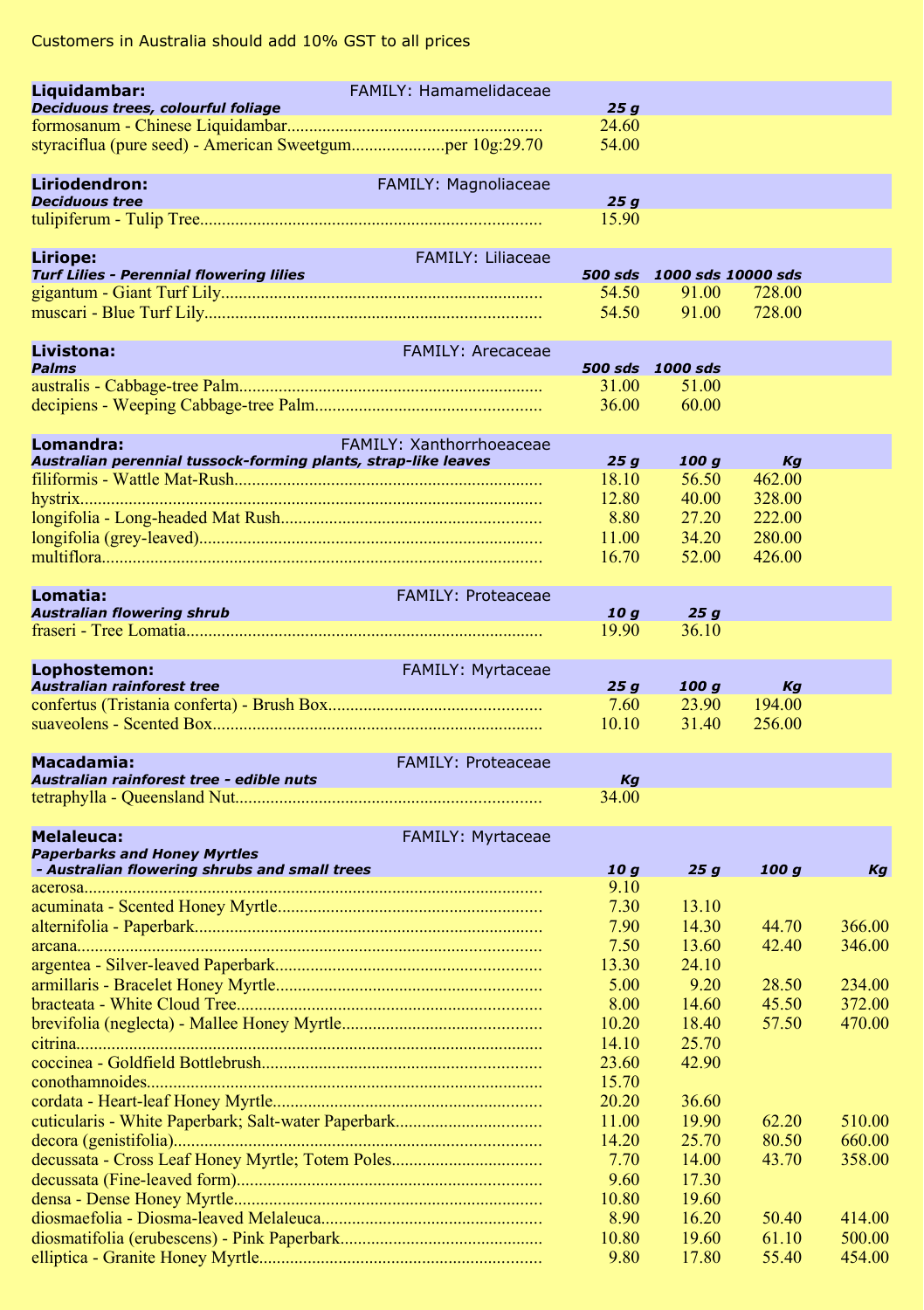| <b>Melaleuca</b>                                                 | 10 <sub>g</sub> | 25g   | 100q  | Kg     |
|------------------------------------------------------------------|-----------------|-------|-------|--------|
|                                                                  | 6.00            | 10.70 | 33.50 | 274.00 |
|                                                                  | 8.20            | 14.90 |       |        |
| erubescens - See diosmatifolia                                   |                 |       |       |        |
|                                                                  | 15.20           | 27.60 |       |        |
|                                                                  | 15.10           | 27.30 |       |        |
|                                                                  | 15.10           | 27.30 |       |        |
| genistifolia - See decora                                        |                 |       |       |        |
|                                                                  | 16.20           | 29.30 |       |        |
|                                                                  | 10.90           | 19.70 |       |        |
| glomerata (hakeoides) - Desert Honey Myrtle; Inland Paperbark    | 12.60           | 22.90 |       |        |
| halmaturorum - South Australian Swamp Paperbark                  | 7.70            | 13.90 | 43.40 | 356.00 |
|                                                                  | 10.30           | 18.50 |       |        |
|                                                                  | 10.40           | 18.70 | 58.50 | 480.00 |
| hypericifolia - Red Flowered Paperbark; Hillock Bush             | 5.00            | 9.10  | 28.30 | 232.00 |
|                                                                  | 10.80           | 19.50 | 60.90 | 498.00 |
| irbyana - Swamp Tea-Tree; Weeping Paperbarkper 5g:9.20           | 15.30           |       |       |        |
|                                                                  | 6.00            | 10.70 | 33.50 | 274.00 |
|                                                                  | 16.50           | 29.90 |       |        |
| leucadendron (Broad-leaved form)                                 |                 |       |       |        |
| - Northern Paperbark; Cajaput; - Long-leaved Paperbark           | 7.60            | 13.70 | 42.90 | 352.00 |
|                                                                  | 9.20            | 16.60 |       |        |
| linariifolia - Narrow-leaved Paperbark; Snow-in-Summer           | 8.20            | 14.90 | 46.20 | 378.00 |
|                                                                  | 10.60           | 19.30 |       |        |
|                                                                  | 13.40           | 24.30 |       |        |
| neglecta - See brevifolia                                        |                 |       |       |        |
| nematophylla - See filifolia                                     |                 |       |       |        |
| nesophila - Western Tea Myrtle; Showy Honey Myrtle               | 9.20            | 16.70 | 52.20 | 428.00 |
|                                                                  | 10.80           | 19.60 |       |        |
|                                                                  | 5.80            | 10.50 | 32.60 | 268.00 |
|                                                                  | 13.40           | 24.20 |       |        |
|                                                                  | 10.80           | 19.60 |       |        |
| pubescens - See lanceolata                                       |                 |       |       |        |
|                                                                  | 14.70           | 26.60 |       |        |
|                                                                  | 6.10            | 11.00 | 34.20 | 280.00 |
|                                                                  | 7.90            |       |       |        |
|                                                                  | 14.40           |       |       |        |
|                                                                  | 23.40           | 42.50 |       |        |
|                                                                  | 14.10           | 25.70 |       |        |
|                                                                  | 14.80           | 26.80 |       |        |
|                                                                  | 18.60           | 33.70 |       |        |
|                                                                  | 10.30           | 18.50 |       |        |
|                                                                  | 12.60           | 22.80 |       |        |
|                                                                  | 15.10           | 27.30 |       |        |
|                                                                  | 11.70           | 21.20 |       |        |
|                                                                  | 6.30            | 11.50 | 35.50 | 292.00 |
|                                                                  | 13.80           | 24.90 |       |        |
|                                                                  | 14.70           | 26.50 |       |        |
|                                                                  | 12.30           | 22.40 |       |        |
|                                                                  | 10.80           | 19.60 |       |        |
|                                                                  | 12.20           | 22.00 | 69.00 | 566.00 |
|                                                                  | 12.30           | 22.30 |       |        |
|                                                                  | 13.20           | 23.80 |       |        |
|                                                                  | 8.90            | 16.10 |       |        |
|                                                                  | 10.20           | 18.30 | 57.30 | 468.00 |
|                                                                  | 9.00            | 16.20 |       |        |
|                                                                  | 12.80           |       |       |        |
| viridiflora - Broad-leaved Paperbark (tropical) - Green-flowered | 8.90            | 16.10 |       |        |
| viridiflora - Broad-leaved Paperbark (tropical) - Red-flowered   | 14.70           | 26.60 |       |        |
|                                                                  | 9.70            | 17.50 | 54.90 | 450.00 |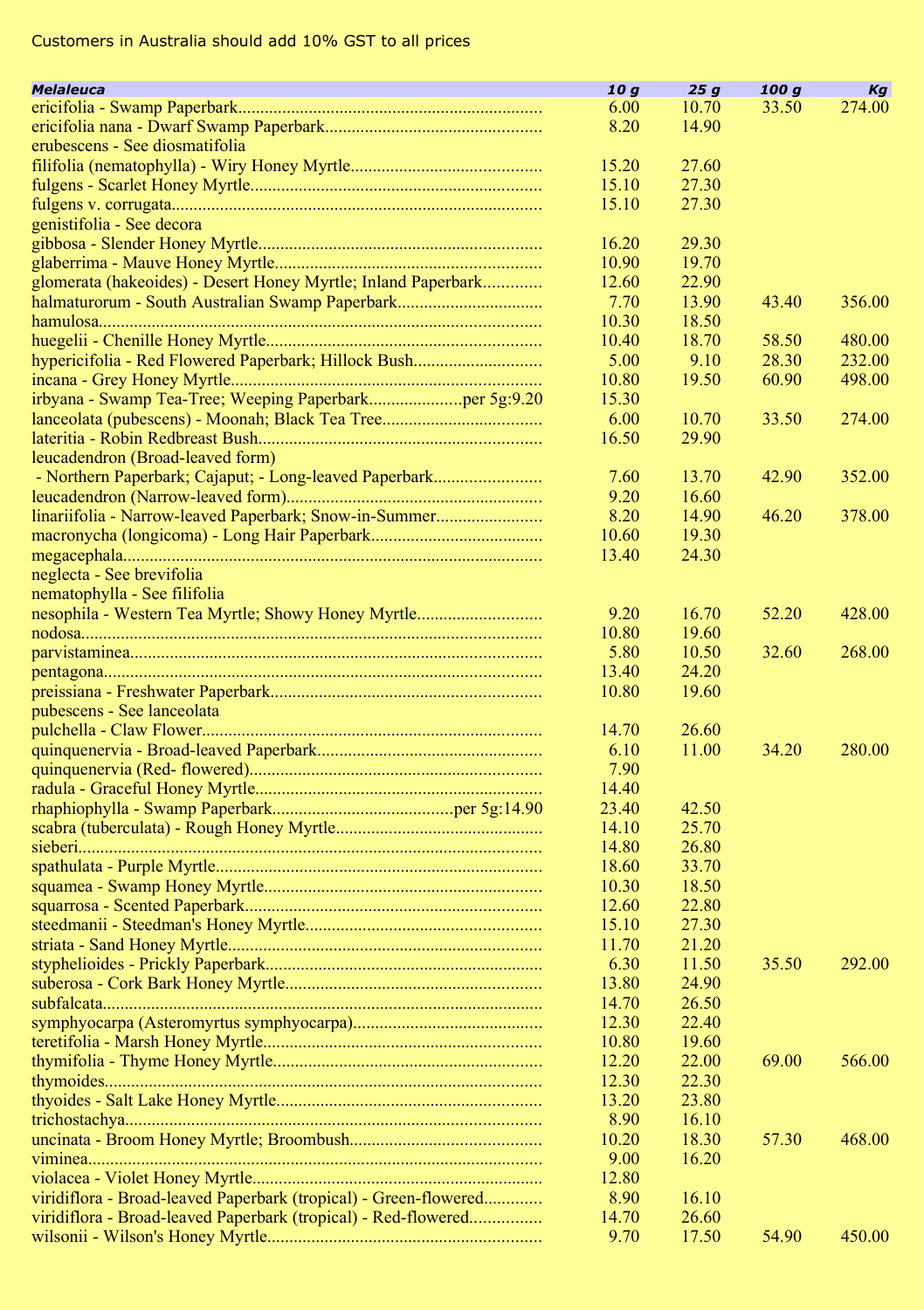| Melia:                          | FAMILY: Meliaceae |              |    |
|---------------------------------|-------------------|--------------|----|
| <b>Flowering deciduous tree</b> |                   | 100 a        | Kа |
|                                 |                   | 15.00 122.00 |    |

## **Melicope: See Euodia**

| <b>Melicytus: See Hymenanthera</b> |
|------------------------------------|
|------------------------------------|

| Metasequoia:                                                                                                                                         | <b>FAMILY: Taxodiaceae</b>  |                         |                          |              |  |
|------------------------------------------------------------------------------------------------------------------------------------------------------|-----------------------------|-------------------------|--------------------------|--------------|--|
| <b>Deciduous tree</b>                                                                                                                                |                             | 5 <sub>g</sub><br>15.80 | 10 <sub>g</sub><br>24.90 | 25g<br>45.20 |  |
|                                                                                                                                                      |                             |                         |                          |              |  |
|                                                                                                                                                      |                             |                         |                          |              |  |
| <b>Microlaena:</b><br><u>a je po predstavanj</u><br>Australian perennial grass                                                                       | FAMILY: Poaceae             | 25q                     | 100q                     | Kg           |  |
|                                                                                                                                                      |                             | 8.80                    | 27.50                    | 224.00       |  |
|                                                                                                                                                      |                             | 15.20                   | 47.60                    | 390.00       |  |
|                                                                                                                                                      |                             |                         |                          |              |  |
| <b>Milletia:</b>                                                                                                                                     | FAMILY: Fabaceae            |                         |                          |              |  |
| Australian tropical semi-deciduous flowering tree                                                                                                    |                             | 25q                     | 100q                     | Kg           |  |
|                                                                                                                                                      |                             | 10.30                   | 32.20                    | 264.00       |  |
|                                                                                                                                                      |                             |                         |                          |              |  |
| <b>Mirbelia:</b>                                                                                                                                     | <b>FAMILY: Fabaceae</b>     |                         |                          |              |  |
| and the state of the state of the state of the state of the state of the state of the state of the state of th<br><b>Australian flowering shrubs</b> |                             | 5 g                     | 10g                      | 25g          |  |
|                                                                                                                                                      |                             | 9.40                    | 14.80                    | 26.80        |  |
|                                                                                                                                                      |                             | 12.20                   | 19.00                    | 34.60        |  |
|                                                                                                                                                      |                             | 13.80                   | 21.60                    | 39.30        |  |
|                                                                                                                                                      |                             |                         |                          |              |  |
| <b>Myoporum:</b>                                                                                                                                     | FAMILY: Myoporaceae         |                         |                          |              |  |
| Australian evergreen flowering trees and shrubs                                                                                                      |                             | 25g                     | 100g                     | Kg           |  |
|                                                                                                                                                      |                             | 16.50                   | 51.50                    | 422.00       |  |
| debile - See Eremophila debilis                                                                                                                      |                             |                         |                          |              |  |
|                                                                                                                                                      |                             | 15.20                   | 47.60                    | 390.00       |  |
|                                                                                                                                                      |                             | 10.70                   | 33.50                    | 274.00       |  |
|                                                                                                                                                      |                             | 18.60                   | 58.30                    | 478.00       |  |
|                                                                                                                                                      |                             |                         |                          |              |  |
| <b>Myriocephalus:</b>                                                                                                                                | FAMILY: Asteraceae          |                         |                          |              |  |
| Australian annual wildflower                                                                                                                         |                             | 10q                     | 25q                      |              |  |
|                                                                                                                                                      |                             | 16.80                   | 30.40                    |              |  |
|                                                                                                                                                      |                             |                         |                          |              |  |
| <b>Nandina:</b>                                                                                                                                      | FAMILY: Berberidaceae       |                         |                          |              |  |
| Small evergreen berry-producing shrub                                                                                                                |                             |                         | 500 sds 1000 sds         |              |  |
|                                                                                                                                                      |                             | 15.50                   | 26.00                    |              |  |
|                                                                                                                                                      |                             |                         |                          |              |  |
| Nitraria:                                                                                                                                            | FAMILY: Zygophyllaceae      |                         |                          |              |  |
| Nitre Bush - Australian evergreen shrub                                                                                                              |                             | 25g                     | 100q                     | Kg           |  |
|                                                                                                                                                      |                             | 12.50                   | 39.00                    | 318.00       |  |
|                                                                                                                                                      |                             |                         |                          |              |  |
| <b>Nothofagus:</b>                                                                                                                                   | FAMILY: Fagaceae            |                         |                          |              |  |
| Australian evergreen tree                                                                                                                            |                             | 5q                      | 10q                      | 25q          |  |
|                                                                                                                                                      |                             | 24.00                   | 37.60                    | 68.30        |  |
|                                                                                                                                                      |                             |                         |                          |              |  |
| <b>Nuytsia:</b>                                                                                                                                      | <b>FAMILY: Loranthaceae</b> |                         |                          |              |  |
| <b>Australian flowering tree</b>                                                                                                                     |                             | 25g<br>18.40            |                          |              |  |
|                                                                                                                                                      |                             |                         |                          |              |  |
|                                                                                                                                                      |                             |                         |                          |              |  |
| <b>Nyssa:</b><br><b>Deciduous tree</b>                                                                                                               | FAMILY: Nyssaceae           | 25q                     | 100q                     | Kg           |  |
|                                                                                                                                                      |                             | 20.80                   | 64.80                    | 530.00       |  |
|                                                                                                                                                      |                             |                         |                          |              |  |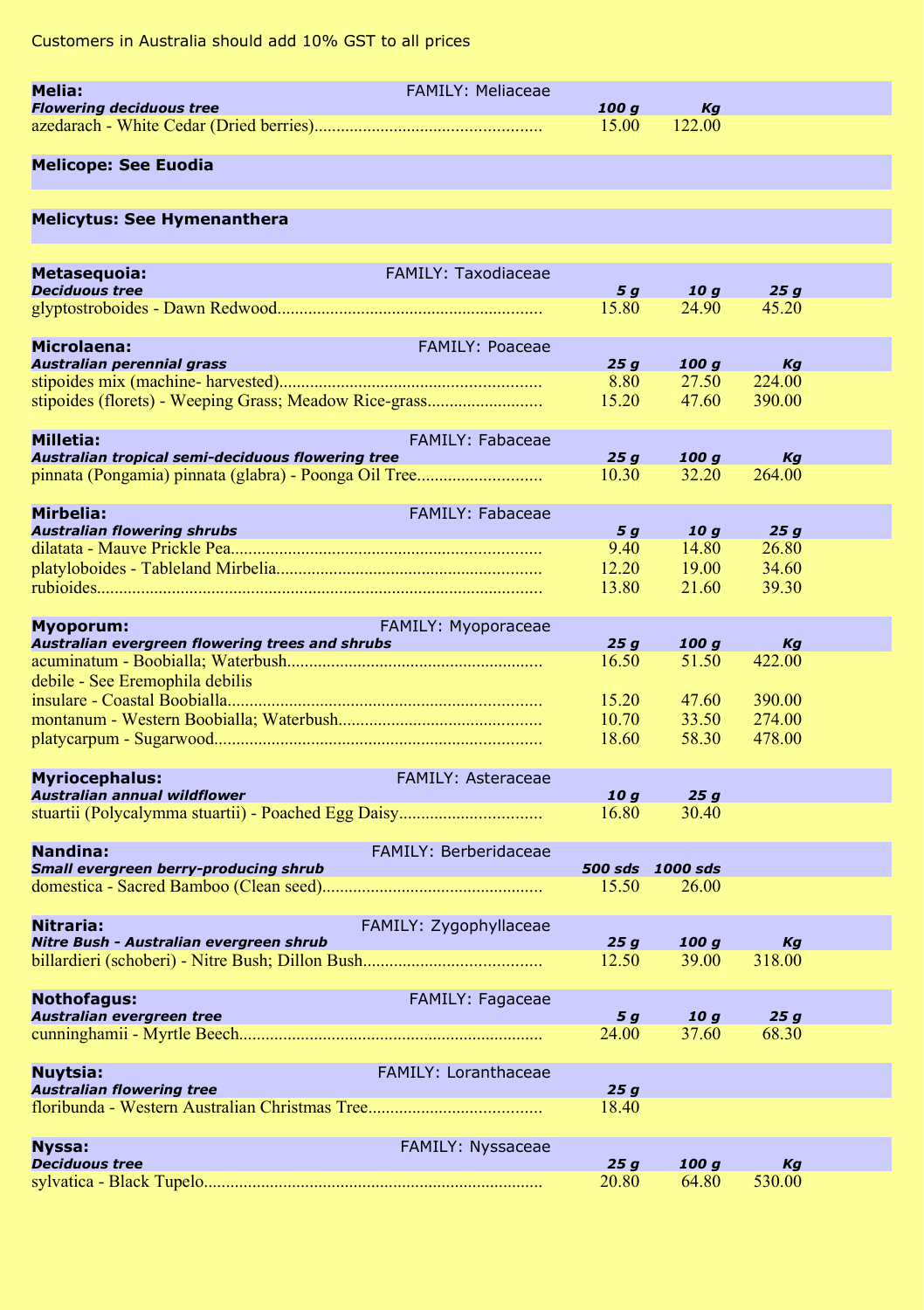| Olea:                                                                  | <b>FAMILY: Oleaceae</b>   |                |                 |                  |  |
|------------------------------------------------------------------------|---------------------------|----------------|-----------------|------------------|--|
| <b>Olives - Evergreen trees</b>                                        |                           | 25g            | 100q            | Kg               |  |
|                                                                        |                           | 8.50           | 26.40           | 216.00           |  |
|                                                                        |                           | 7.80           | 24.30           | 200.00           |  |
|                                                                        |                           |                |                 |                  |  |
| <b>Orthrosanthus:</b>                                                  | <b>FAMILY: Iridaceae</b>  |                |                 |                  |  |
| Morning Iris - Australian perennial wildflower                         |                           | 5 g            | 10g             |                  |  |
|                                                                        |                           | 26.30          | 43.80           |                  |  |
|                                                                        |                           |                |                 |                  |  |
| Oxylobium:                                                             | FAMILY: Fabaceae          |                |                 |                  |  |
| <b>Australian flowering shrubs</b>                                     |                           | 5 g            | 10 <sub>g</sub> | 25g              |  |
| ilicifolium (Podolobium ilicifolium) - Prickly Oxylobium               |                           | 13.50          | 21.20<br>14.10  | 38.50            |  |
|                                                                        |                           | 9.00           |                 | 25.70            |  |
|                                                                        |                           | 22.10          | 34.80           | 63.10            |  |
|                                                                        |                           |                |                 |                  |  |
| <b>Ozothamnus:</b><br><b>Everlasting Daisy - Australian wildflower</b> | <b>FAMILY: Asteraceae</b> | 5 <sub>g</sub> | 10g             | 25g              |  |
| diosmifolius (Helichrysum diosmifolium) - Riceflower                   |                           | 10.10          | 15.80           | 28.70            |  |
|                                                                        |                           |                |                 |                  |  |
| Pandorea:                                                              | FAMILY: Bignoniaceae      |                |                 |                  |  |
| Australian sub-tropical rainforest climbers                            |                           | 10g            | 25g             |                  |  |
|                                                                        |                           | 13.30          | 24.00           |                  |  |
|                                                                        |                           | 13.50          | 24.50           |                  |  |
|                                                                        |                           |                |                 |                  |  |
| <b>Paraserianthes:</b>                                                 | FAMILY: Mimosaceae        |                |                 |                  |  |
| <b>Australian flowering tree</b>                                       |                           | 25g            | 100g            | Kg               |  |
|                                                                        |                           | 5.40           | 12.30           | 100.00           |  |
|                                                                        |                           |                |                 |                  |  |
| Parkinsonia:                                                           | FAMILY: Caesalpiniaceae   |                |                 |                  |  |
| Sub-tropical semi-creeping flowering shrub                             |                           | 25q            | 100q            | Kg               |  |
|                                                                        |                           | 7.30           | 22.50           | 184.00           |  |
|                                                                        |                           |                |                 |                  |  |
| Passiflora: (Tacsonia)                                                 | FAMILY: Passifloraceae    |                |                 |                  |  |
| Passionfruits - Flowering evergreen climbers                           |                           | 10q            | 25q             |                  |  |
|                                                                        |                           | 18.00          | 32.50           |                  |  |
| mollissima (Tacsonia mollissima) - Banana Passionfruitper 5g:12.60     |                           | 22.90          |                 |                  |  |
|                                                                        |                           |                |                 |                  |  |
| Patersonia:                                                            | FAMILY: Iridaceae         |                |                 |                  |  |
| Australian perennial wildflowers                                       |                           | 10q<br>9.20    | 25g<br>16.60    |                  |  |
|                                                                        |                           | 16.80          | 30.40           |                  |  |
|                                                                        |                           | 12.60          | 22.90           |                  |  |
|                                                                        |                           |                |                 |                  |  |
| Paulownia:                                                             | FAMILY: Scrophulariaceae  |                |                 |                  |  |
| <b>Sub-tropical deciduous flowering trees</b>                          |                           | 5q             | 10q             |                  |  |
|                                                                        |                           | 16.90          | 28.00           |                  |  |
|                                                                        |                           |                |                 |                  |  |
| <b>Peltophorum:</b>                                                    | FAMILY: Caesalpiniaceae   |                |                 |                  |  |
| <b>Tropical flowering tree</b>                                         |                           | 25g            | 100q            | Kg               |  |
| ferrugineum (pterocarpum) - Yellow Poinciana; Golden Flame             |                           | 13.90          | 43.40           | 356.00           |  |
|                                                                        |                           |                |                 |                  |  |
| <b>Pennisetum:</b>                                                     | <b>FAMILY: Poaceae</b>    |                |                 |                  |  |
| <b>Australian perennial grass</b>                                      |                           | 25q            | 100 g           | Kg               |  |
|                                                                        |                           | 16.50          | 51.50           | 422.00           |  |
|                                                                        |                           |                |                 |                  |  |
| Persoonia:                                                             | <b>FAMILY: Proteaceae</b> |                |                 |                  |  |
| <b>Geebungs - Australian flowering shrubs</b>                          |                           | 100 sds        |                 | 500 sds 1000 sds |  |
|                                                                        |                           | 8.80           | 42.00           | 70.00            |  |
|                                                                        |                           | 6.60           | 31.50           | 52.00            |  |
|                                                                        |                           | 7.40           | 35.50           | 59.00            |  |
|                                                                        |                           | 13.20          | 63.00           | 105.00           |  |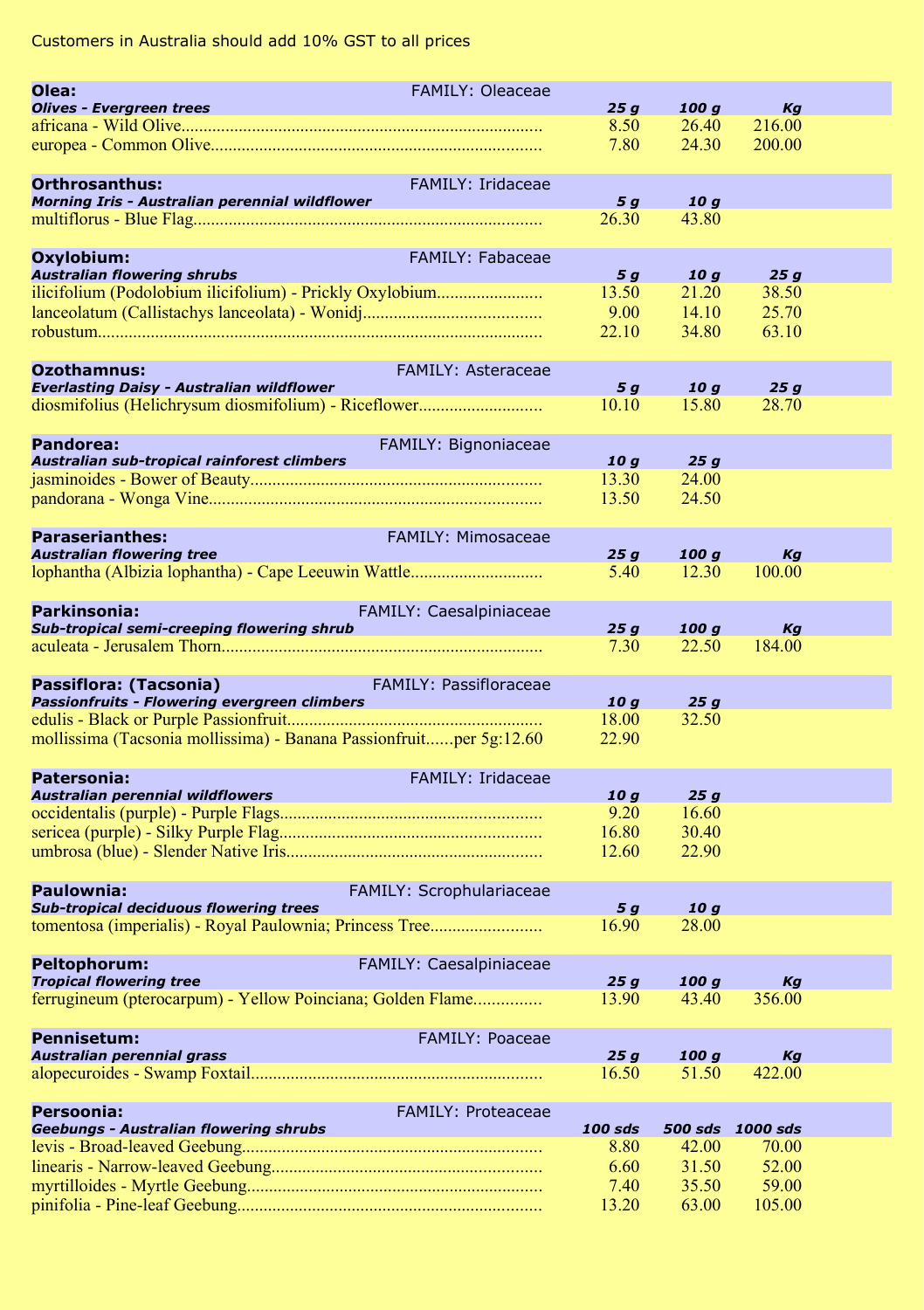| <b>Petrophile:</b>                                                                                                  | <b>FAMILY: Proteaceae</b>    |                 |                  |              |  |
|---------------------------------------------------------------------------------------------------------------------|------------------------------|-----------------|------------------|--------------|--|
| Conesticks - Australian flowering shrubs (ALL SPECIES PURE SEED)                                                    |                              | 10 g<br>17.10   | 25g<br>31.00     |              |  |
|                                                                                                                     |                              | 15.30           | 27.80            |              |  |
|                                                                                                                     |                              | 9.30            | 16.80            |              |  |
|                                                                                                                     |                              | 10.90           | 19.70            |              |  |
|                                                                                                                     |                              | 12.30           | 22.30            |              |  |
| <b>Philodendron:</b>                                                                                                | <b>FAMILY: Araceae</b>       |                 |                  |              |  |
| Evergreen ornamental shrub                                                                                          |                              |                 | 500 sds 1000 sds |              |  |
|                                                                                                                     |                              | 22.00           | 36.00            |              |  |
| Philydrum:                                                                                                          | FAMILY: Philydraceae         |                 |                  |              |  |
| Australian aquatic perennial                                                                                        |                              | 10 g            |                  |              |  |
|                                                                                                                     |                              | 18.50           |                  |              |  |
| <b>Phoenix:</b>                                                                                                     | <b>FAMILY: Arecaceae</b>     |                 |                  |              |  |
| <b>Palms</b>                                                                                                        |                              |                 | 500 sds 1000 sds |              |  |
| canariensis - Canary Is. Date Palm; Promenade Palm (Dec-Apl)                                                        |                              | 21.00           | 35.00            |              |  |
|                                                                                                                     |                              | 49.50           | 82.00            |              |  |
|                                                                                                                     |                              | 41.00<br>18.50  | 69.00<br>31.00   |              |  |
|                                                                                                                     |                              |                 |                  |              |  |
| <b>Phormium:</b>                                                                                                    | FAMILY: Agavaceae            |                 |                  |              |  |
| New Zealand Flax - Stemless perennial plants, long strap-like leaves                                                |                              | 10 g            | 25 g             |              |  |
|                                                                                                                     |                              | 11.30<br>16.80  | 20.50<br>30.40   |              |  |
|                                                                                                                     |                              | 11.70           | 21.10            |              |  |
|                                                                                                                     |                              |                 |                  |              |  |
| <b>Phragmites:</b><br>Australian rhizomatous perennial grass                                                        | FAMILY: Poaceae              |                 |                  |              |  |
|                                                                                                                     |                              | 25g<br>12.50    |                  |              |  |
|                                                                                                                     |                              |                 |                  |              |  |
| Picea:<br><b>Spruces - Evergreen coniferous trees</b>                                                               | FAMILY: Pinaceae             | 10 <sub>g</sub> | 25g              |              |  |
|                                                                                                                     |                              | 28.50           | 51.60            |              |  |
|                                                                                                                     |                              | 30.50           | 55.30            |              |  |
|                                                                                                                     |                              |                 |                  |              |  |
| <b>Pinus:</b><br>Pines - Evergreen coniferous trees                                                                 | <b>FAMILY: Pinaceae</b>      | 25g             | 100 g            | Kg           |  |
|                                                                                                                     |                              | 31.20           |                  |              |  |
|                                                                                                                     |                              | 16.90           | 52.80            | 432.00       |  |
|                                                                                                                     |                              | 16.90           | 52.80            | 432.00       |  |
| maritima - See pinaster                                                                                             |                              |                 |                  |              |  |
|                                                                                                                     |                              | 88.70<br>18.60  |                  |              |  |
|                                                                                                                     |                              | 10.30           | 31.90            | 262.00       |  |
|                                                                                                                     |                              | 21.30           |                  |              |  |
|                                                                                                                     |                              | 19.30           | 60.10            | 492.00       |  |
|                                                                                                                     |                              |                 |                  |              |  |
| Pistacia:<br>Deciduous tree, colourful foliage                                                                      | <b>FAMILY: Anacardiaceae</b> | 25g             | 100 g            | Kg           |  |
| chinensis - Chinese Pistacia                                                                                        |                              | 17.40           | 54.40            | 446.00       |  |
|                                                                                                                     |                              |                 |                  |              |  |
| Pittosporum:                                                                                                        | FAMILY: Pittosporaceae       |                 |                  |              |  |
| <b>Evergreen berry-producing trees and shrubs</b><br>angustifolium (prev. P. phillyraeoides) - Berrigan; Butterbush |                              | 25g<br>15.10    | 100 g<br>47.10   | Kg<br>386.00 |  |
|                                                                                                                     |                              | 22.90           |                  |              |  |
|                                                                                                                     |                              | 17.10           |                  |              |  |
|                                                                                                                     |                              | 17.50           |                  |              |  |
|                                                                                                                     |                              | 8.90            | 27.70            | 226.00       |  |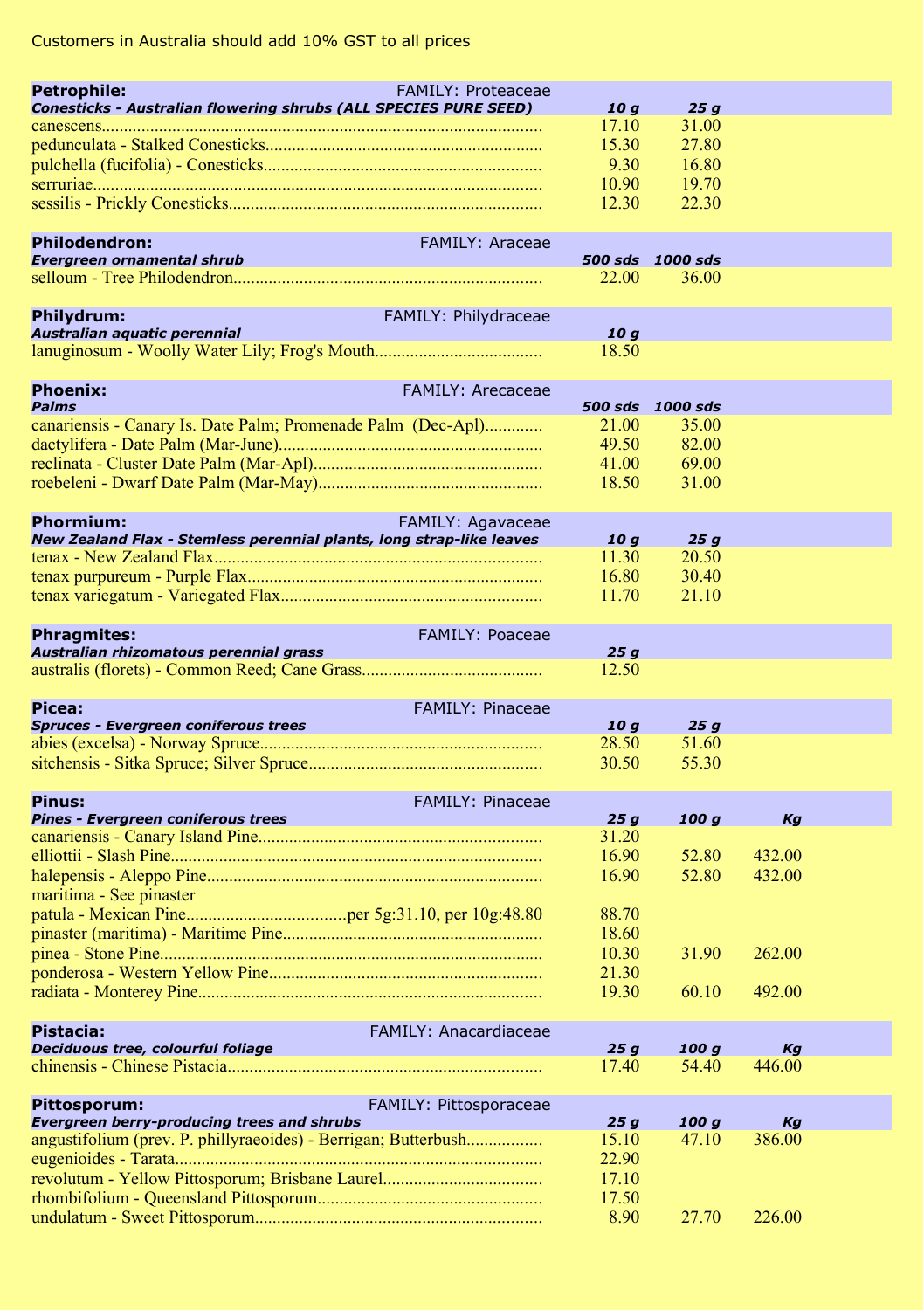| <b>Platanus:</b>                                                       | FAMILY: Platanaceae          |                 |                  |                  |         |
|------------------------------------------------------------------------|------------------------------|-----------------|------------------|------------------|---------|
| <b>Deciduous ornamental tree</b>                                       |                              | 25g             | 100 g            | Кg               |         |
|                                                                        |                              | 6.80            | 21.50            | 176.00           |         |
|                                                                        |                              |                 |                  |                  |         |
| Plumbago:                                                              | FAMILY: Plumbaginaceae       |                 |                  |                  |         |
| <b>Evergreen flowering shrub</b>                                       |                              | 100 sds         |                  | 500 sds 1000 sds |         |
|                                                                        |                              | 9.00            | 43.00            | 72.00            |         |
|                                                                        |                              |                 |                  |                  |         |
| Poa:<br>Australian tufted perennial grasses                            | <b>FAMILY: Poaceae</b>       | 25g             | 100 g            | Kg               |         |
|                                                                        |                              | 19.30           | 60.10            | 492.00           |         |
|                                                                        |                              | 26.80           | 83.60            | 684.00           |         |
|                                                                        |                              | 28.90           | 90.40            | 740.00           |         |
|                                                                        |                              | 26.20           | 82.10            | 672.00           |         |
|                                                                        |                              |                 |                  |                  |         |
| <b>Podocarpus:</b>                                                     | FAMILY: Podocarpaceae        |                 |                  |                  |         |
| <b>Australian conifer</b>                                              |                              |                 | 500 sds 1000 sds |                  |         |
|                                                                        |                              | 54.00           | 90.00            |                  |         |
|                                                                        |                              |                 |                  |                  |         |
| Poinciana: See Caesalpinea                                             |                              |                 |                  |                  |         |
|                                                                        |                              |                 |                  |                  |         |
|                                                                        |                              |                 |                  |                  |         |
| Pongamia:<br>pinnata - See Milletia pinnata                            |                              |                 |                  |                  |         |
|                                                                        |                              |                 |                  |                  |         |
| <b>Prostanthera:</b>                                                   | FAMILY: Lamiaceae            |                 |                  |                  |         |
| Mintbushes - Australian flowering shrub                                |                              | 10 <sub>g</sub> | 25g              |                  |         |
|                                                                        |                              | 15.10           | 27.40            |                  |         |
|                                                                        |                              |                 |                  |                  |         |
| Pseudotsuga:                                                           | <b>FAMILY: Pinaceae</b>      |                 |                  |                  |         |
| <b>Evergreen coniferous trees</b>                                      |                              | 10 g            | 25q              |                  |         |
| menziesii (douglasii; taxifolia) v. viridis - Douglas Fir; Oregon Pine |                              | 15.90           | 28.90            |                  |         |
| <b>Psidium:</b>                                                        |                              |                 |                  |                  |         |
| Guavas - Evergreen tree, edible fruits                                 | FAMILY: Myrtaceae            | 25g             |                  |                  |         |
|                                                                        |                              | 14.80           |                  |                  |         |
|                                                                        |                              |                 |                  |                  |         |
| <b>Ptilotus:</b>                                                       | <b>FAMILY: Amaranthaceae</b> |                 |                  |                  |         |
| Foxtails - Australian perennial sub-shrubs                             |                              | 10g             | 25g              |                  |         |
|                                                                        |                              | 15.50           | 28.00            |                  |         |
|                                                                        |                              | 10.90           | 19.70            |                  |         |
|                                                                        |                              | 11.70           | 21.10            |                  |         |
|                                                                        |                              | 11.80           | 21.40            |                  |         |
|                                                                        |                              |                 |                  |                  |         |
| <b>Pultenaea:</b>                                                      | <b>FAMILY: Fabaceae</b>      |                 |                  |                  |         |
| Bush Peas - Australian flowering shrubs and ground covers              |                              | 10 g            | 25g              | 100 g            | Kg      |
|                                                                        |                              | 17.30<br>17.40  | 30.00<br>31.70   |                  |         |
|                                                                        |                              | 20.40           | 36.90            | 115.60           |         |
|                                                                        |                              | 18.10           | 32.70            | 102.60           |         |
|                                                                        |                              | 19.20           | 34.70            |                  |         |
|                                                                        |                              | 29.00           | 52.60            |                  |         |
|                                                                        |                              | 20.70           |                  |                  |         |
|                                                                        |                              | 17.10           | 37.50<br>31.00   |                  |         |
|                                                                        |                              | 19.20           | 34.60            | 108.30           |         |
|                                                                        |                              | 22.10           | 40.10            | 125.40           | 1028.00 |
|                                                                        |                              |                 |                  |                  |         |
| <b>Pycnosorus: (Craspedia)</b>                                         | FAMILY: Asteraceae           |                 |                  |                  |         |
| <b>Billy Buttons - Australian perennial wildflowers</b>                |                              | 25g             | 100 g            | Kg               |         |
|                                                                        |                              |                 |                  |                  |         |
|                                                                        |                              | 25.50           | 79.40            | 650.00           |         |
|                                                                        |                              | 24.30           | 75.80            | 620.00           |         |
|                                                                        |                              |                 |                  |                  |         |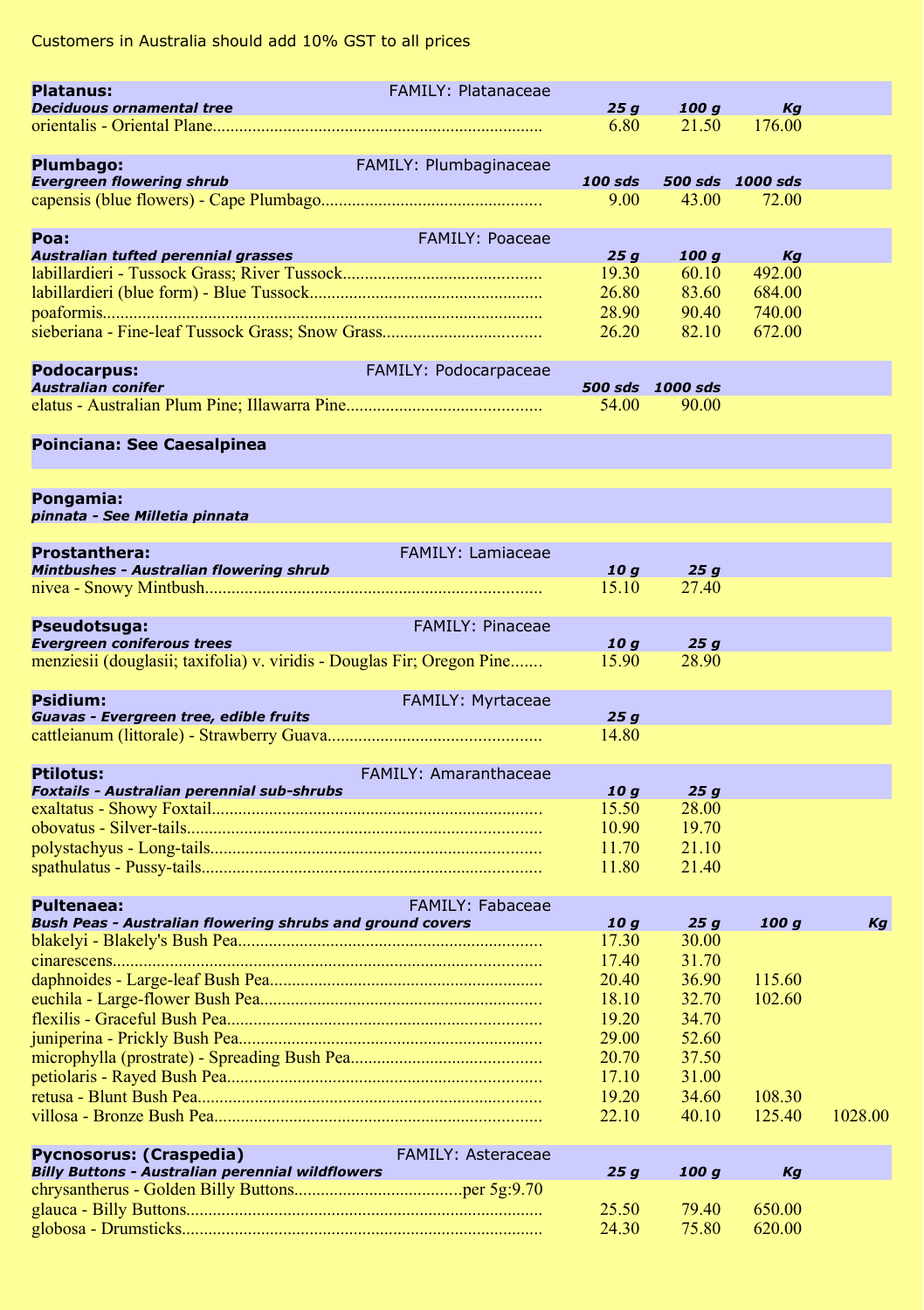| <b>Pyracantha:</b>                                                         | <b>FAMILY: Rosaceae</b>       |                |                |  |
|----------------------------------------------------------------------------|-------------------------------|----------------|----------------|--|
| <b>Firethorns - Evergreen flowering shrub</b>                              |                               | 25q            |                |  |
|                                                                            |                               | 13.10          |                |  |
| <b>Quercus:</b>                                                            | FAMILY: Fagaceae              |                |                |  |
| Oaks - Deciduous and evergreen trees.                                      |                               |                |                |  |
| Perishable seeds - please order requirements of all species by early April |                               | $100$ sds      | <b>500 sds</b> |  |
|                                                                            |                               | 31.50          | 126.00         |  |
|                                                                            |                               | 21.40          | 85.50          |  |
|                                                                            |                               | 13.40          | 53.50          |  |
|                                                                            |                               | 18.70          | 75.00          |  |
|                                                                            |                               | 24.40          | 97.50          |  |
|                                                                            |                               |                |                |  |
| Ravenala:                                                                  | <b>FAMILY: Strelitziaceae</b> |                |                |  |
| <b>Palm-like tree</b>                                                      |                               | <b>500 sds</b> | 1000 sds       |  |
|                                                                            |                               | 44.50          | 74.00          |  |
|                                                                            |                               |                |                |  |
| <b>Restio: (Baloskion)</b>                                                 | <b>FAMILY: Restionaceae</b>   |                |                |  |
| Australian perennial sedge                                                 |                               | 25a<br>42.10   |                |  |
|                                                                            |                               |                |                |  |
| <b>Rhagodia:</b>                                                           | FAMILY: Chenopodiaceae        |                |                |  |
| Berry Saltbushes - Australian evergreen shrubs                             |                               | 10 a           | 25a            |  |
|                                                                            |                               | 11.00          | 20.00          |  |
|                                                                            |                               |                |                |  |
|                                                                            |                               | 16.90          | 30.60          |  |

### **Rhodanthe: See Helipterum**

| <b>Rhodosphaera:</b><br>Australian rainforest tree, brown berries | <b>FAMILY: Anacardiaceae</b>                                                                                     | <b>500 sds</b> | 1000 sds |        |  |
|-------------------------------------------------------------------|------------------------------------------------------------------------------------------------------------------|----------------|----------|--------|--|
|                                                                   |                                                                                                                  |                |          |        |  |
|                                                                   |                                                                                                                  | 55.00          | 92.00    |        |  |
|                                                                   |                                                                                                                  |                |          |        |  |
| <b>Ricinus:</b>                                                   | FAMILY: Euphorbiaceae                                                                                            |                |          |        |  |
| <b>Evergreen flowering shrub</b>                                  |                                                                                                                  | 25a            | 100q     | Kg     |  |
|                                                                   |                                                                                                                  | 8.80           | 27.50    | 224.00 |  |
|                                                                   |                                                                                                                  |                |          |        |  |
| <b>Robinia:</b>                                                   | FAMILY: Fabaceae                                                                                                 |                |          |        |  |
| <b>Deciduous flowering tree</b>                                   |                                                                                                                  | 25a            | 100 a    | Ka     |  |
|                                                                   |                                                                                                                  | 6.30           | 19.60    | 160.00 |  |
|                                                                   |                                                                                                                  |                |          |        |  |
| <b>Rutidosis:</b>                                                 | <b>FAMILY: Asteraceae</b>                                                                                        |                |          |        |  |
| Australian perennial sub-shrub                                    |                                                                                                                  | 25q            |          |        |  |
|                                                                   |                                                                                                                  | 27.80          |          |        |  |
|                                                                   |                                                                                                                  |                |          |        |  |
| Santalum:                                                         | <b>FAMILY: Santalaceae</b>                                                                                       |                |          |        |  |
| Australian evergreen trees                                        | and the control of the control of the control of the control of the control of the control of the control of the | 100q           | Ka       |        |  |
|                                                                   |                                                                                                                  | 14.10          | 116.00   |        |  |
|                                                                   |                                                                                                                  | 20.10          | 164.00   |        |  |
|                                                                   |                                                                                                                  | 14.10          | 116.00   |        |  |
|                                                                   |                                                                                                                  |                | 118.00   |        |  |
|                                                                   |                                                                                                                  | 14.50          |          |        |  |
|                                                                   |                                                                                                                  |                |          |        |  |
| Sapium:                                                           | FAMILY: Euphorbiaceae                                                                                            |                |          |        |  |
| Deciduous tree, colourful foliage                                 |                                                                                                                  | 25a            | 100q     | Kg     |  |
|                                                                   |                                                                                                                  | 7.90           | 24.60    | 202.00 |  |
|                                                                   |                                                                                                                  |                |          |        |  |
| Schefflera: (Brassaia)                                            | <b>FAMILY: Araliaceae</b>                                                                                        |                |          |        |  |
| Australian evergreen tree                                         |                                                                                                                  | 25q            |          |        |  |
|                                                                   |                                                                                                                  | 18.10          |          |        |  |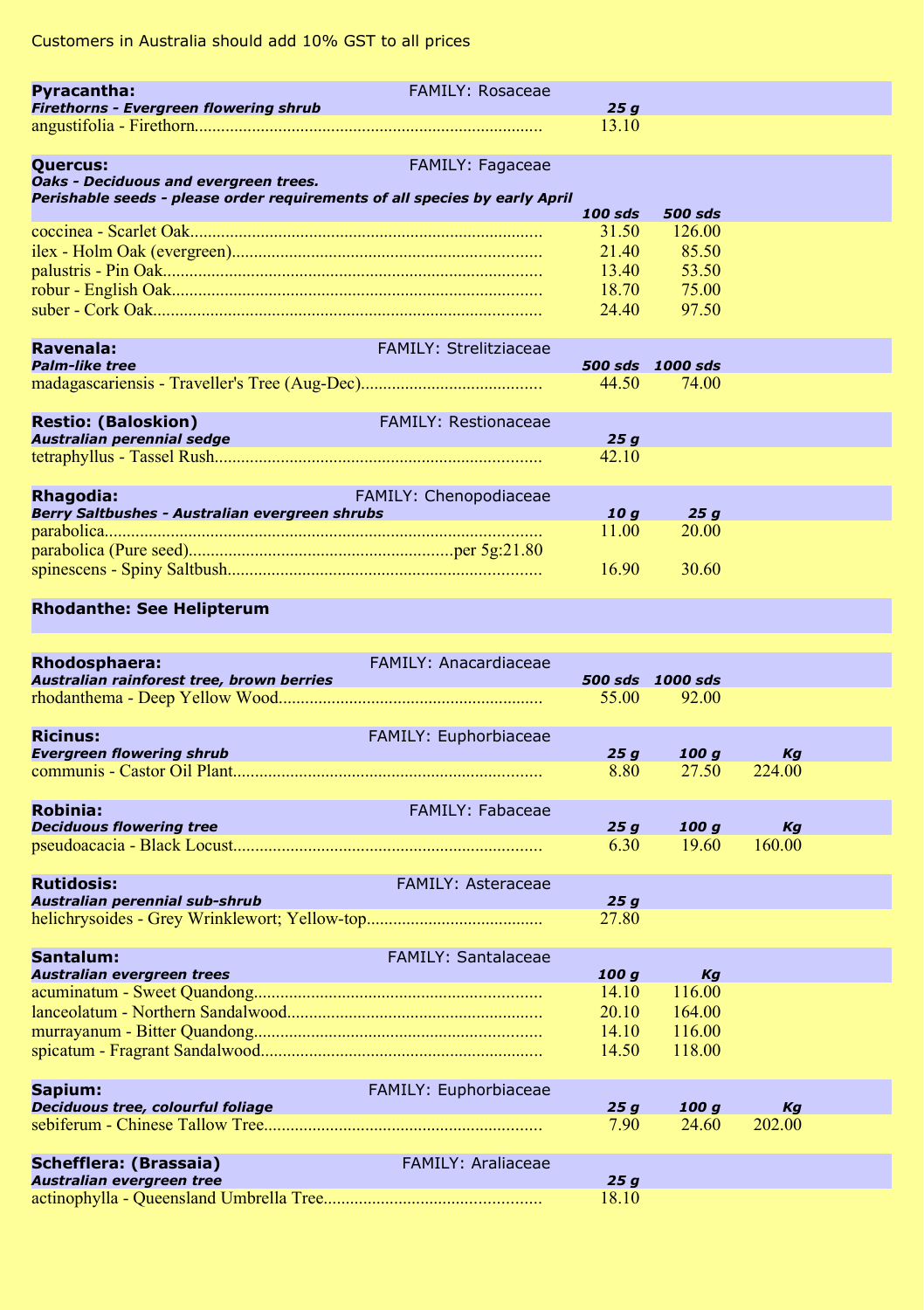| <b>Schinus:</b>                                                                      | <b>FAMILY: Anacardiaceae</b> |       |       |        |  |
|--------------------------------------------------------------------------------------|------------------------------|-------|-------|--------|--|
| <b>Evergreen trees</b>                                                               |                              | 25a   | 100 a | Ka     |  |
|                                                                                      |                              | 6.00  | 18.60 | 152.00 |  |
|                                                                                      |                              | 18.40 |       |        |  |
| Schotia:                                                                             | <b>FAMILY: Fabaceae</b>      |       |       |        |  |
| <b>Flowering evergreen tree</b>                                                      |                              | 25a   | 100 a | Ka     |  |
|                                                                                      |                              | 8.60  | 26.60 | 218.00 |  |
| Schoenia:                                                                            | <b>FAMILY: Asteraceae</b>    |       |       |        |  |
| Australian annual wildflower                                                         |                              | 25q   |       |        |  |
|                                                                                      |                              | 20.10 |       |        |  |
| <b>Schoenoplectus:</b><br>Club-rushes - Australian tufted annual or perennial sedges | <b>FAMILY: Cyperaceae</b>    |       |       |        |  |
| - See also Bolboschoenus                                                             |                              | 10 a  | 25a   |        |  |
|                                                                                      |                              | 14.70 | 26.50 |        |  |
| nodosa - See Ficinia nodosa                                                          |                              | 27.40 | 49.80 |        |  |
|                                                                                      |                              | 16.50 | 30.00 |        |  |
| Schoenus:                                                                            | FAMILY: Cyperaceae           |       |       |        |  |
| <b>Bog-rushes - Australian tufted perennial sedges</b>                               |                              | 10 a  | 25 a  |        |  |
|                                                                                      |                              | 15.30 | 27.80 |        |  |
|                                                                                      |                              | 13.50 | 24.50 |        |  |

## **Scirpus: See Schoenoplectus and Ficinia**

## **Seaforthia: See Archontophoenix**

| Senna: (See also Cassia)<br><b>Evergreen flowering trees and shrubs</b> | FAMILY: Caesalpiniaceae    | 25a   | 100 a | Ka     |  |
|-------------------------------------------------------------------------|----------------------------|-------|-------|--------|--|
|                                                                         |                            | 8.10  | 25.40 | 208.00 |  |
| artemisioides ssp. filifolia (Cassia nemophila; Cassia eremophila)      |                            |       |       |        |  |
|                                                                         |                            | 6.80  | 21.50 | 176.00 |  |
|                                                                         |                            |       |       |        |  |
| artemisioides ssp. oligophylla (Cassia oligophylla)                     |                            | 7.80  |       | 200.00 |  |
|                                                                         |                            |       | 24.30 |        |  |
| artemisioides ssp. petiolaris (Cassia nemophila v. platypoda)           |                            | 9.20  | 28.50 | 234.00 |  |
|                                                                         |                            | 8.30  | 26.10 | 214.00 |  |
|                                                                         |                            | 10.00 | 30.80 | 252.00 |  |
|                                                                         |                            | 7.20  | 22.30 | 182.00 |  |
| nemophila (eremophila) - See Senna artemisioides ssp. filifolia         |                            |       |       |        |  |
| nemophila v. platypoda - See Senna artemisioides ssp. petiolaris        |                            |       |       |        |  |
|                                                                         |                            | 5.40  | 15.70 | 128.00 |  |
|                                                                         |                            | 6.40  | 19.90 | 162.00 |  |
|                                                                         |                            |       |       |        |  |
| Sequoia:                                                                | <b>FAMILY: Taxodiaceae</b> |       |       |        |  |
| <b>Evergreen coniferous tree</b>                                        |                            | 10q   | 25q   |        |  |
|                                                                         |                            | 16.80 | 30.40 |        |  |
|                                                                         |                            |       |       |        |  |
| Sequoiadendron:                                                         | FAMILY: Taxodiaceae        |       |       |        |  |
| <b>Evergreen coniferous tree</b>                                        |                            | 10q   | 25q   |        |  |
|                                                                         |                            | 18.70 | 33.90 |        |  |
|                                                                         |                            |       |       |        |  |
| Sesbania:                                                               | <b>FAMILY: Fabaceae</b>    |       |       |        |  |
| <b>Sub-tropical flowering trees</b>                                     |                            | 25q   | 100q  | Kg     |  |
|                                                                         |                            | 10.30 | 32.20 | 264.00 |  |
|                                                                         |                            | 8.60  | 26.60 | 218.00 |  |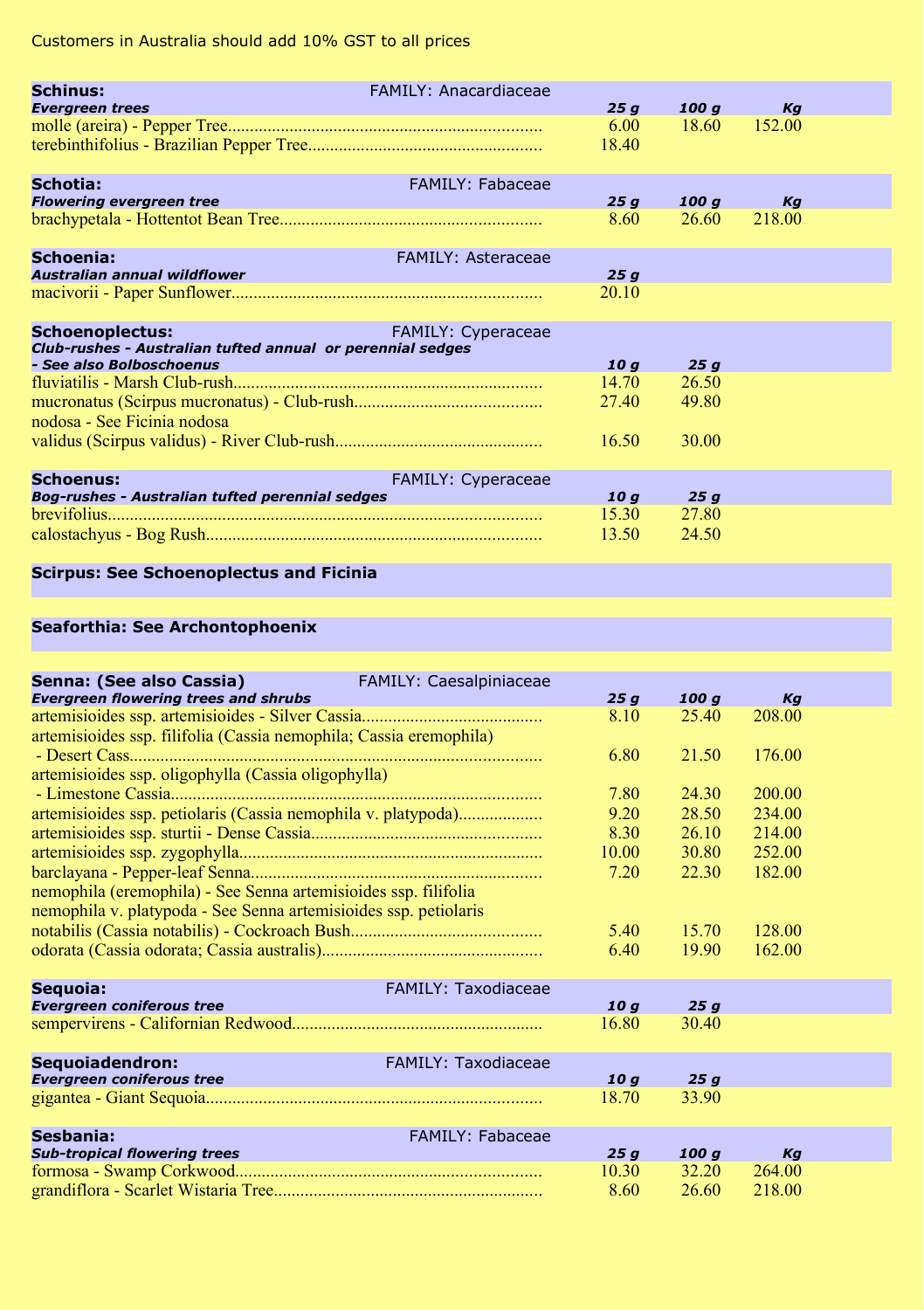| Solanum:<br><b>Australian flowering shrubs</b>           | <b>FAMILY: Solanaceae</b> | 10q            | 25a            |        |  |
|----------------------------------------------------------|---------------------------|----------------|----------------|--------|--|
|                                                          |                           | 13.90<br>18.30 | 25.10<br>33.20 |        |  |
| Sollya:<br>Australian flowering evergreen climber        | FAMILY: Pittosporaceae    | 10q            | 25q            |        |  |
|                                                          |                           | 14.40          | 26.10          |        |  |
| Sophora:<br><b>Flowering trees and shrubs</b>            | <b>FAMILY: Fabaceae</b>   | 25a            | 100 a          | Kg     |  |
|                                                          |                           | 8.50<br>25.70  | 26.40          | 216.00 |  |
|                                                          |                           | 5.80           | 18.10          | 148.00 |  |
| Sorghum:<br><b>Australian perennial grass</b>            | <b>FAMILY: Poaceae</b>    | 25a            | 100 a          | Ka     |  |
|                                                          |                           | 18.40          | 57.50          | 470.00 |  |
| <b>Spartium:</b><br><b>Deciduous flowering shrub</b>     | <b>FAMILY: Fabaceae</b>   | 25q            | 100q           | Kg     |  |
|                                                          |                           | 15.30          | 47.80          | 392.00 |  |
| <b>Stenocarpus:</b><br><b>Australian rainforest tree</b> | <b>FAMILY: Proteaceae</b> | 25q            | 100q           | Kg     |  |
|                                                          |                           | 9.50           | 29.50          | 242.00 |  |
| China: Can Assamentina                                   |                           |                |                |        |  |

#### **Stipa: See Austrostipa**

| Strelitzia:<br><b>Evergreen flowering shrubs</b>                                                                                                                           | <b>FAMILY: Strelitziaceae</b> | $100$ sds<br>17.60<br>14.80     | 84.00<br>70.50 | 500 sds 1000 sds<br>140.00<br>118.00 |  |
|----------------------------------------------------------------------------------------------------------------------------------------------------------------------------|-------------------------------|---------------------------------|----------------|--------------------------------------|--|
| <b>Styphelia:</b><br><b>Australian flowering shrub</b><br>and the control of the control of the control of the control of the control of the control of the control of the | FAMILY: Epacridaceae          | 10 <sub>a</sub>                 |                |                                      |  |
|                                                                                                                                                                            |                               | 20.70                           |                |                                      |  |
| <b>Swainsona:</b><br><b>Australian perennial wildflowers</b>                                                                                                               | FAMILY: Fabaceae              | 10q                             | 25q            |                                      |  |
| formosus (Clianthus formosus; C. dampieri; C. speciosus)                                                                                                                   |                               | 28.90<br>10.50<br>9.10<br>13.40 | 52.40          |                                      |  |
| Syncarpia:<br>Australian evergreen tree                                                                                                                                    | FAMILY: Myrtaceae             | 25q                             | 100q           | Kg                                   |  |
|                                                                                                                                                                            |                               | 11.00                           | 34.60          | 282.00                               |  |
| Syzygium: (See also Acmena)<br>Lilly Pillies - Australian evergreen trees and shrubs. Perishable seeds                                                                     | FAMILY: Myrtaceae             | $250$ sds                       |                | 500 sds 1000 sds                     |  |
| coolminianum (S. oleosum; Eugenia cyanocarpa) (blue berries)                                                                                                               |                               | 22.50                           | 40.50          | 67.00                                |  |
| luehmannii (Eugenia luehmannii; E. parvifolia) (red berries)                                                                                                               |                               | 22.50                           | 40.50          | 67.00                                |  |
| paniculatum (Eugenia australis; E. myrtifolia) (rose-purple berries)                                                                                                       |                               | 18.00                           | 32.00          | 54.00                                |  |
| wilsonii (Eugenia wilsonii) (white berries)                                                                                                                                |                               | 15.00                           | 27.00          | 45.00                                |  |
|                                                                                                                                                                            |                               | 36.50                           | 66.00          | 110.00                               |  |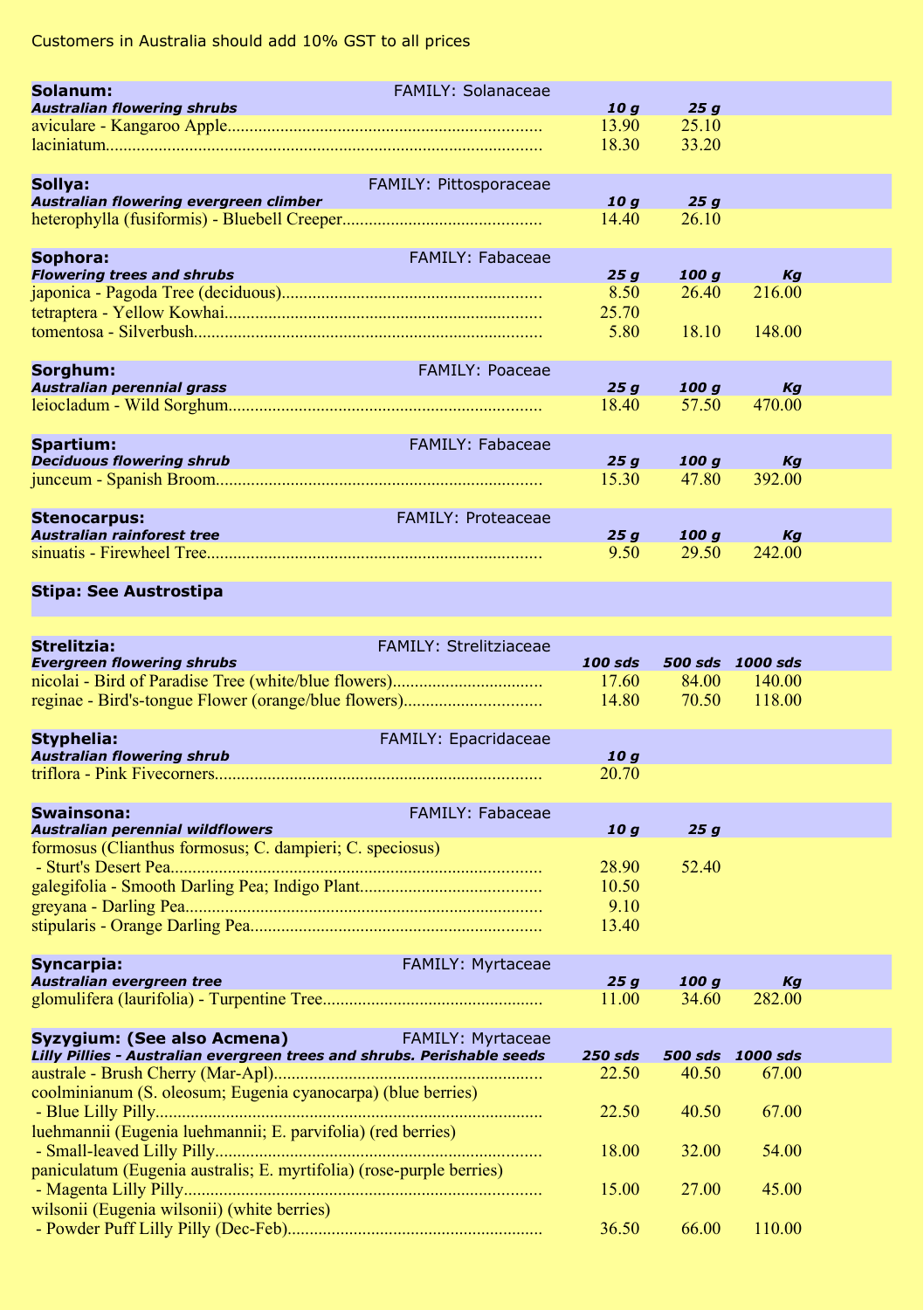#### **Tacsonia: See Passiflora**

| <b>Tasmannia: (Drimys)</b><br><b>Australian flowering shrub</b> | <b>FAMILY: Winteraceae</b> | 10q   |
|-----------------------------------------------------------------|----------------------------|-------|
|                                                                 |                            | 1740  |
| <b>Taxandra:</b>                                                | <b>FAMILY: Myrtaceae</b>   |       |
| <b>Willow Myrtle; Australian evergreen tree</b>                 |                            | 10q   |
|                                                                 |                            | 19.80 |
| <b>Taxodium:</b>                                                | <b>FAMILY: Taxodiaceae</b> |       |
| <b>Deciduous coniferous tree</b>                                |                            | 25q   |
|                                                                 |                            | 21.80 |
| Tecoma:                                                         | FAMILY: Bignoniaceae       |       |
| <b>Evergreen flowering shrub</b>                                |                            | 25q   |
|                                                                 |                            | 13.30 |

#### **Teline: See Genista**

| <b>Telopea:</b><br><b>FAMILY: Proteaceae</b><br><b>Australian flowering trees and shrubs</b>                     | 10 <sub>a</sub> | 25a            |              |  |
|------------------------------------------------------------------------------------------------------------------|-----------------|----------------|--------------|--|
|                                                                                                                  | 23.20           | 42.10          |              |  |
|                                                                                                                  | 25.80           | 46.80          |              |  |
|                                                                                                                  | 23.20           | 42.10          |              |  |
|                                                                                                                  | 30.60           | 55.60          |              |  |
| <b>FAMILY: Fabaceae</b><br><b>Templetonia:</b>                                                                   |                 |                |              |  |
| <b>Australian flowering shrubs</b>                                                                               | 25q<br>26.10    | 100q<br>0.00   | Kg<br>0.00   |  |
|                                                                                                                  | 13.60           | 42.40          | 346.00       |  |
|                                                                                                                  |                 |                |              |  |
| FAMILY: Aizoaceae<br>Tetragonia:                                                                                 |                 |                |              |  |
| <b>Perennial trailing sub-shrub</b>                                                                              | 25q             | 100q           | Kg           |  |
|                                                                                                                  | 9.70            | 30.40          | 248.00       |  |
| Themeda:<br>FAMILY: Poaceae                                                                                      |                 |                |              |  |
| Kangaroo Grass - Australian tufted perennial grass                                                               | 25q             | 100 a          | Kg           |  |
| triandra (australis) (machine harvested florets) - Kangaroo Grass<br>triandra (australis) pure seed awns removed | 7.00            | 22.00          | 180.00       |  |
|                                                                                                                  | 83.90           | 262.30         | 2150.00      |  |
| Thuja:<br>FAMILY: Cupressaceae                                                                                   |                 |                |              |  |
| <b>Evergreen coniferous trees</b>                                                                                | 25q             |                |              |  |
| occidentalis - American Arborvitae; American White Cedar                                                         | 22.90           |                |              |  |
|                                                                                                                  | 17.20           |                |              |  |
|                                                                                                                  | 18.10           |                |              |  |
| FAMILY: Fabaceae<br><b>Tipuana:</b>                                                                              |                 |                |              |  |
| Tropical flowering and timber producing tree                                                                     | 25q<br>8.50     | 100 g<br>26.40 | Kg<br>216.00 |  |
| <b>FAMILY: Meliaceae</b><br><b>Toona: (Cedrela)</b>                                                              |                 |                |              |  |
| Australian deciduous rainforest tree                                                                             | 10q             | 25q            |              |  |
|                                                                                                                  | 12.90           | 23.50          |              |  |
| australis (ciliata) (Pure Seed) - Australian Red Cedarper 5g:18.20                                               | 28.60           | 51.90          |              |  |

#### **Tristania:**

conferta - See Lophostemon confertus laurina - See Tristaniopsis laurina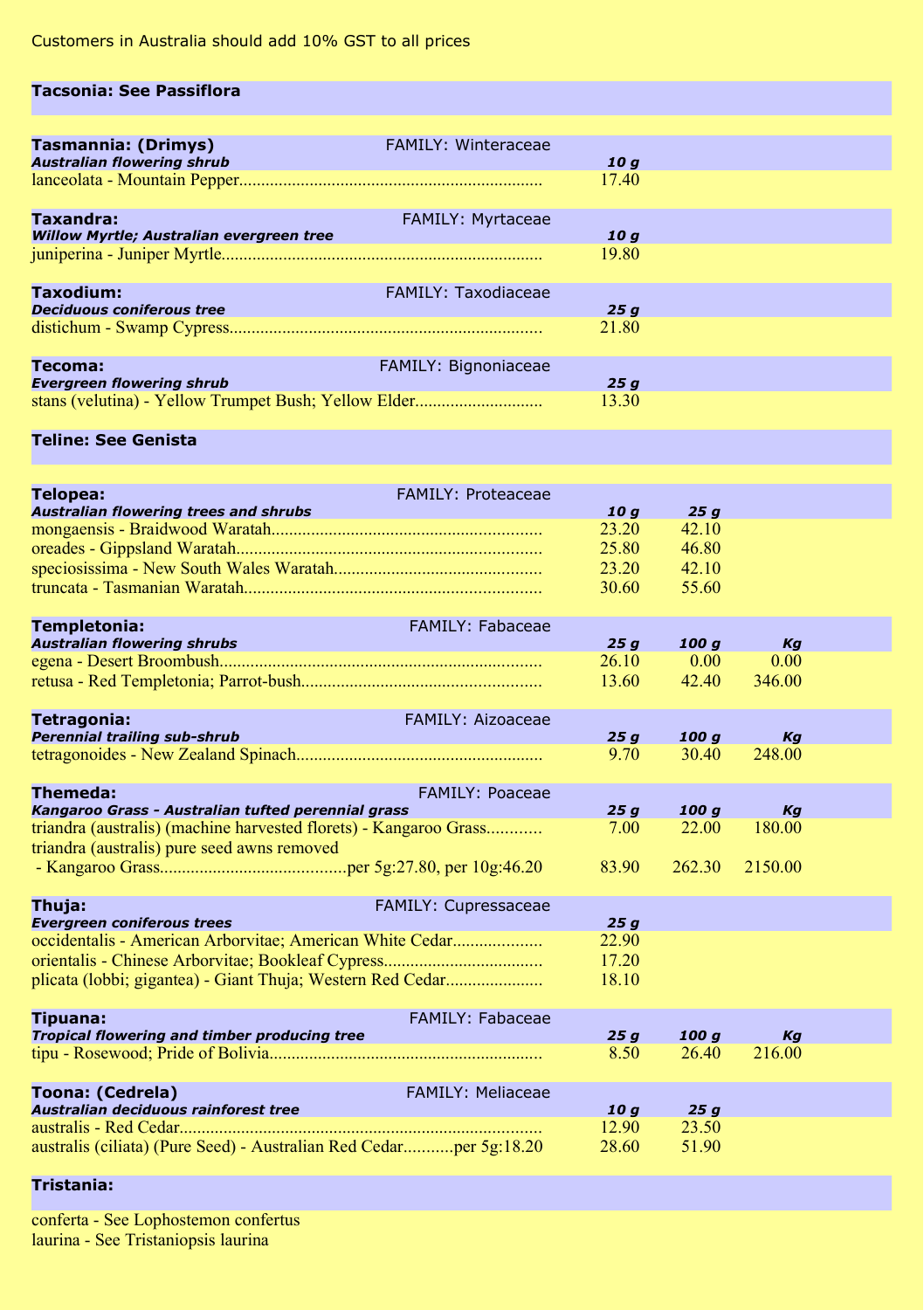| <b>Tristaniopsis:</b>                                                                                                              | FAMILY: Myrtaceae         |                           |                |                  |  |
|------------------------------------------------------------------------------------------------------------------------------------|---------------------------|---------------------------|----------------|------------------|--|
| Australian rainforest tree                                                                                                         |                           | 25g<br>9.30               | 100 g<br>29.00 | Kg<br>238.00     |  |
|                                                                                                                                    |                           |                           |                |                  |  |
| Typha:                                                                                                                             | FAMILY: Typhaceae         |                           |                |                  |  |
| <b>Bullrush - Aquatic rhizomatous perennial</b>                                                                                    |                           | 5 g                       |                |                  |  |
|                                                                                                                                    |                           | 24.50                     |                |                  |  |
| Ulmus:                                                                                                                             | <b>FAMILY: Ulmaceae</b>   |                           |                |                  |  |
| <b>Elm - Deciduous ornamental tree</b>                                                                                             |                           | 25 g                      |                |                  |  |
| parvifolia (chinensis)                                                                                                             |                           |                           |                |                  |  |
|                                                                                                                                    |                           | 12.70                     |                |                  |  |
|                                                                                                                                    |                           |                           |                |                  |  |
| Viminaria:                                                                                                                         | FAMILY: Fabaceae          |                           |                |                  |  |
| <b>Australian leafless flowering shrub</b>                                                                                         |                           | 25g<br>14.80              |                |                  |  |
|                                                                                                                                    |                           |                           |                |                  |  |
| Virgilia:                                                                                                                          | FAMILY: Fabaceae          |                           |                |                  |  |
| <b>Evergreen flowering trees</b>                                                                                                   |                           | 25g                       |                |                  |  |
|                                                                                                                                    |                           | 23.50                     |                |                  |  |
|                                                                                                                                    |                           | 21.10                     |                |                  |  |
| Wahlenbergia:                                                                                                                      | FAMILY: Campanulaceae     |                           |                |                  |  |
| Australian perennial wildflower                                                                                                    |                           | 5 g                       | 10 g           |                  |  |
|                                                                                                                                    |                           | 21.80                     | 36.40          |                  |  |
|                                                                                                                                    |                           |                           |                |                  |  |
| <b>Washingtonia:</b><br>Palm                                                                                                       | <b>FAMILY: Arecaceae</b>  |                           |                |                  |  |
|                                                                                                                                    |                           | 500 sds 1000 sds<br>20.00 | 33.00          |                  |  |
|                                                                                                                                    |                           |                           |                |                  |  |
| <b>Waterhousia:</b>                                                                                                                | FAMILY: Myrtaceae         |                           |                |                  |  |
| <b>Australian flowering tree</b>                                                                                                   |                           | <b>250 sds</b>            |                | 500 sds 1000 sds |  |
| floribunda (Eugenia floribunda)                                                                                                    |                           |                           |                |                  |  |
|                                                                                                                                    |                           |                           |                |                  |  |
|                                                                                                                                    |                           | 31.50                     | 56.50          | 94.00            |  |
|                                                                                                                                    |                           |                           |                |                  |  |
| <b>Wistaria:</b><br><b>Deciduous flowering climbers</b>                                                                            | <b>FAMILY: Fabaceae</b>   | 25g                       |                |                  |  |
|                                                                                                                                    |                           | 23.90                     |                |                  |  |
|                                                                                                                                    |                           | 24.00                     |                |                  |  |
|                                                                                                                                    |                           | 23.90                     |                |                  |  |
|                                                                                                                                    |                           | 26.10                     |                |                  |  |
| Xanthorrhoea:                                                                                                                      |                           |                           |                |                  |  |
| Grass Trees - Australian evergreen shrubs                                                                                          | FAMILY: Xanthorraceae     | 25g                       | 100 g          | Kg               |  |
|                                                                                                                                    |                           | 26.20                     | 82.10          | 672.00           |  |
|                                                                                                                                    |                           | 35.50                     |                |                  |  |
|                                                                                                                                    |                           | 25.70                     |                |                  |  |
|                                                                                                                                    |                           |                           |                |                  |  |
| <b>Xanthostemon:</b><br><b>Australian tropical flowering tree</b>                                                                  | <b>FAMILY: Myrtaceae</b>  | 10 g                      | 25g            |                  |  |
|                                                                                                                                    |                           | 12.60                     | 22.90          |                  |  |
|                                                                                                                                    |                           |                           |                |                  |  |
| Xerochrysum:                                                                                                                       | <b>FAMILY: Asteraceae</b> |                           |                |                  |  |
| <b>Everlasting Daisies - Australian annual or perennial wildflowers</b>                                                            |                           | 10q                       | 25g            |                  |  |
| bracteatum (prev. Helichrysum bracteatum) - Golden Everlasting<br>bracteatum (prev. Helichrysum bracteatum) - Dwarf, mixed colours |                           | 17.70<br>17.70            | 32.10<br>32.10 |                  |  |
| bracteatum (prev. Helichrysum bracteatum) - Tall, mixed colours                                                                    |                           | 17.70                     | 32.10          |                  |  |
| bracteatum (prev. Helichrysum bracteatum) – purple/red                                                                             |                           |                           |                |                  |  |
|                                                                                                                                    |                           | 17.70                     | 32.10          |                  |  |
| bracteatum (prev. Bracteantha macranthum) - White Strawflower                                                                      |                           | 17.70                     | 32.10          |                  |  |
| viscosum (Prev. Helic. viscosum & Bract. Viscosum)                                                                                 |                           | 33.00                     | 59.90          |                  |  |